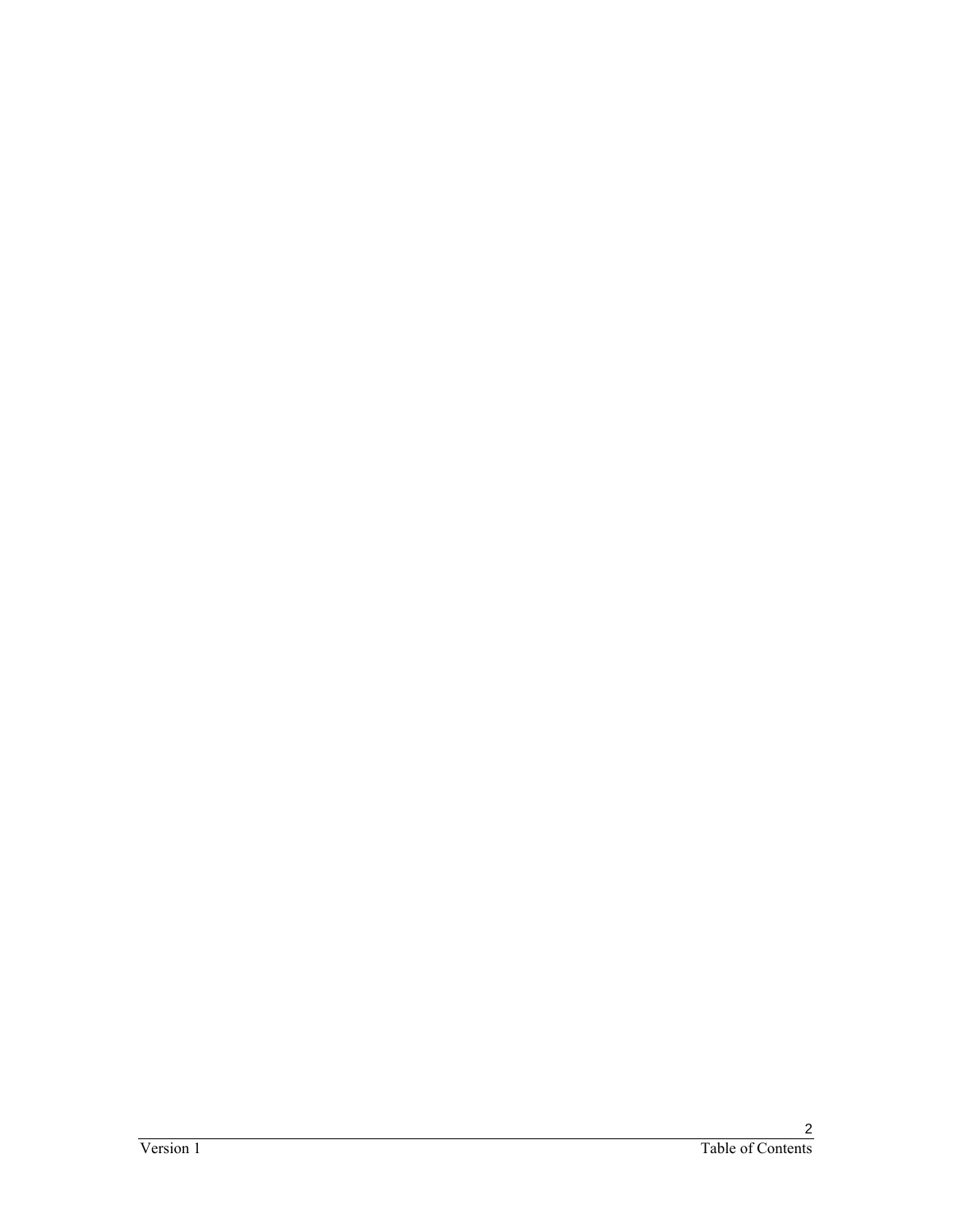## **Table of Contents**

|                                                                                                                                                                                                                                                        | $\overline{\phantom{1}}$ 7 |
|--------------------------------------------------------------------------------------------------------------------------------------------------------------------------------------------------------------------------------------------------------|----------------------------|
|                                                                                                                                                                                                                                                        |                            |
| How secure is this?                                                                                                                                                                                                                                    | 9                          |
|                                                                                                                                                                                                                                                        |                            |
|                                                                                                                                                                                                                                                        |                            |
|                                                                                                                                                                                                                                                        |                            |
|                                                                                                                                                                                                                                                        |                            |
| User Name and Password Creation/Changes/Deletions _______________________________13                                                                                                                                                                    |                            |
|                                                                                                                                                                                                                                                        |                            |
|                                                                                                                                                                                                                                                        |                            |
|                                                                                                                                                                                                                                                        |                            |
|                                                                                                                                                                                                                                                        |                            |
|                                                                                                                                                                                                                                                        |                            |
|                                                                                                                                                                                                                                                        |                            |
|                                                                                                                                                                                                                                                        |                            |
| Fields <u>and the same of the same of the same of the same of the same of the same of the same of the same of the same of the same of the same of the same of the same of the same of the same of the same of the same of the sa</u><br>Things to Know | 19<br>20                   |
|                                                                                                                                                                                                                                                        | 20                         |
|                                                                                                                                                                                                                                                        | 20                         |
| Start a New Payroll Start and Start and Start and Start and Start and Start and Start and Start and Start and Start and Start and Start and Start and Start and Start and Start and Start and Start and Start and Start and St                         | 20                         |
| Manual Payroll Processing<br><u> 1990 - Jan James James Jan James James James James James James James James James James James James James Jam</u>                                                                                                      | 21                         |
|                                                                                                                                                                                                                                                        | 21                         |
|                                                                                                                                                                                                                                                        | 22                         |
|                                                                                                                                                                                                                                                        | 22                         |
|                                                                                                                                                                                                                                                        | 22                         |
|                                                                                                                                                                                                                                                        | 22                         |
|                                                                                                                                                                                                                                                        | 26                         |
| Delete an Existing Payroll                                                                                                                                                                                                                             | 26                         |
|                                                                                                                                                                                                                                                        | 26                         |
|                                                                                                                                                                                                                                                        | 27                         |
|                                                                                                                                                                                                                                                        | 29                         |
|                                                                                                                                                                                                                                                        | 29                         |
| Fields<br><u> 1989 - Johann Stein, mars an deus Amerikaansk kommunister (* 1958)</u>                                                                                                                                                                   | 29                         |
| Things to Know                                                                                                                                                                                                                                         | 30                         |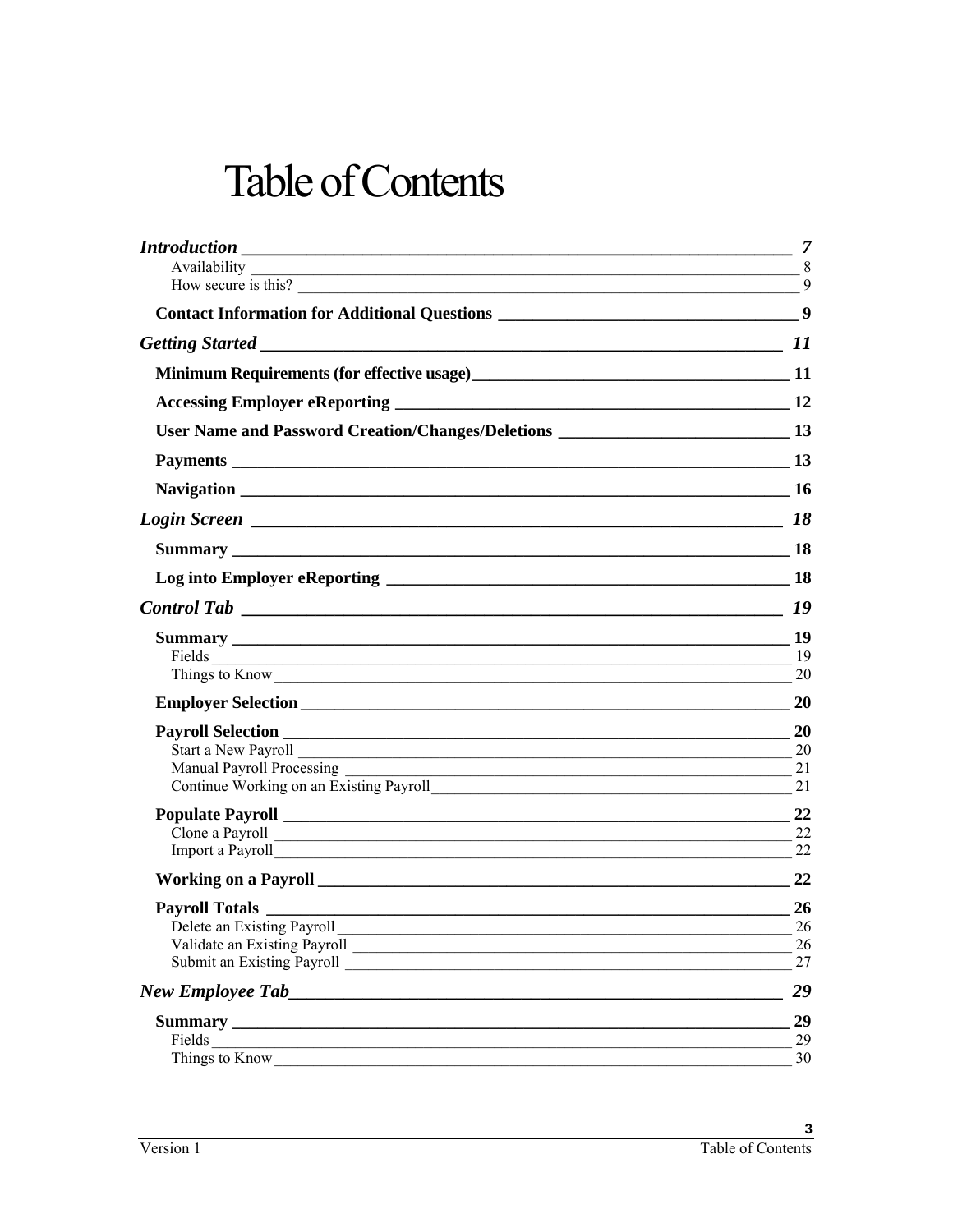|                                                                                                                                                                                                                                                        | 31<br>$\frac{31}{2}$                    |
|--------------------------------------------------------------------------------------------------------------------------------------------------------------------------------------------------------------------------------------------------------|-----------------------------------------|
|                                                                                                                                                                                                                                                        |                                         |
| Things to Know 33                                                                                                                                                                                                                                      | 32                                      |
| <b>Personnel Records</b>                                                                                                                                                                                                                               | $\frac{33}{2}$<br>$\frac{33}{2}$<br>-34 |
|                                                                                                                                                                                                                                                        | $\frac{35}{2}$                          |
| 35<br>Fields                                                                                                                                                                                                                                           | 37                                      |
|                                                                                                                                                                                                                                                        | 38                                      |
| Things to Know                                                                                                                                                                                                                                         | 38<br>39                                |
| Payroll Record (Normal) ________<br>Adding a New Payroll Record (Normal) 40                                                                                                                                                                            | $\sim$ 40                               |
|                                                                                                                                                                                                                                                        | 41                                      |
| Things to Know                                                                                                                                                                                                                                         | -41<br>43                               |
| Editing an Adjustment Record<br>Deleting an Adjustment Record<br><u>Leting</u> an Adjustment Record<br><u>Leting</u>                                                                                                                                   | 43<br>43<br>44<br>44                    |
|                                                                                                                                                                                                                                                        | 45                                      |
| Fields <u>and the same of the same of the same of the same of the same of the same of the same of the same of the same of the same of the same of the same of the same of the same of the same of the same of the same of the sa</u><br>Things to Know | 45<br>46<br>46                          |
|                                                                                                                                                                                                                                                        | 47                                      |
| Things to Know                                                                                                                                                                                                                                         | 47<br>47<br>47                          |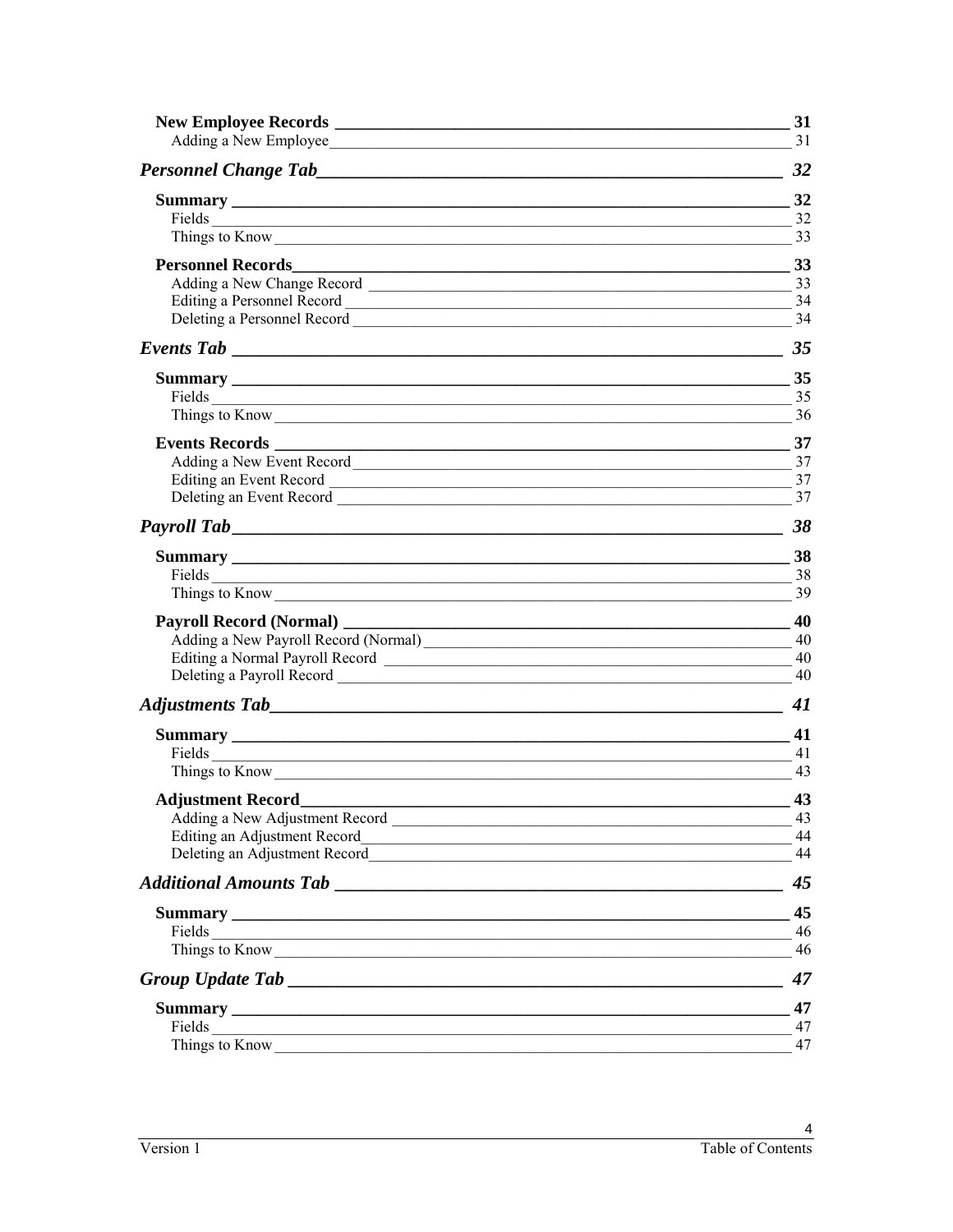| Fields 49         |      |
|-------------------|------|
|                   |      |
|                   |      |
|                   |      |
|                   | - 54 |
|                   |      |
|                   |      |
|                   |      |
|                   | 56   |
| Appendix $A_1$ 59 |      |
|                   |      |
|                   |      |
|                   |      |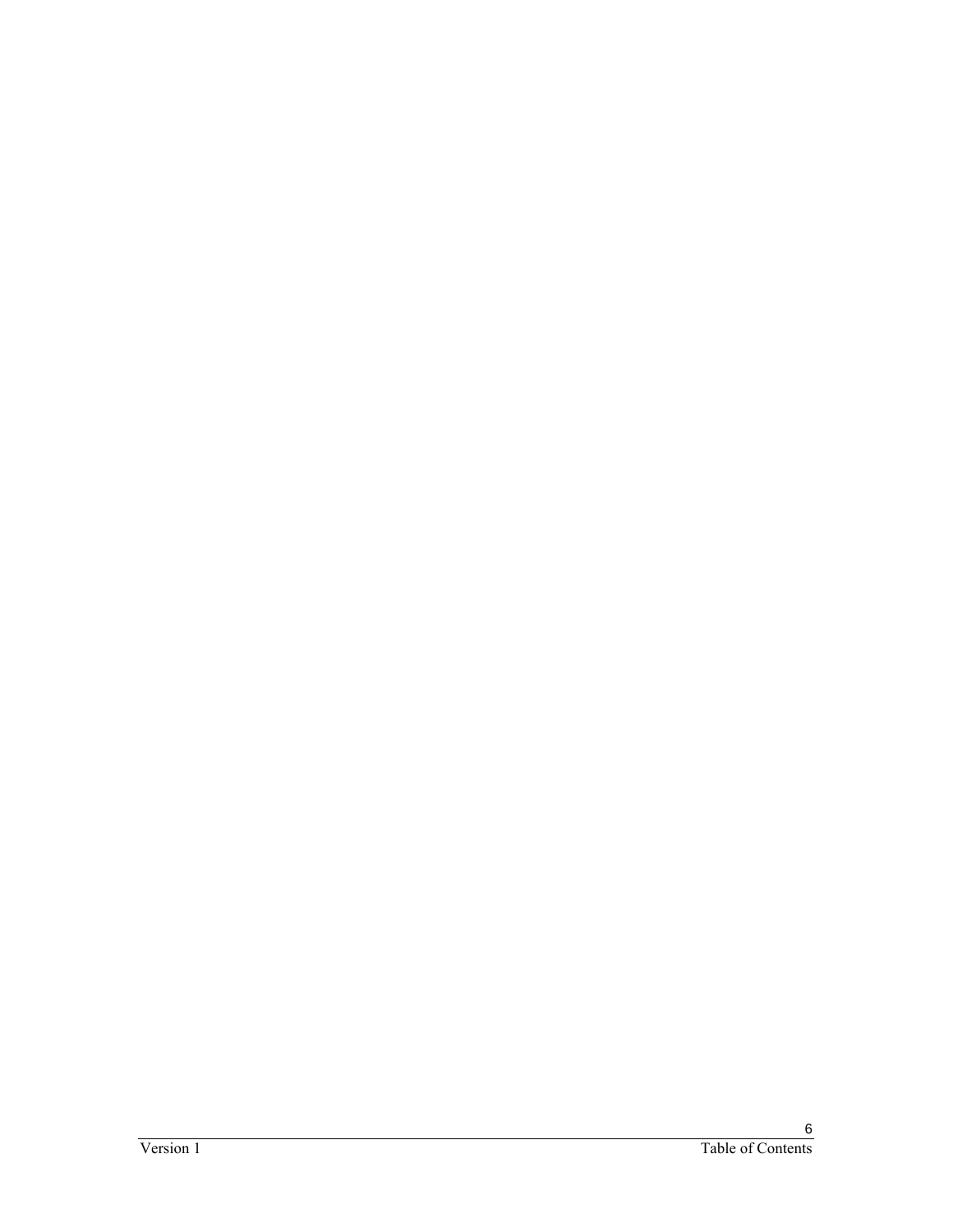# Employer eReporting

## *Introduction*

Welcome to Employer eReporting (application). This web-based application provides employers who participate in the Alaska Public Employees' Retirement System (PERS) and Alaska Teachers' Retirement System (TRS) plans an electronic method for reporting required information. This application allows employers to report required information for both Defined Benefit (DB) members and Defined Contribution Retirement (DCR) members as defined by Alaska Statues and Regulations.

Once you have received your LogonID (user name) and Password from the Division of Retirement and Benefits (Division), Employer eReporting is available from the Employer Services website (www.state.ak.us/drb/employer/employer.shtml).

If you have not yet received your LogonID (user name) or Password you must complete the Employer Services LogonID Request form available from the Employer Services website listed above. (See page 5 and 10 for details.)

The reporting requirements are detailed in various Alaska Statutes (AS), however the transmittal of both PERS and TRS contributions are governed by the following:

#### **For PERS DB Members;**

#### AS. 39.35.610. TRANSMITTAL OF CONTRIBUTIONS TO **ADMINISTRATOR.**

*The contributions of an employer and the contributions of its employees shall be transmitted to the administrator as soon as practicable after the close of the payroll period for which the contributions are made. If an employer is delinquent in transferring the contributions for more than 15 days, interest shall be assessed on the outstanding contributions at one and one-half times the most recent actuarially determined rate of earnings for the retirement plan from the date that the contributions were originally due.* 

#### **For PERS DCR members;**

AS. 39.35.770. TRANSMITTAL OF CONTRIBUTIONS. [EFFECTIVE JULY 1, 2006]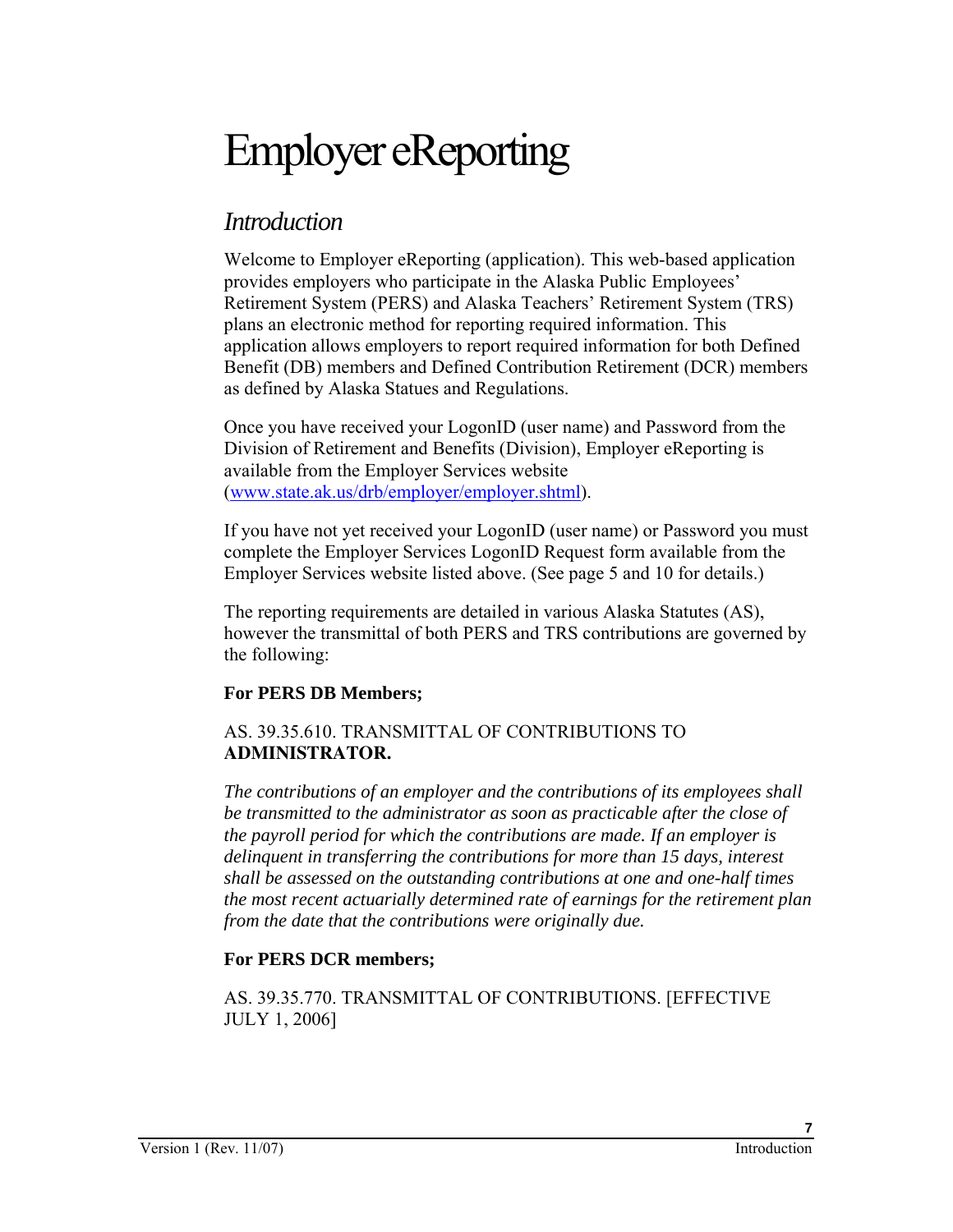*All contributions deducted in accordance with AS 39.35.700 - 39.35.990 shall be transmitted to the plan for deposit in the trust fund as soon as administratively feasible, but in no event later than 15 days following the close of the payroll period.*

#### **For TRS DB Members;**

#### AS. 14.25.065. TRANSMITTAL OF CONTRIBUTIONS.

*(a) All contributions deducted in accordance with AS 14.25.050 and 14.25.055 shall be transmitted to the plan for deposit in the retirement fund no later than 15 days following the close of the payroll period, with the final contributions due for any school year transmitted no later than July 15.* 

*(b) The contributions of employers under AS 14.25.070 must be transmitted to the plan for deposit in the retirement fund at the close of each pay period. If the contributions are not submitted within 15 days of the close of each payroll period, interest must be assessed on the outstanding contributions at one and one-half times the most recent actuarially determined rate of earnings for the plan from the date that contributions were originally due. In addition, the amount of the contributions and interest may be deducted by the department of Education and Early Development from the state funds due the school district and the amount so deducted transmitted to the plan for deposit in the retirement fund. Amounts due from the University of Alaska and interest as prescribed in this section may be deducted by the commissioner of administration from any state funds due the University of Alaska and the amount deducted transmitted to the administrator for deposit in the retirement fund.* 

#### **For TRS DCR Members;**

AS. 14.25.370. TRANSMITTAL OF CONTRIBUTIONS. [EFFECTIVE JULY 1, 2006]

*All contributions deducted in accordance with AS 14.25.310 - 14.25.590 shall be transmitted to the plan for deposit in the trust fund as soon as administratively feasible, but in no event later than 15 days following the close of the payroll period.*

## **Availability**

Employer eReporting is available during regular business hours (8 a.m. to 5 p.m. Alaska Time Monday through Friday). While you may be able to access the system outside of those hours, access is not guaranteed. The system will be maintained and updated during non-regular business hours (5 p.m. to 8 a.m. Alaska Time Monday through Friday, Saturday and Sunday).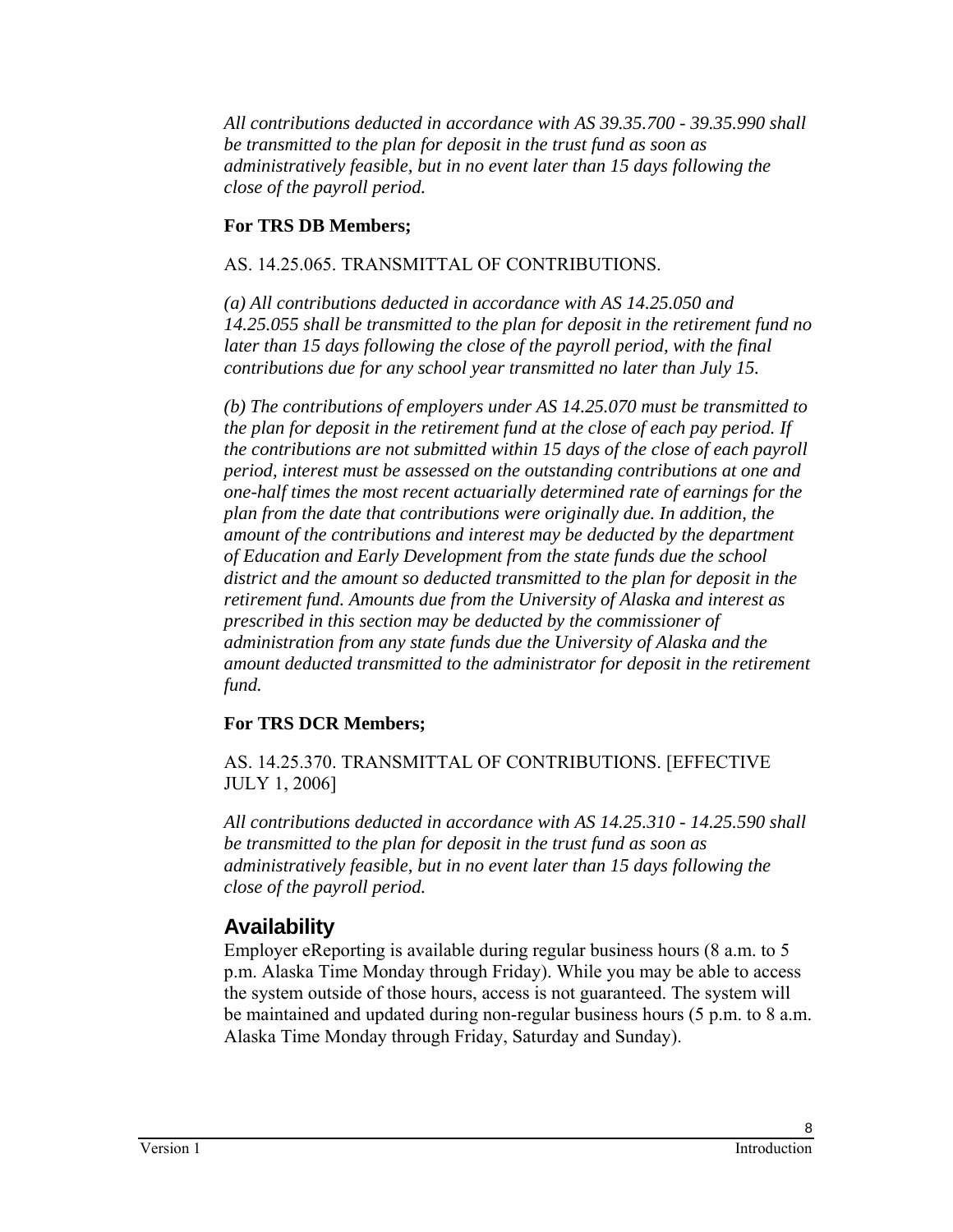### **How secure is this?**

The Employer eReporting uses multiple layers of security to ensure that all private information remains private. Layered security is a best practice that combines several different components which enforce security such as firewalls, secured servers, web traffic encryption, and security credentials. For web applications this means that the security starts at your browser by encrypting your conversation. You will see the small "lock" icon at the bottom of your browser window that indicates a secured conversation.

The server itself is behind the State firewall and located in a secured area in the State Data Center. Access to the system requires credentials in the form of an authorized user name and password. Users of the system are granted specific Roles to ensure that they only have access to specified information. All information at all layers required a valid credential for access or update.

Further, the banking account number is encrypted in the database using a "banking" password supplied by you. The "banking" password is NOT stored in the system. The "banking" password is required for any banking transaction. The only one who knows your "banking" password is you. If you forget the password associated with a Bank Account, then you will have to recreate the account. By using these levels of security, not even the Employer eReporting administrator has access to your bank account number.

## **Contact Information for Additional Questions**

Depending on the question, your contact is:

For Employer eReporting User Access Questions (such as Logon ID requests and forgotten passwords), contact the Payroll Processing Section at: doa.drb.accountingsection@alaska.gov, (907) 465-1444 or 1-800-821-2251 ext 1444.

For Employer eReporting Record Layout Questions, contact the Payroll Processing Section Supervisor at: doa.drb.accountingsection@alaska.gov, (907) 465-5715 or 1-800-821-2251 ext 5715.

For Reporting Requirement Questions (I have rehired an employee who previously retired, do I need to withhold, pay and report contributions? I have hired a non-Alaska resident, are they eligible for participation?), contact your Regional Counselor at 1-800-821-2251 or doa.drb.retirementsection@alaska.gov.

For Employer eReporting Processing Questions (How do I fix an error on this payroll? How do I start this payroll? What do I put in this field?), contact your Retirement and Benefits (R&B) Payroll representative at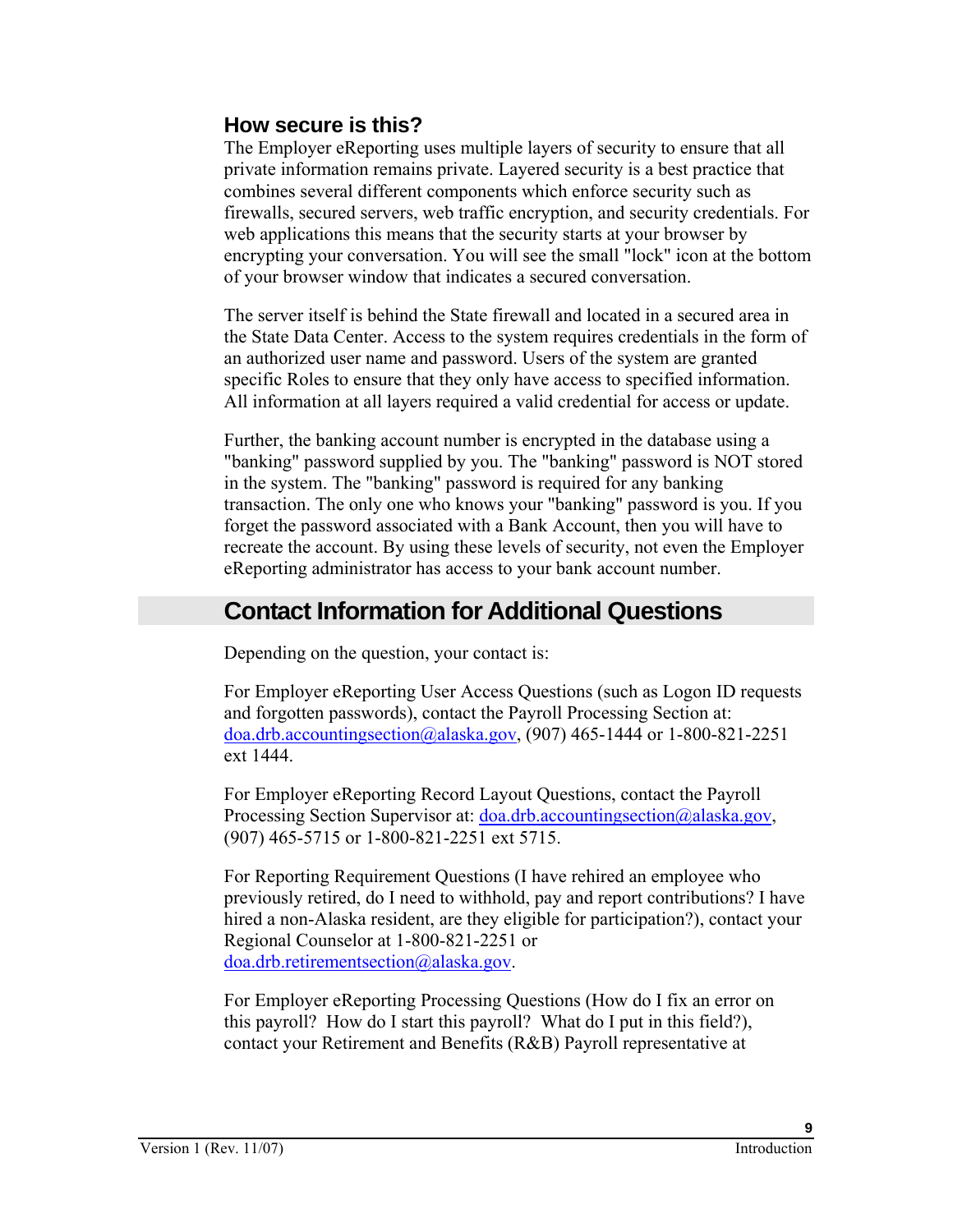1-800-821-2251 ext. 1444. You can also email or call the Payroll Processing Section Supervisor at: doa.drb.accountingsection@alaska.gov, (907) 465-5715 or 1-800-821-2251 ext 5715.

For Employer eReporting Bank Account Questions (How do I set up my bank account information to pay electronically), contact the Division's Accounting Section at <u>doa.drb.accountingsection@alaska</u>.gov, or 1-800-821-2251.

For Employer eReporting Technical Questions regarding the application itself, or to report a technical problem, please email the ERS Administrator at [doa.drb.ersadmin@alaska.gov.](mailto:doa.drb.ersadmin@alaska.gov)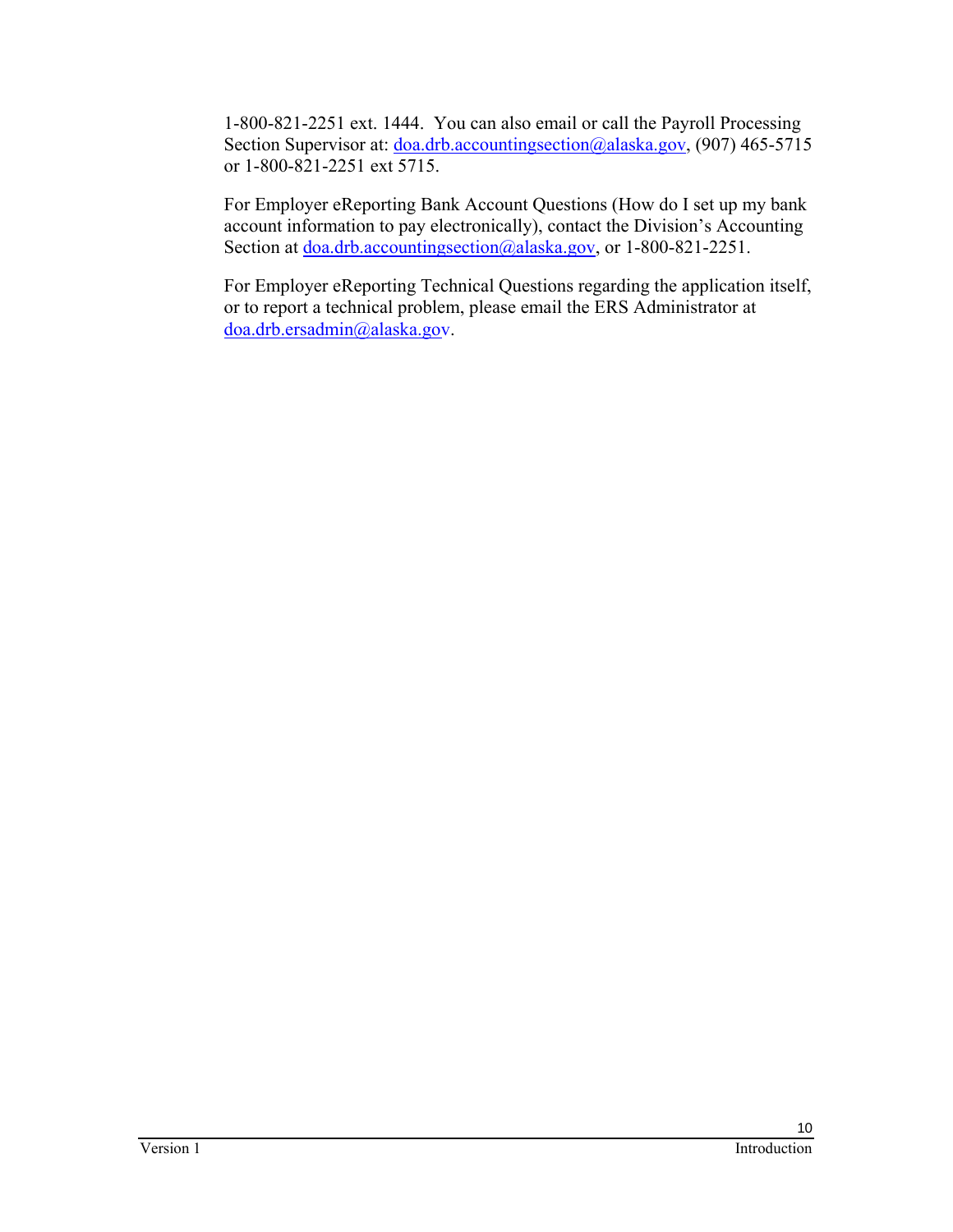# Employer eReporting

## *Getting Started*

This section provides instructions for Employer eReporting. As stated previously, Employer eReporting is a new system designed to replace DataEntr. The system is web-based and can be used with a variety of browsers.

## Minimum Requirements (for effective usage)

In order to preview or print reports, you will need to install Adobe Reader (version 7.0.8 or higher). This software is free and downloadable from www.adobe.com/products/acrobat/readstep2.html.

- $\overline{\phantom{a}}$  Microsoft Internet Explorer version 5.5 through 6.0
- $\overline{\phantom{1}}$  Netscape Navigator version 7.0 through 7.2
- $\div$  Firefox 1.5 or higher (recommended)

*JavaScript must be enabled on the browser for this application to work properly. Use the following instructions to enable JavaScript in the selected browser:* 

### *Firefox 1.5 or higher*  Select 'Tools' from the top menu Choose 'Options' Choose 'Web Features' from the left navigation Select the checkbox next to 'Enable JavaScript' and push OK *Internet Explorer 5.X*  Open Internet Explorer. Select Internet Options from the Tools menu. In Internet Options dialog box select the Security tab. Push Custom level button at bottom. Under the Scripting category, enable Active Scripting. Push OK twice to close out.

Hit Refresh.

*Internet Explorer 5.X for MACOSX*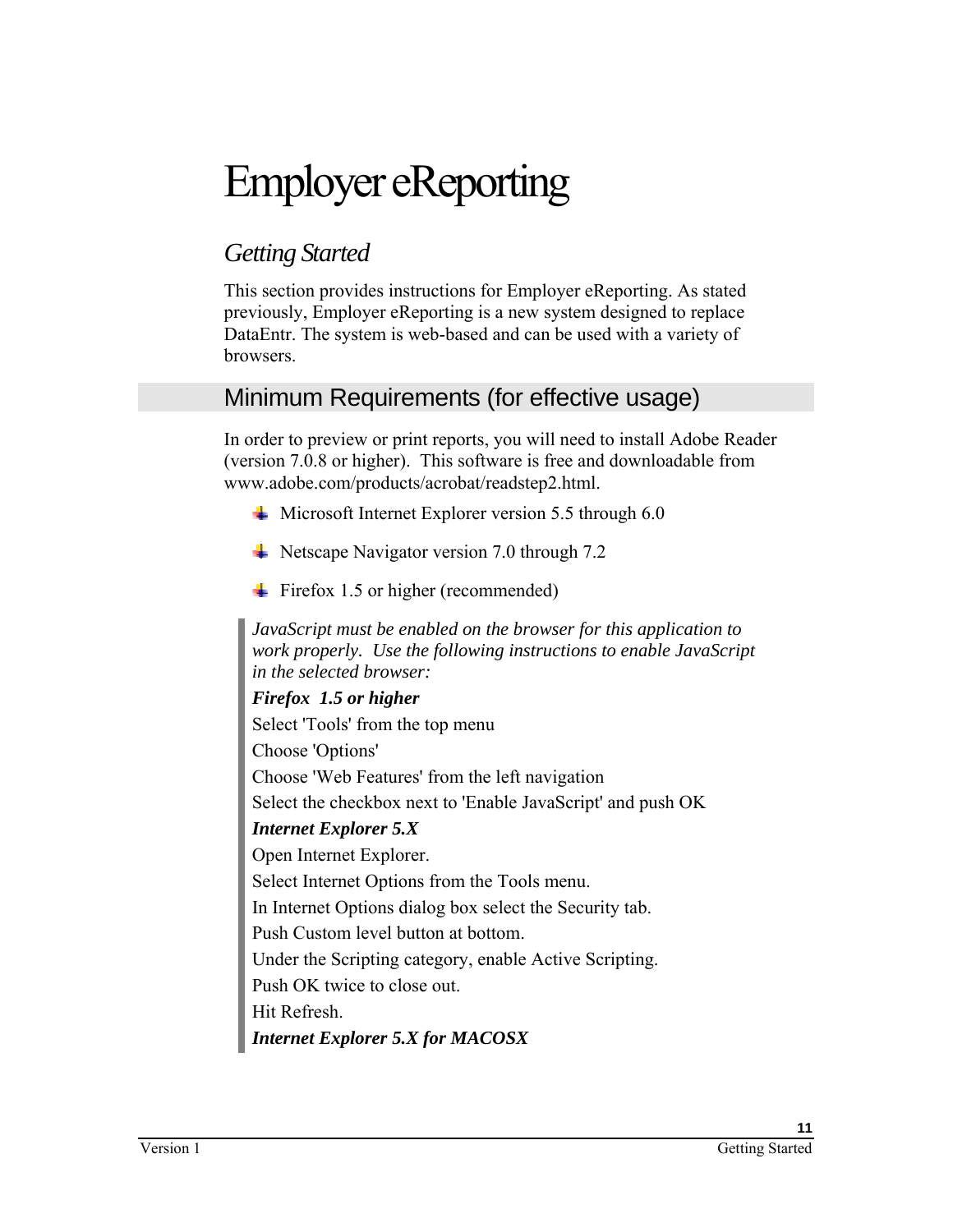Open Internet Explorer. Select Preferences from the Explorer menu. Push the arrow next to Web Browser. Push Web Content. Under Active Content check Enable Scripting. Push OK. Push Refresh. *Internet Explorer 5 for MACOS9*  Open Internet Explorer. Select Preferences from the Edit menu. Push the arrow next to Web Browser. Push Web Content. Under Active Content check Enable Scripting. Push OK. Push Refresh. *Internet Explorer 6.X*  Select 'Tools' from the top menu Choose 'Internet Options' Click on the 'Security' tab Push on 'Custom Level' Scroll down until you see section labeled 'Scripting' Under 'Active Scripting', select 'Enable' and push OK *Netscape 7.X*  Open Netscape. Select Preferences from the Edit menu. Push the arrow next to Advanced. Push Scripts & Plugins. Check Navigator beneath "Enable JavaScript for". Push OK. Push Reload.

## **Accessing Employer eReporting**

Employer eReporting requires employers using the system to establish a user account for each employee needing access to the system. The Employer Representative/Administrator will be responsible for authorizing users of the system. Each user will be required to have a user name and password. When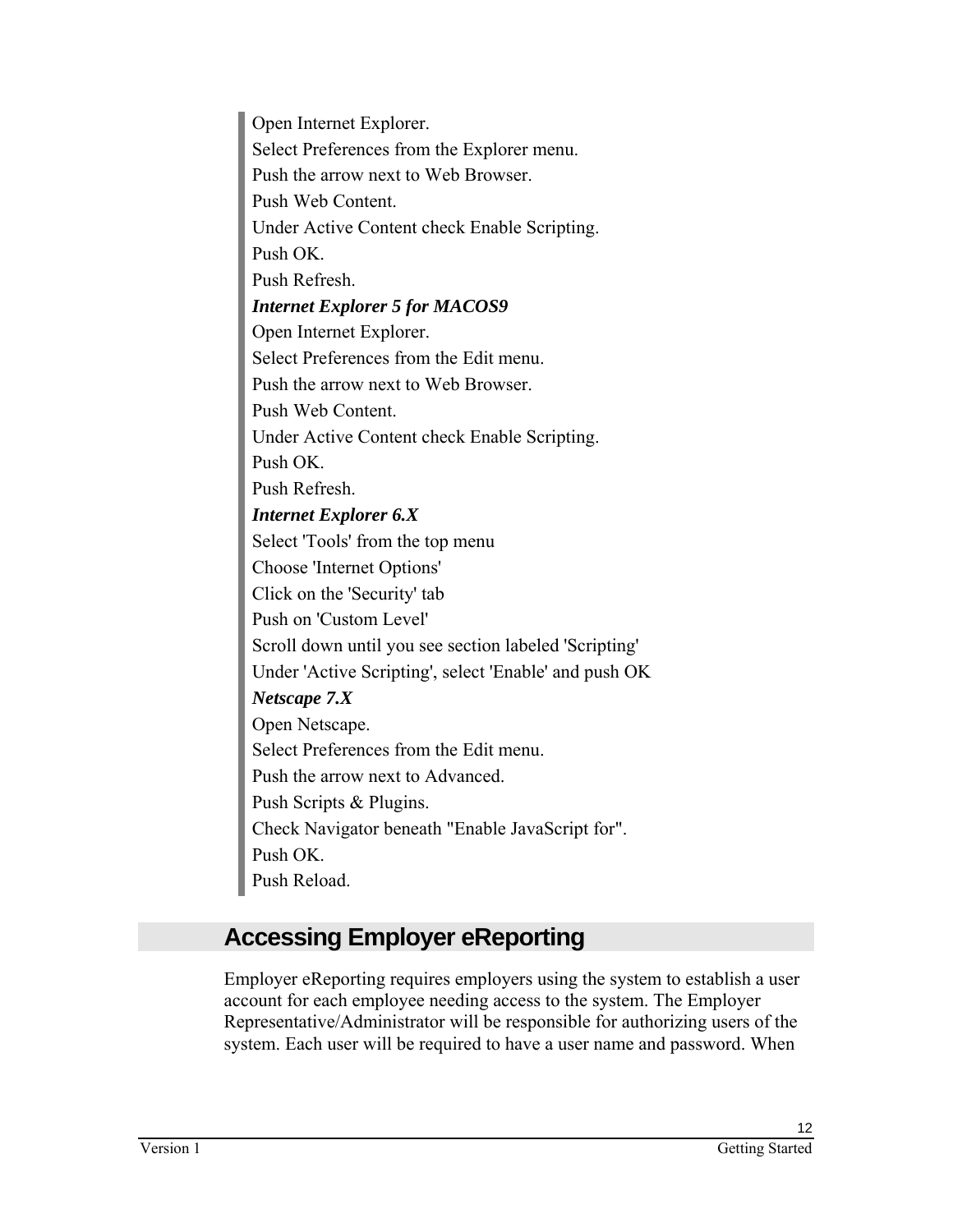the user name is granted, each user is given access rights based on the access level requested on the LogonID Request form. Access rights allow users to view and perform certain functions. The Payroll and Employee Information user has access to personnel and payroll information but cannot see or change bank account information. The full access user has access rights to personnel, payroll, and bank account information.

*Any job changes, such as promotions, transfers or terminations, that change the function of a User's job such that they no longer use Employer eReporting should be dealt with in a timely manner to ensure the security of your payroll records and records transmitted to the Division. The LogonID Request form must be completed to delete or change access rights.* 

*User names and user passwords should never be shared or accessible to others.* 

## **User Name and Password Creation/Changes/Deletions**

Your user name and password are assigned after the Division accepts the Employer Services LogonID Request form signed by your Employer Representative/Administrator. Employer Representative/Administrator's are assigned after the Division accepts the Employer Representative/ Administrator Signature Card signed by whoever has authority to make executive decisions for the employer. The person signing the Employer Representative/Administrator Signature Card must be someone other than the person being appointed. Both forms are available from the Employer Service website (www.state.ak.us/drb/employer/employer.shtml) or by calling your R&B Payroll representative. A Division representative will contact you to provide you with your user name and password.

## **Payments**

Another of the start up tasks for using Employer eReporting is to decide how you are going to make payments. If you would like to make your payments by mailing a check, using your existing ACH or wire transfer process, you may skip this section.

If you decide to use Employer eReporting electronic payments, a full access user, who has rights to your bank account information, will need to establish the account from which electronic payments will be made. This user can add, edit and delete information through the Banking tab (see page 45 for additional information). The Automated Clearing House (ACH) network will be used to process electronic payments.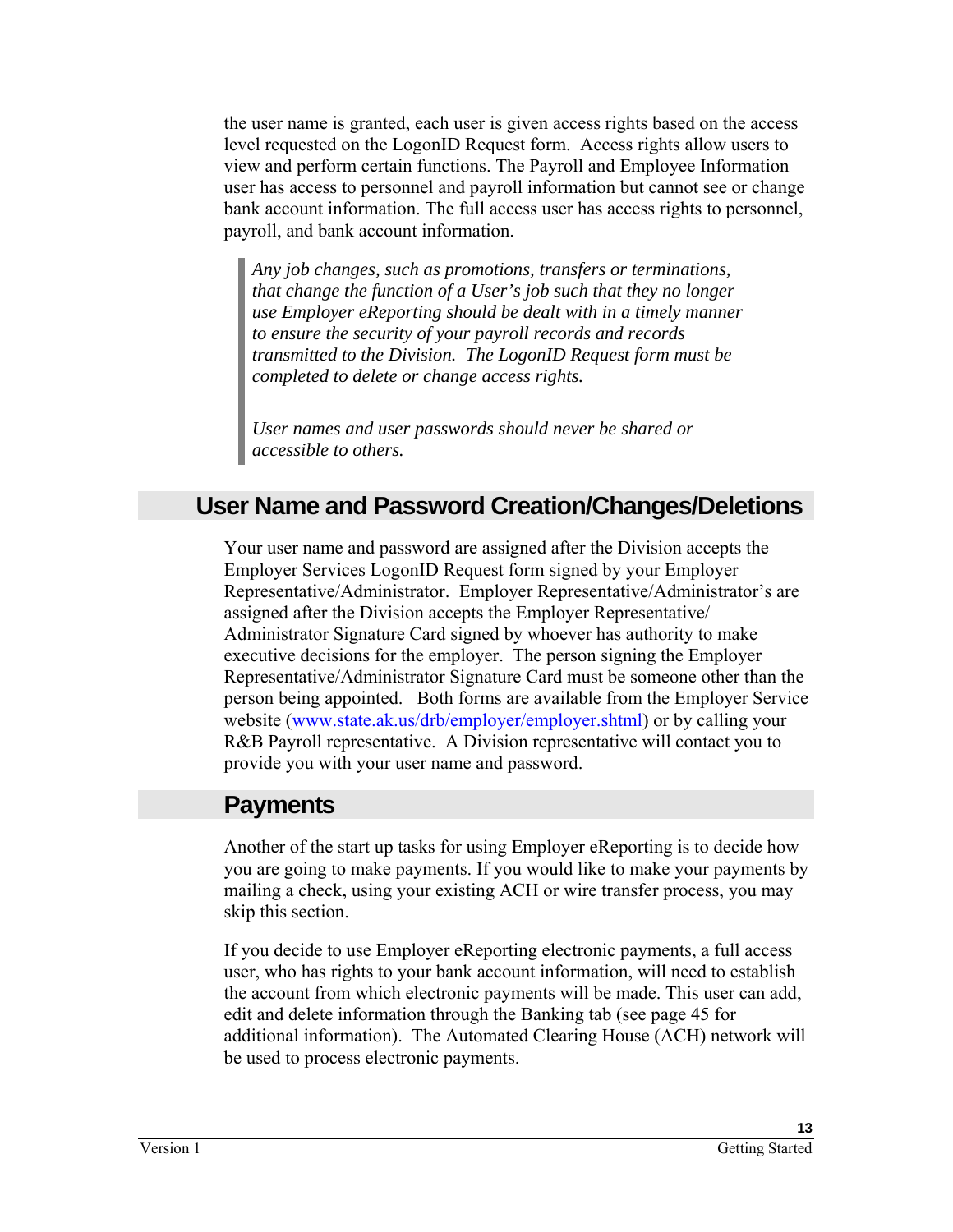The following steps are required to initially add a bank account in Employer eReporting:

- 1. Log into the Employer eReporting system using a user name that has full access rights.
- 2. Select the Banking Tab.

*The Banking Tab only appears if you are authorized for this function (full access rights).* 

| <b>New Employee</b><br>Control | <b>Personnel Change</b><br>Payroll<br>Events | <b>Banking</b><br>Adjustments<br><b>Group Update</b> | Reports                |  |
|--------------------------------|----------------------------------------------|------------------------------------------------------|------------------------|--|
|                                | Employer: 116-P-FAIRBANKS NORTH STAR BOROUGH |                                                      |                        |  |
| <b>ACH Bank Accounts</b>       |                                              |                                                      | <b>Add New Account</b> |  |
| <b>Account Name</b>            | <b>Bank Name</b>                             | <b>Account Status</b>                                |                        |  |
| MY CHECKING                    | ALASKA USA FCU                               | ACTIVE                                               | Edit Delete            |  |
| MY DEWY ACCT                   | DEWY CHEETUM & HOW BANK                      | <b>PENDING</b>                                       | Edit Delete            |  |
|                                |                                              |                                                      |                        |  |
|                                |                                              |                                                      |                        |  |
|                                |                                              |                                                      |                        |  |

3. Select the Add New Account link.

| New Employee                                                     | Personnel Change Events Payroll Adjustments                                                                                                                                                                    |                       |                          | Employer: 116-P-FAIRBANKS NORTH STAR BOROUGH | <b>Group Update</b> | Banking | <b>Reports</b> |
|------------------------------------------------------------------|----------------------------------------------------------------------------------------------------------------------------------------------------------------------------------------------------------------|-----------------------|--------------------------|----------------------------------------------|---------------------|---------|----------------|
| Account                                                          |                                                                                                                                                                                                                |                       |                          |                                              |                     |         |                |
| Routing Number:<br>Account Number:<br><b>Account Information</b> | Bank Name:                                                                                                                                                                                                     | Account Type: - none- | $\overline{\phantom{a}}$ |                                              |                     |         |                |
| <b>Account Holder Name:</b>                                      | <b>Friendly Name:</b>                                                                                                                                                                                          |                       |                          |                                              |                     |         |                |
| account to submit your payrolls.                                 | <b>Default Email:</b><br>To ensure the security of your financial information, we use a<br>password to encrypt sensitive account information. If you<br>forget this password, you will not be able to use this |                       |                          |                                              |                     |         |                |
|                                                                  | <b>Change Password:</b><br><b>Confirm Password:</b>                                                                                                                                                            |                       |                          |                                              |                     |         |                |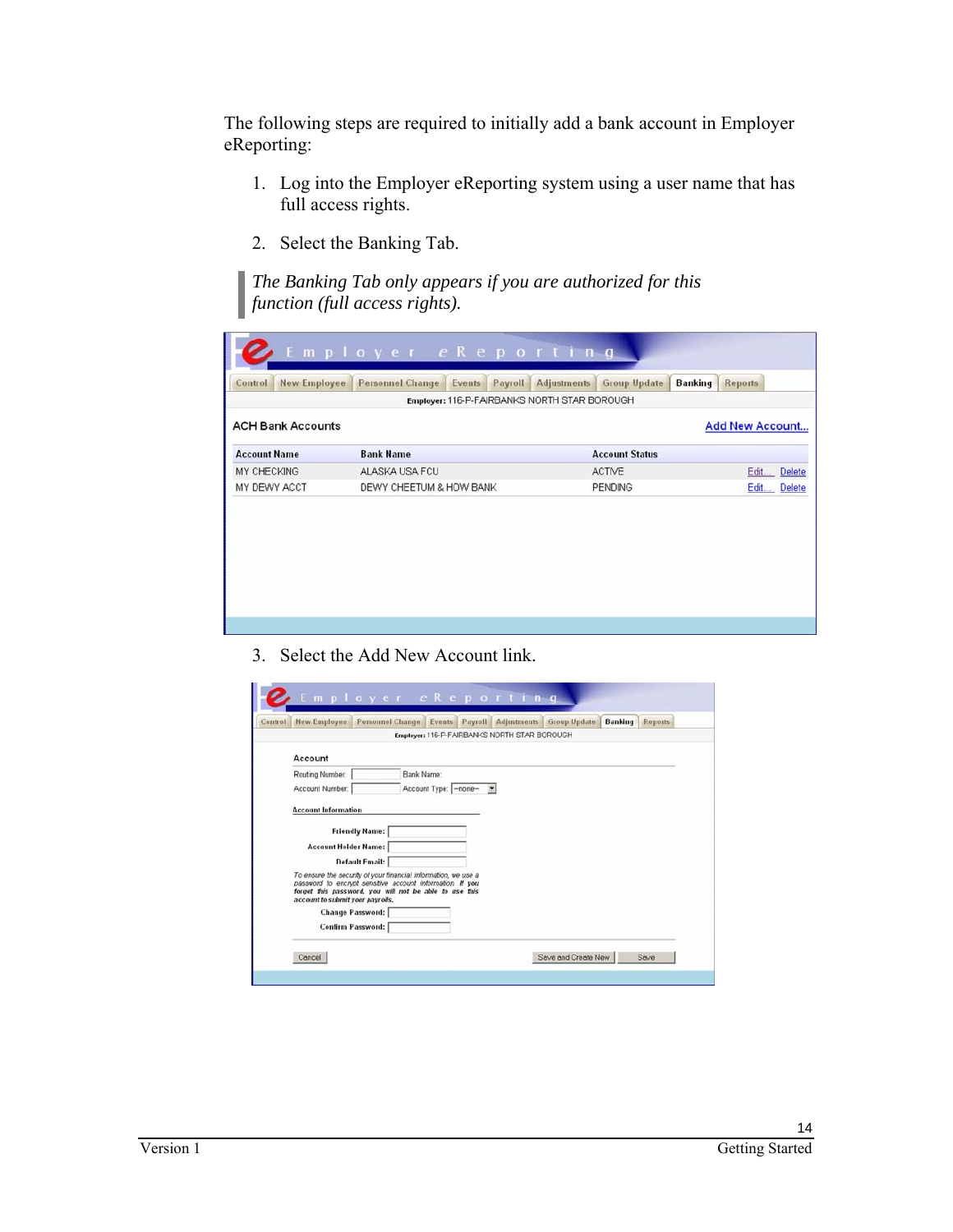4. Enter the bank's routing number in the **Routing Number** field.

*The application will use the entered routing number to obtain the bank name.* 



- 5. Enter the account number for the account you want the payroll deductions to be taken from in the **Account Number** field.
- 6. Select the account type: Savings or Checking.
- 7. Enter a name for the account (For example, TRS Payroll checking) that is easily recognizable to the users (i.e., friendly name) in the **Friendly Name** field.
- 8. Enter the name of the account holder in the **Account Holder** field. This is the name your bank will recognize as having authority to withdraw funds from the account.
- 9. Enter an email address to receive email confirmations from payment transactions in the **Default Email** field.
- 10. Enter a Password for the account to ensure that no inadvertent transactions can occur. See page 49 for additional information.
- 11. Select either the **Save** button if no other accounts need to be added or the **Save and Create New** button if you have another account to add. There is no limitation on the number of accounts you can add. However, only one account can be used when submitting a payment with your payroll.
- 12. Call your bank to ensure your account does not have debit blockers enabled that would prevent an electronic debit transaction from processing against the account. Share with your bank the ID associated with a transaction from Employer eReporting.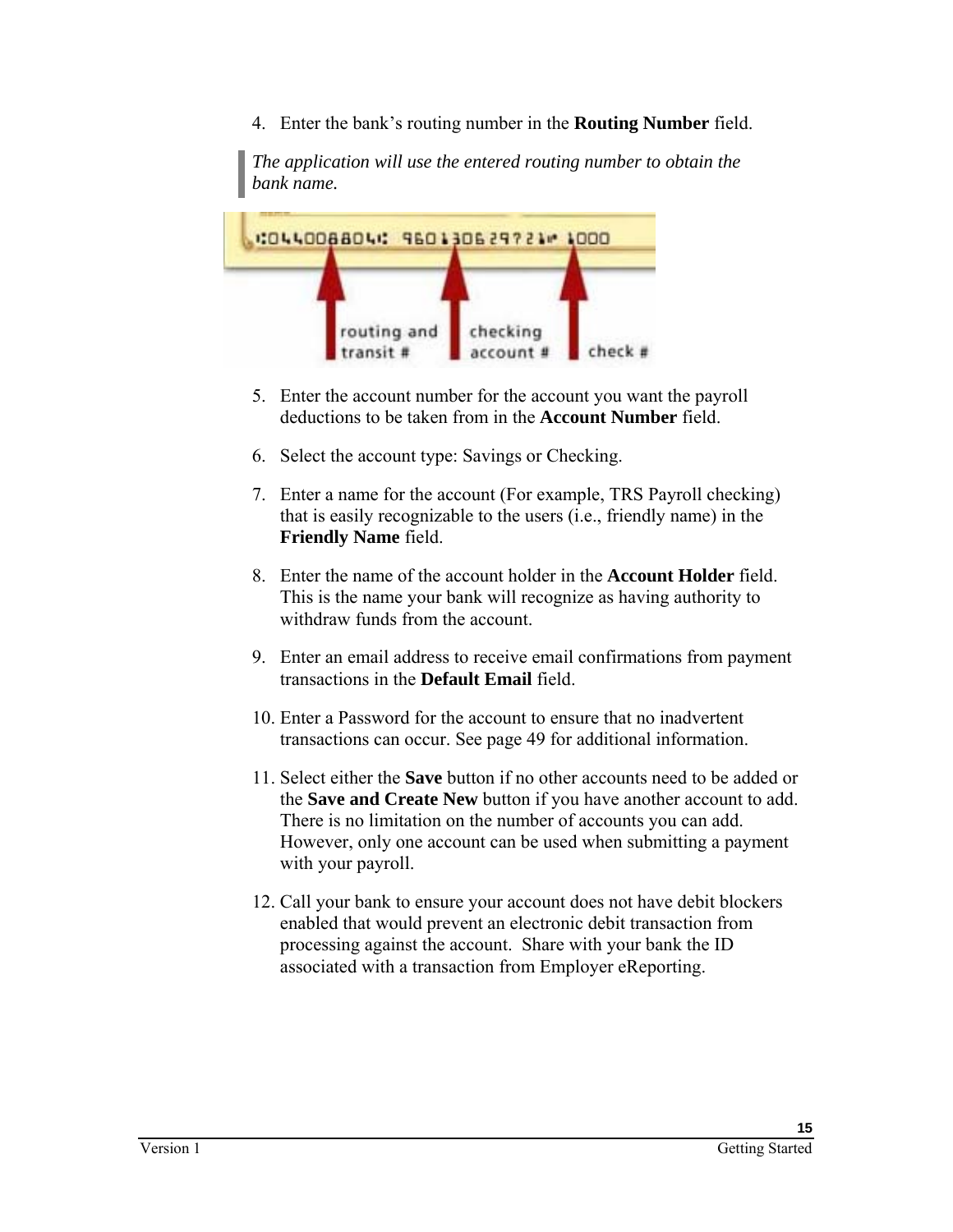*When creating a new account, a "test" or "preauthorization" payment, called a "Prenote", will be automatically processed by the application. The test is a zero dollar transaction created and sent through the ACH network to test the validity of the bank routing number and the bank account number. The Prenote will not detect a debit blocker on the account; you must contact your bank to have debit blockers removed as indicated above in step 12. Our company id number that you will need for your bank is 0000957001.* 

*The Prenote process can take up to seven business days to complete. No electronic payments can be processed until the Prenote status is "processed". (See the section titled Banking Tab for additional on how and where to check a status). This lag between creation of the account and ability to use the account provides your bank with the opportunity to respond to the Prenote.* 

## **Navigation**

Employer eReporting uses tabs to allow users to access payroll information. Tabs, shown below, allow the user to see all available options from which to display information. The information displayed on each of the separate tabs is based on the selection criteria available within the tab.

At the start of each session, after logging in, you will have access to the **Control** Tab and the **Reports** Tab. From either tab, you will be prompted to select the Employer and the Payroll before proceeding. (The **Bank** tab will be available for authorized users.)

Once you have selected the Employer and Payroll from the **Control** tab, you will have access to the remaining tabs.

Control | New Employee | Personnel Change | Events | Payroll | Adjustments | Additional Amounts | Group Update **Banking Reports Logout** 

The **Control** Tab allows you to select an employer, add a new payroll, clone an existing payroll, import a payroll, see payroll totals, validate payroll information, select a payment type and submit a payroll.

The **New Employee** Tab allows you to enter new employee information.

The **Personnel Change** Tab allows you to report change records for existing personnel information, such as names or address's.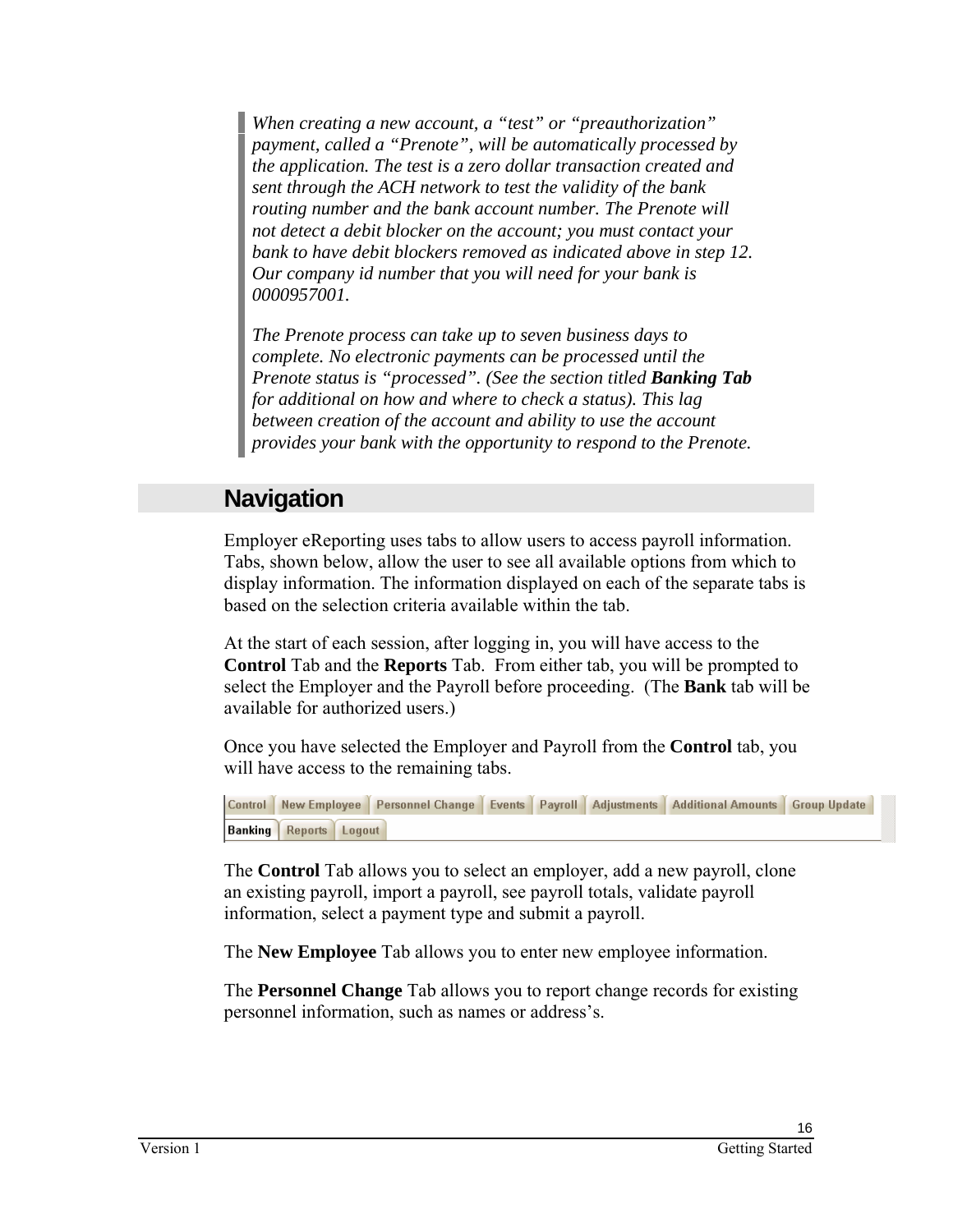The **Events** Tab allows you to add, edit, or delete event records (such as a hire record, termination record, change in employment status, or individual leave without pay record).

The **Payroll** Tab displays normal payroll records from existing, cloned or imported files. It also allows you to add a new normal payroll record, edit an existing normal payroll record or delete a normal payroll record.

The **Adjustments** Tab allows you to enter payroll adjustment records. It also allows you to report the employer conversion match amount for DB members who have opted to convert to the DCR plan.

The **Additional Amounts** Tab allows you to pay additional amounts due such as late fees or for you to use credits you may have on the payroll you are processing.

The **Group Update** Tab allows you to start or end a TSE (Teachers Service End – TRS only) or LWP (Leave without pay – PERS only) event date, for a group of employees.

The **Banking** Tab allows you to add, edit or delete bank account information.

The **Reports** tab allows you to access the reports listed on 49.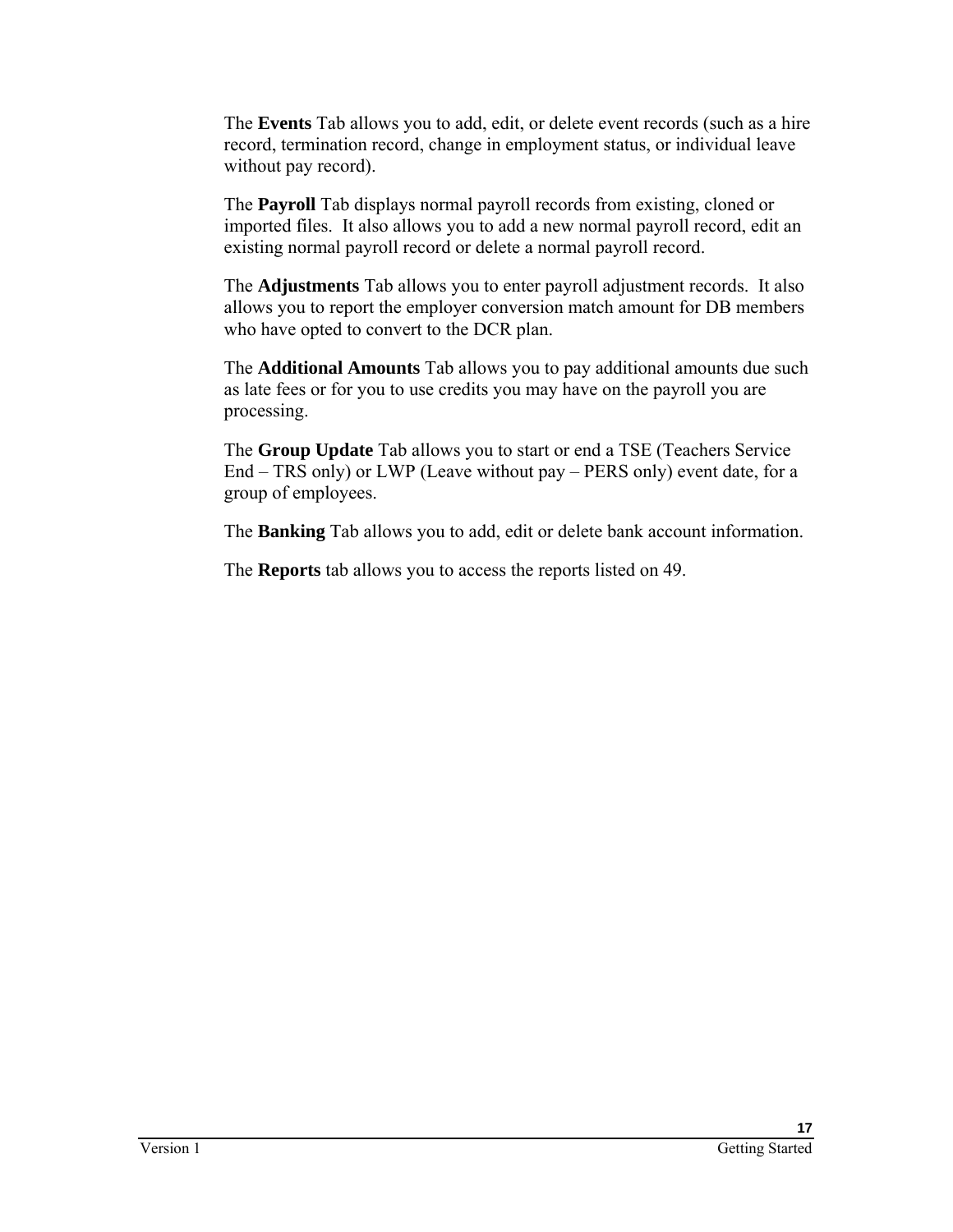# LOGIN SCREEN

## **Summary**

| Welcome to Employer eReporting!                                                |                   |                                                                                                                                                                                                                                                                                                   |  |
|--------------------------------------------------------------------------------|-------------------|---------------------------------------------------------------------------------------------------------------------------------------------------------------------------------------------------------------------------------------------------------------------------------------------------|--|
| Recovered & Spielto.                                                           |                   | If you have needed your that \$1 and Passaced by England villageding, you has control to the<br>efigenting system. Fissee erler the User El and Password that were accepted to you by the Delestin of                                                                                             |  |
|                                                                                | <b>House Mill</b> |                                                                                                                                                                                                                                                                                                   |  |
|                                                                                | Fannancia         |                                                                                                                                                                                                                                                                                                   |  |
|                                                                                |                   | Linger                                                                                                                                                                                                                                                                                            |  |
|                                                                                |                   | If you have not product your than \$1 and Funnaced, stress contact the Group of 2021 (80, 302). Co.<br>can may downtood the Employer Constant Lagorith request horn have the ENZ Furney List                                                                                                      |  |
| phone car turbed for additional county                                         |                   | If you have began you than \$1 as Famound, stress catact the Consent of LED/231-2301.<br>automore 3021 (\$05,007) as Amend, or what automorphous houghamps shots as up to request your<br>information. If you choose to entual, please exclude your employer market, many and phone market, and a |  |
| Signessor Tamma Virgins at 1.400-821-2207 enters on 6715 (465-5715 e. Juneau). |                   | If you have goodbass requeding the reporting regulateased. Strate contact our Factor Prices and                                                                                                                                                                                                   |  |
|                                                                                |                   | If you at your bifurnation Services exposed staff back trainated questions reporting the stached<br>month and 200 PM (2014) 1996 1997 William March 14 St (400 M) and 100 M) and 100 M/H (400 M)                                                                                                  |  |

The Login Screen, shown on the right, is the first screen of the Employer eReporting system. It is accessed by selecting the Employer eReporting link from the Employer Services website at www.state.ak.us/drb/employer/employer.shtml. Employer eReporting security ensures that users can only access certain parts of the system. Each user is assigned a user name and password by the Division

(see page 10 for additional information).

## **Log into Employer eReporting**

From the web site, select the Employer eReporting link. The Login screen will appear. Enter your user name and password. Select the **Login** button. The **Control Tab** and **Reports Tab** will appear (the **Banking Tab** will appear if you are authorized for that function).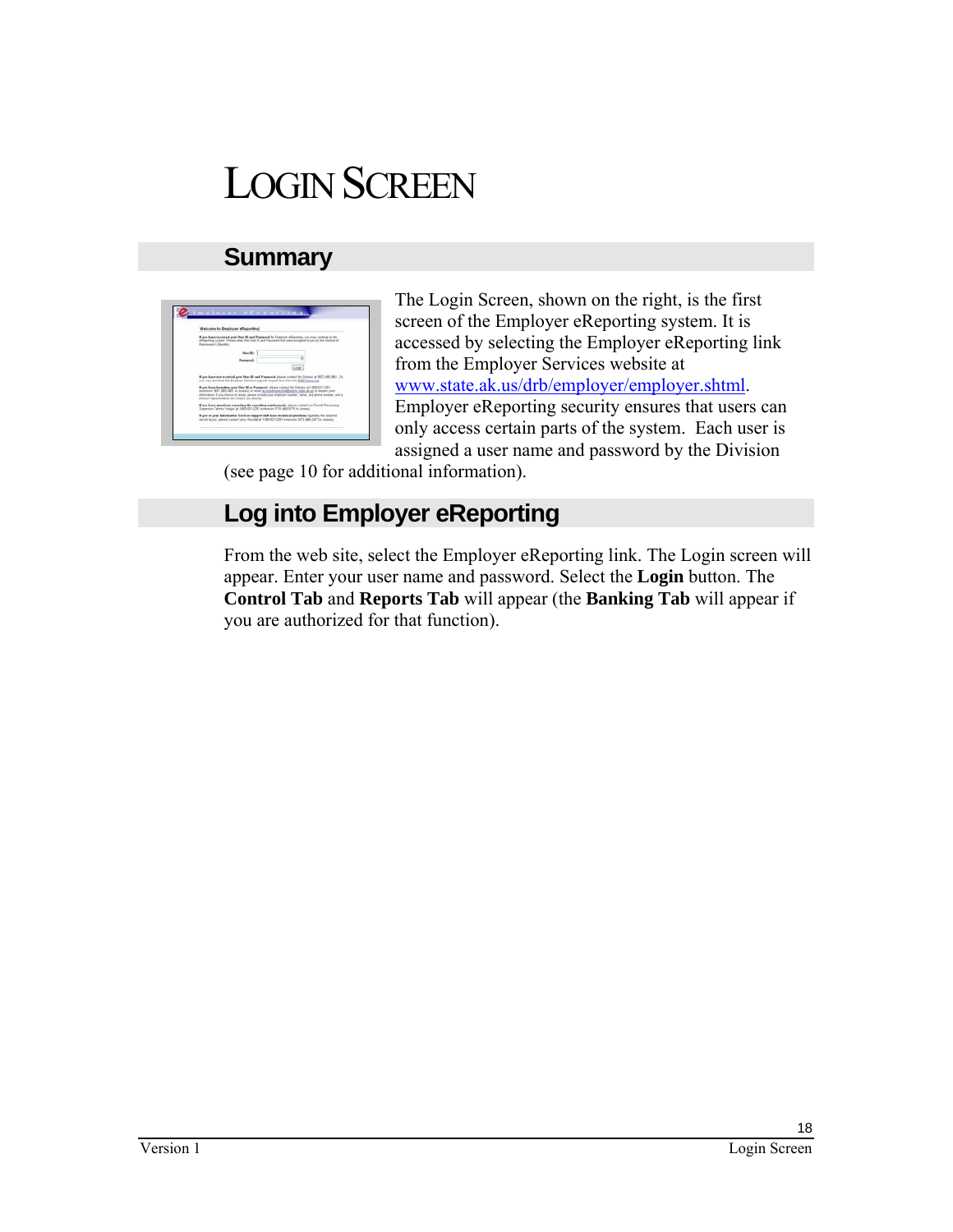# CONTROL TAB

## **Summary**

| Control |                              |                                         |   | ٠ |                            |
|---------|------------------------------|-----------------------------------------|---|---|----------------------------|
|         | <b>Leking Reports Logist</b> |                                         |   |   |                            |
|         |                              | <b>Englisher: 101-P-STATE OF ALASKA</b> | Ξ |   | <b>Payroll</b> New Payroll |
|         |                              | New Payroll                             |   |   |                            |
|         |                              | Pay Period Ending Date:                 |   |   |                            |
|         |                              | <b>Issue Date:</b>                      |   |   |                            |
|         |                              | Payroll Cycle: - none-                  |   |   |                            |
|         |                              |                                         |   |   |                            |

The Control Tab, shown on the right, is the first main area of the system.

This tab allows you to select an employer, add a new payroll, clone an existing payroll, import a payroll, see payroll totals, validate payroll information, select a payment type and submit a payroll.

This tab changes its display based on your selection. When the tab initially appears it will look like the image shown here.

### **Fields**

The Control Tab displays the following fields:

| <b>Field Name</b>         | Definition                                                                                                                                                                                            |
|---------------------------|-------------------------------------------------------------------------------------------------------------------------------------------------------------------------------------------------------|
| Employer                  | An employer may participate in both the PERS<br>and TRS system. In this case, there would be two<br>separate employer selections to choose from one<br>for PERS and one for TRS using drop down list. |
| Payroll                   | A dropdown list that shows existing payrolls or<br>allows the user to select the "New Payroll"<br>option. If an existing payroll is selected then the<br>Payroll Total fields appear.                 |
| Pay Period Ending<br>Date | A user editable field in the New Payroll section.<br>This field is the pay period ending date of the last<br>day in the payroll cycle being processed.                                                |
| <b>Issue Date</b>         | A user editable field in the New Payroll section.<br>This field is the date the pay checks are issued to<br>employees. This date must be on or after the pay<br>period end date.                      |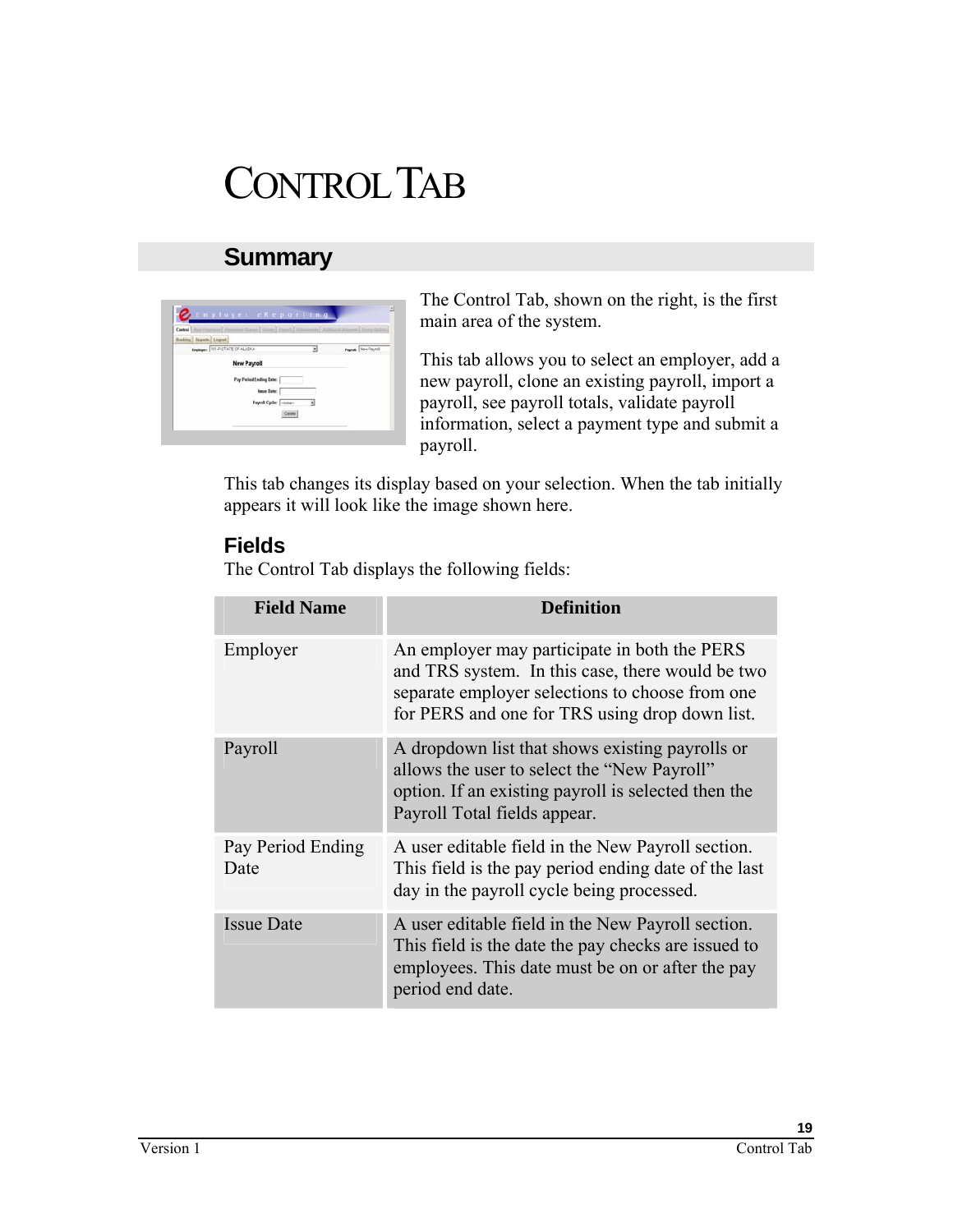| <b>Field Name</b>              | Definition                                                                                                                                                                                                                                                                                          |
|--------------------------------|-----------------------------------------------------------------------------------------------------------------------------------------------------------------------------------------------------------------------------------------------------------------------------------------------------|
| Payroll Cycle                  | A dropdown list containing the available cycles:<br>Bi-weekly, Monthly, Quarterly, Semi-Monthly,<br>Yearly.                                                                                                                                                                                         |
| Clone From<br>Previous Payroll | A dropdown list in the Populate Payroll section<br>containing the available past payrolls that can be<br>copied and used as the basis of a new payroll.<br>This list will appear if the Create button in the<br>New Payroll section is selected and if past<br>payrolls are available to be cloned. |
| <b>Import Payroll File</b>     | A user editable field in the Populate Payroll<br>section. This field will appear if the Create button<br>in the New Payroll section has been selected or if<br>an existing payroll has been selected.                                                                                               |

### **Things to Know**

- Amount fields must be numeric and must not contain letters. (For example: 1000.00 is acceptable but \$Thousand is not.) Dollar signs and commas may be used in the number (\$10,000).
- Dates must be entered in MM/DD/YYYY format.
- $\overline{\phantom{a}}$  The file selected for import must have a layout that matches the one shown in Appendix A.

## **Employer Selection**

The **Employer** dropdown list allows selection of employer by number, if applicable.

## **Payroll Selection**

The **Payroll** dropdown list allows you to either Start a New Payroll or Continue Working on an Existing Payroll by selecting a payroll from the list.

## **Start a New Payroll**

| Control  <br><b>Beachangers</b> |                                                      |         |   | Basking   Reports     |
|---------------------------------|------------------------------------------------------|---------|---|-----------------------|
|                                 | Brayleyers 775-T-ALASKA ASSOCIATION OF SCHOOL BOARDS |         | 피 | Paynett New Payroll 3 |
|                                 | New Payroll                                          |         |   |                       |
|                                 | Ending Date:                                         |         |   |                       |
|                                 | <b>Issue Date:</b>                                   |         |   |                       |
|                                 | Payrell Cycle: [-none-                               |         | ¥ |                       |
|                                 |                                                      | Deale . |   |                       |
|                                 |                                                      |         |   |                       |
|                                 |                                                      |         |   |                       |
|                                 |                                                      |         |   |                       |
|                                 |                                                      |         |   |                       |
|                                 |                                                      |         |   |                       |

Select the "New Payroll" option from the **Payroll** dropdown list.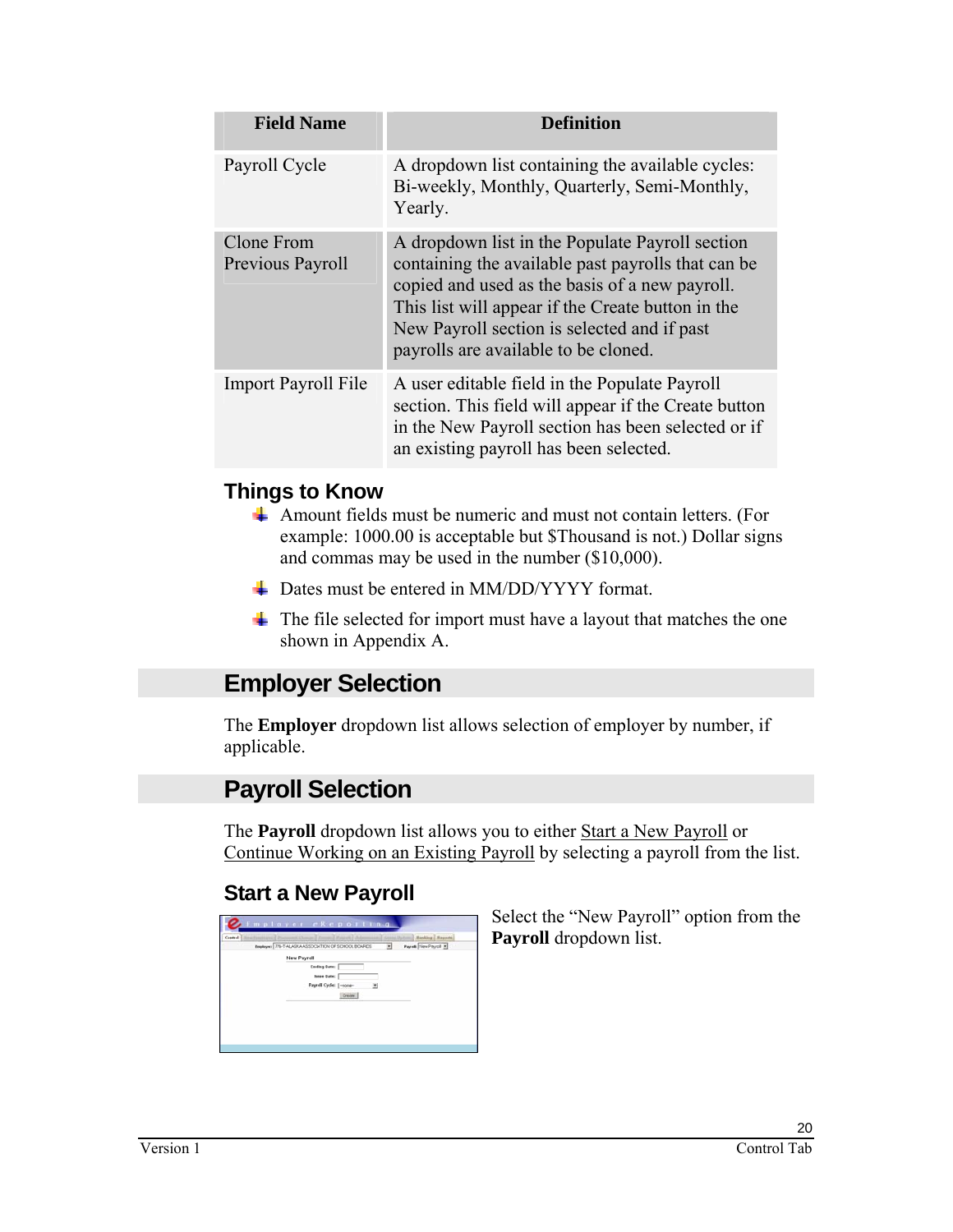**Pay Period Ending Date** - the pay period ending date of the last day in the payroll cycle being processed,

**Issue Date** - the date the checks are issued to the employees (this date must be on or after the pay period end date), and

**Payroll Cycle** - Bi-weekly, Monthly, Quarterly, Semi-Monthly, or Yearly.

Select the **Create** button to reveal the Populate Payroll section. At this point, you can:

- $\overline{\phantom{a}}$  Manually enter payroll information
- $\overline{\phantom{a}}$  Clone a previous payroll to create this new payroll
- $\overline{\phantom{a}}$  Import a payroll file to create this new payroll

### **Manual Payroll Processing**

After you have started a "New Payroll" (see Populate Payroll below) you can:

- Work on this payroll;
- $\leftarrow$  Delete this payroll;
- $\ddot{\bullet}$  Validate this payroll and
- **↓** Submit this payroll.

### **Continue Working on an Existing Payroll**

Select an existing payroll from the **Payroll** dropdown list. The Payroll Totals section appears.

|                                                                                                                       |                                               | Centrel   New Engleyee   Pensonnel Change   Events   Payroll   Adjoinsson   Keeny Update   Sanking   Reports                   |                                     |                                              |                |                              |                  |
|-----------------------------------------------------------------------------------------------------------------------|-----------------------------------------------|--------------------------------------------------------------------------------------------------------------------------------|-------------------------------------|----------------------------------------------|----------------|------------------------------|------------------|
|                                                                                                                       |                                               | Employees 116-P-FAIRBANKS NORTH STAR BOROUGH                                                                                   |                                     | $\overline{\phantom{a}}$                     |                | Paynett 5: 5: 05/02/2006 [#] |                  |
| Payroll Totals                                                                                                        |                                               |                                                                                                                                |                                     | Populate Payroll                             |                |                              |                  |
| Defined Contribution                                                                                                  |                                               | <b>Defined Benefit</b>                                                                                                         |                                     | <b>Close From Pageatt</b>                    |                |                              |                  |
| Entertainment<br>Employee:<br><b>1916 Account</b><br><b>Retires Plant</b><br><b>CCO Assistant</b><br><b>AALFestac</b> | 0.00<br>0.00<br>0.06<br>0.00<br>0.001<br>0.00 | Eugènes:<br>Ensployee:<br>Indebt, Payment (Post-Text)<br>Indobt, Payment (Pre-Tax);<br><b>Vol Sup Contribution:</b><br>DB & DC | 0.06<br>000<br>0.00<br>0.00<br>0.00 | <b><i>SECRET</i></b><br>Import Payroll File: | ≖              | Browse                       | Olone<br>Import  |
| a an an                                                                                                               |                                               | DENIL Contributions                                                                                                            | 0.00                                |                                              |                |                              |                  |
|                                                                                                                       |                                               | <b>DB DC Subtutut: 0.00</b>                                                                                                    |                                     |                                              |                |                              |                  |
|                                                                                                                       |                                               | Grand Total \$0.00                                                                                                             |                                     |                                              | Delete Payroll |                              | Validate Paykoll |

You can:

- $\triangle$  Continue working on this payroll;
- $\triangleq$  Clone a previous payroll to append to this existing payroll;
- $\ddot{\text{I}}$  Import a payroll file to append to this existing payroll;
- $\leftarrow$  Delete this payroll;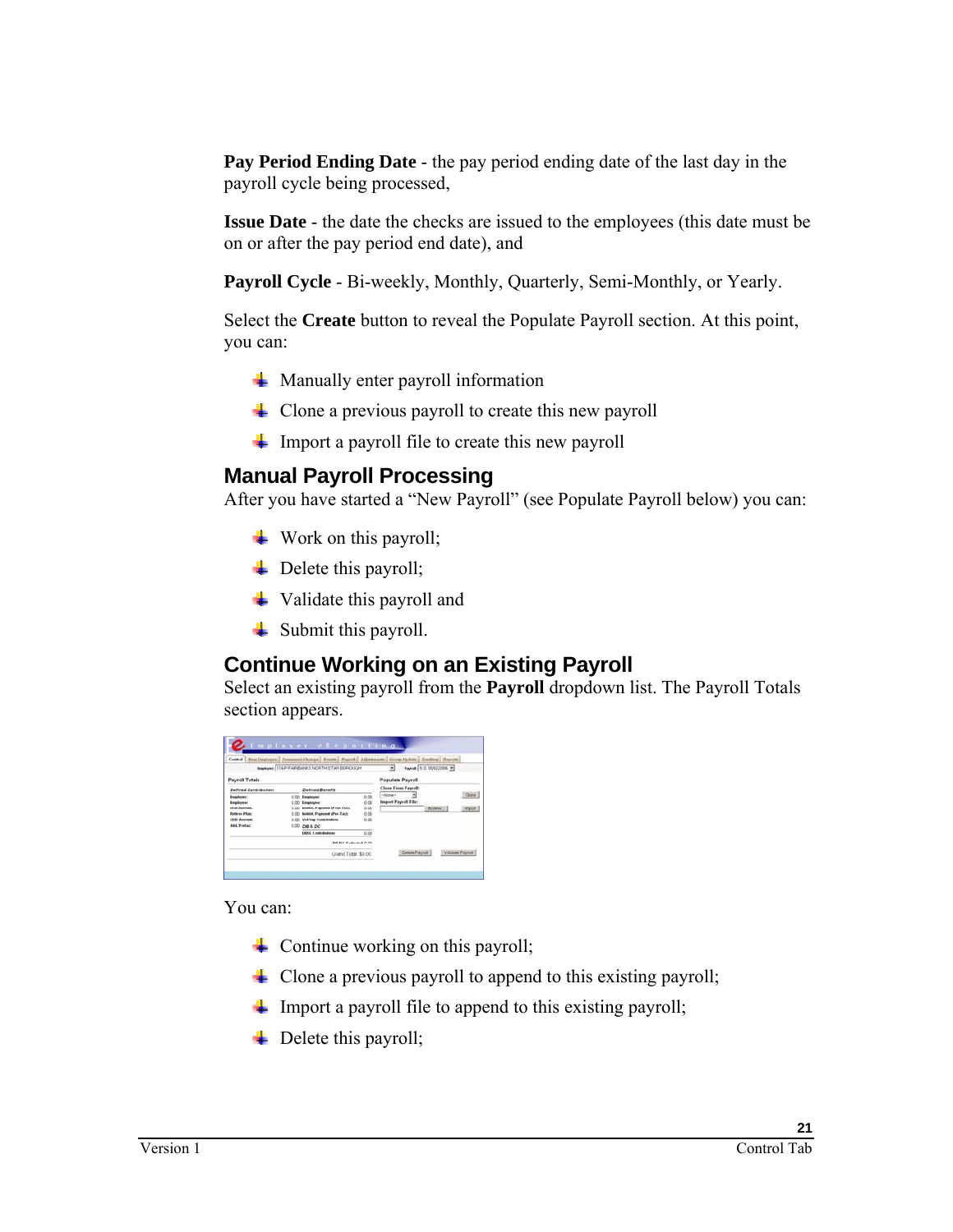- $\ddot{\bullet}$  Validate this payroll and
- $\overline{\phantom{a}}$  Submit this payroll.

## **Populate Payroll**

This area of the Control tab allows you to populate a new payroll or append an existing payroll. This area becomes available after selecting either a new payroll or an existing payroll.

## **Clone a Payroll**

"Clone a Payroll" function allows you to *copy* normal payroll records that have been posted successfully to the individuals accounts with the Division. The payroll records are from a payroll you previously submitted using Employer eReporting. *Only* normal payroll records will be cloned; this means that Adjustments, Events, or Personnel changes will not be cloned. Cloning a payroll is useful when submitting a new payroll that is similar to a previous one.

*NOTE: You will not see this option until a payroll has been submitted using Employer eReporting and the data has been posted successfully to the individual accounts with the Division.* 

Select the payroll to be cloned from the **Clone From Payroll** dropdown list and select the **Clone** button. You can:

- $\triangleq$  Continue working on this payroll;
- $\blacksquare$  Import a payroll file to append to this payroll;
- $\div$  Delete this payroll;
- **↓** Validate these payroll and
- $\overline{\phantom{a}}$  Submit this payroll.

### **Import a Payroll**

Select the **Browse** button. Select the file you want to import from your computer. Select the **Open** button. The selected file is then listed in the **Import Payroll File** field. Select the **Import** button. The file is imported and results are displayed in the light blue status bar at the bottom of the screen (you may have to scroll down to see the light blue status bar).

## **Working on a Payroll**

After you have started a new payroll, cloned a payroll or imported a payroll you are now ready to "Work on your payroll".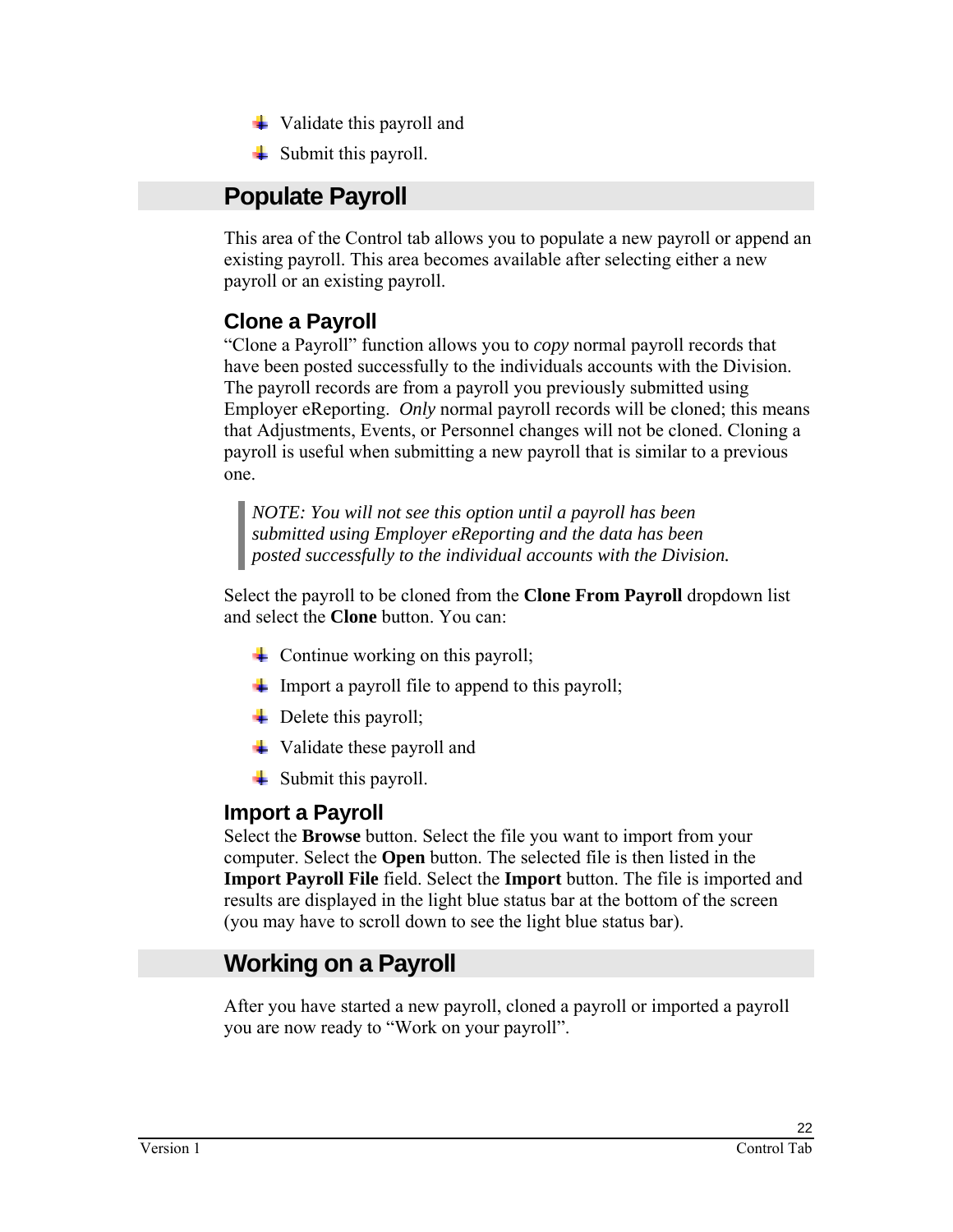#### **Add a New Employee**

- 1. Select the New Employee tab if you have employees to report for the first time.
	- a. Enter the information for the employee.
	- b. Select the Save button.

#### **Add Personnel Changes**

- 2. Select the Personnel Change tab if any personnel information needs to be changed.
	- a. Review the information that appears on the tab. Information will appear only if it was imported or previously entered.
	- b. Select the **Create New Personnel Changes** link if any new changes need to be added.
	- c. Select the **Edit** link beside a record that needs to be changed. Enter the changes.
	- d. Select the **Delete** link beside a record that needs to be removed. Confirm or cancel the delete.
	- e. Select the **Save** button

#### **Add a New Event**

- 3. Select the Events tab if events need to be reported.
	- a. Review the information that appears on the tab. Information will appear if it was imported or previously entered.
	- b. Select the **Add New Event** link if a new event needs to be added. Enter the requested information for the event.
	- c. Select the **Edit** link beside an event record that needs to be changed. Enter the changes
	- d. Select the **Delete** link beside an event record that needs to be removed. Confirm or cancel the delete.
	- e. Select the **Save** button.

#### **Add Normal Payroll Records**

4. Select the Payroll Tab and review the information that appears. Information will appear if it was imported or cloned from a previous payroll file.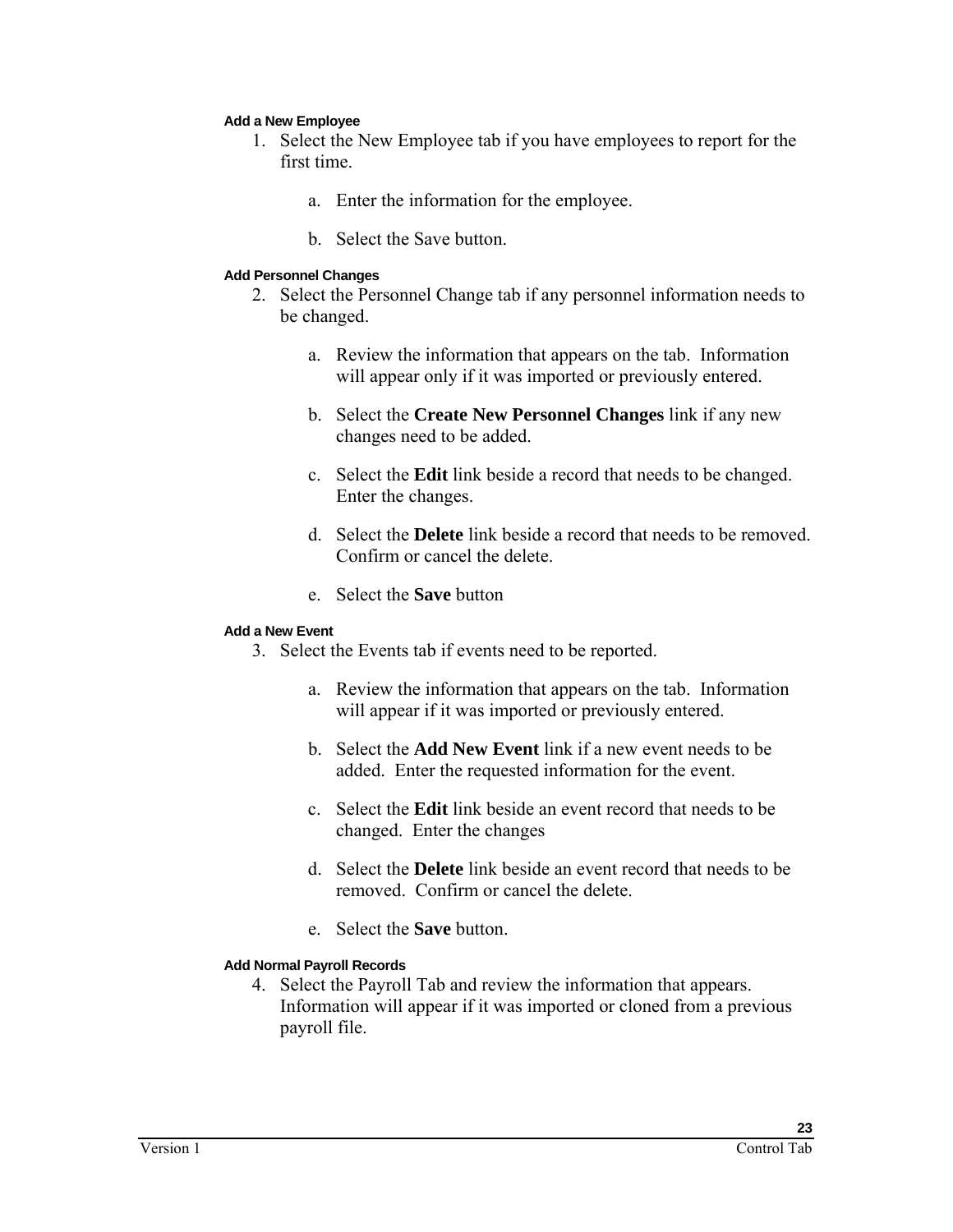- 5. Enter the number of records that you want to add in the **Add Rows** field.
- 6. Select the **Add Rows** button.
- 7. Enter the Social Security Number for the first employee in the **SSN** field.
- 8. Select the occupational code for the employee from the **OCC Code** dropdown list.
- 9. Select the employee's status from the **Status** dropdown list.
- 10. Select the employee's benefit plan from the **Plan** dropdown list.
- 11. Enter the employee's gross salary amount in the **Gross Earnings** field.
- 12. Enter the number of hours the employee worked during this pay period in the **PT/WC Hours** field.
- 13. Select the calculate link box if you wish to calculate fields.
- 14. Enter Employee's contribution amount if not calculated in the **Employee** field.
- 15. Enter Employer's contribution amount if not calculated in the **Employer** field.
- 16. Enter the employee's pre-tax indebtedness payment in the **Pre-tax** field.
- 17. Enter the employee's post-tax indebtedness payment in the **Post-tax** field.
- 18. Enter the employee's voluntary saving amount or supplemental contribution amount in the **Vol/Sup** field.
- 19. Enter Employer's HRA contribution amount if not calculated in the **HRA** field.
- 20. Enter Employer's Occupational Death and Occupational Disability contribution amount if not calculated in the **ODD** field. (only for DCR members).
- 21. Enter the employer's Retiree Medical Plan contribution if not calculated in the **RMP** field. (only for DCR members).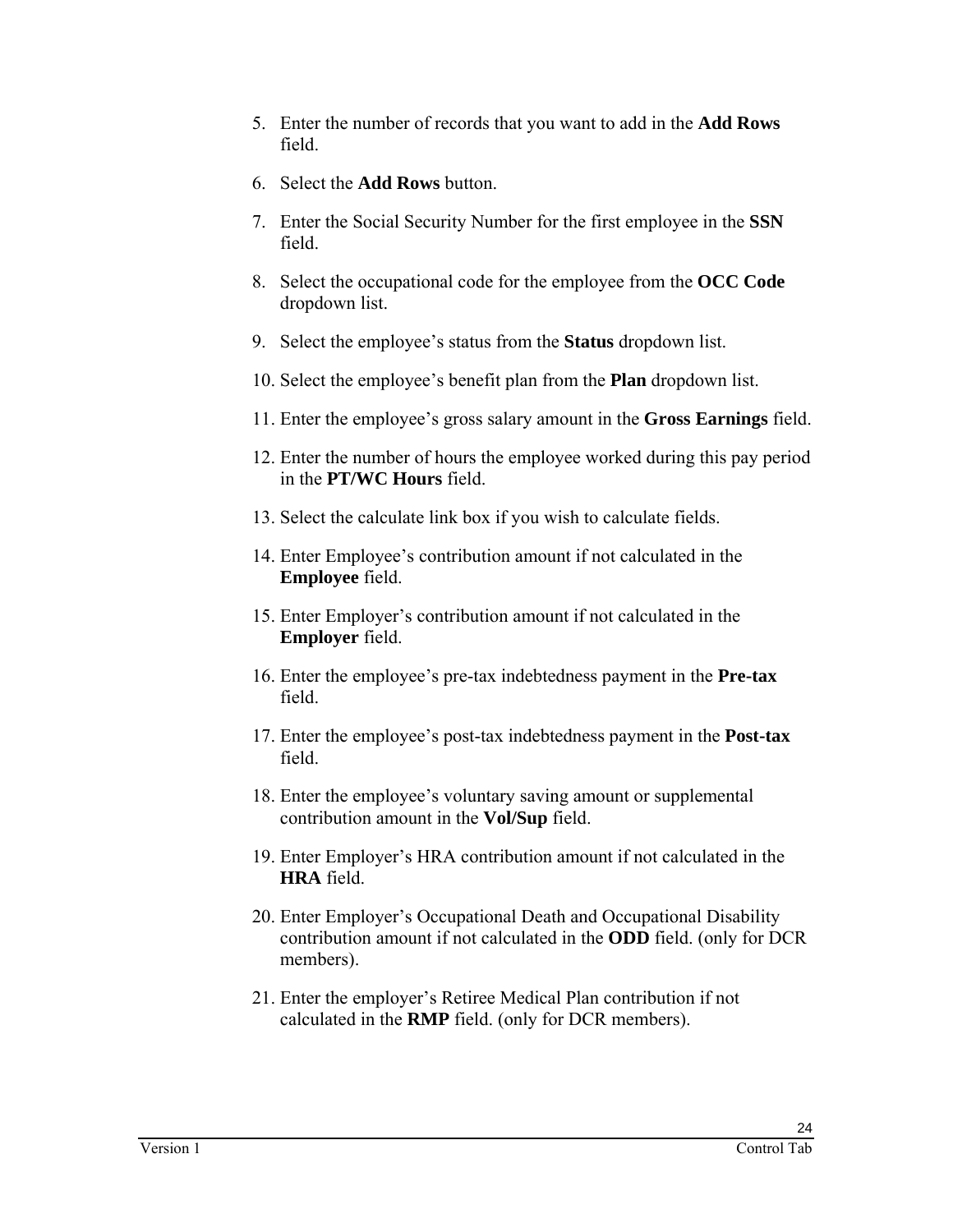- 22. The Employer's defined benefit unfunded liability contribution amount is calculated in the **DBUL** field (only for DCR members).
- 23. Repeat steps until all employee's normal payrolls are represented. Select the **SAVE** button.

#### **Add Adjustment Records**

- 24. Select the Adjustment Tab and review the information that appears. Information will appear if it was imported or previously entered.
- 25. Enter the number of records that you want to add in the **Add Rows** field at the bottom of the screen.
- 26. Select the **Add Rows** button.
- 27. Enter the Social Security Number for the first employee in the **SSN** field.
- 28. Select the occupational code for the employee from the **OCC Code** dropdown list.
- 29. Select the employee's benefit plan from the **Plan** dropdown list.
- 30. Select the employee's status from the **Status** dropdown list.
- 31. Enter pay period ending date being adjusted in the **PPE** field.
- 32. Enter the employee's gross salary amount in the **Gross Earnings** field.
- 33. Click on the calculate link (#) if you wish to calculate fields.
- 34. Enter the Employee's contribution amount if not calculated in the **Employee** field.
- 35. Enter the employee's voluntary saving amount or supplemental contribution amount in the **Vol/Sup** field.
- 36. Enter the number of hours the employee worked during this pay period in the **PT/WC Hours** field.
- 37. Enter the Employer's contribution amount if not calculated in the **Employer** field.
- 38. Enter the employee's post-tax indebtedness payment in the **Post-tax** field.
- 39. Enter the employee's pre-tax indebtedness payment in the **Pre-tax** field.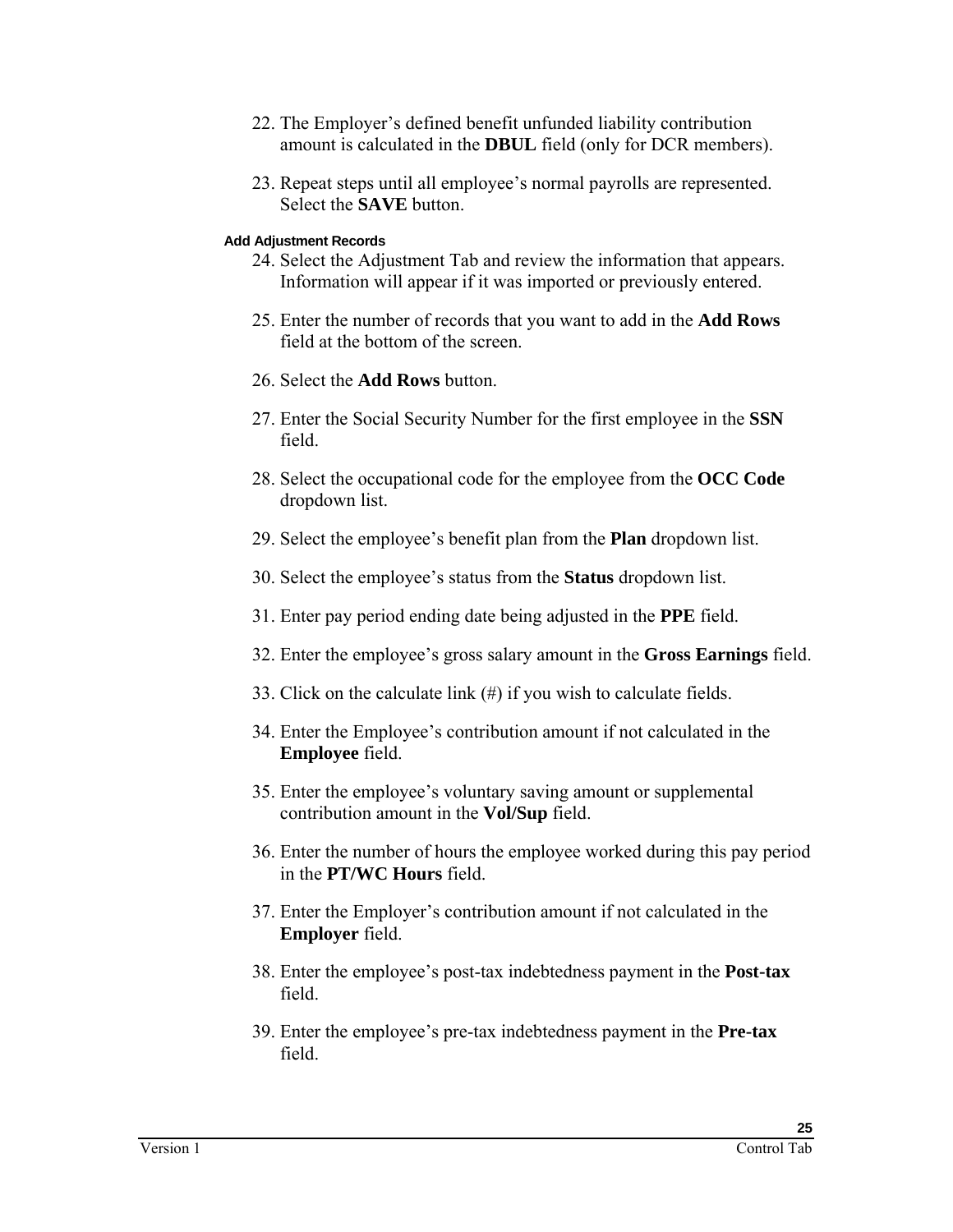- 40. Enter the employer's Retiree Medical Plan contribution in the **RMP**  field if not calculated.
- 41. Enter the Employer's HRA contribution amount if not calculated in the **HRA** field.
- 42. Enter the Employer's Occupational Death and Occupational Disability contribution amount if not calculated in the **ODD** field.
- 43. The Employer's defined benefit unfunded liability contribution amount is calculated in the **DBUL** field (only for DCR members).
- 44. Repeat steps until all employee's adjustment payrolls are represented. Select the **SAVE** button.

## **Payroll Totals**

This area of the Control tab allows you to view the current payroll's subtotals and totals. It also allows you to delete, validate, and submit a payroll. Once the payroll is validated, it allows you to: pay late fees, utilize suspense amounts and make additional payments to reduce your defined benefit unfunded liability.

### **Delete an Existing Payroll**

Select the **Delete Payroll** button. Confirm or cancel the deletion. The selected payroll is deleted and the Control tab appears as it did when you initially logged in.

## **Validate an Existing Payroll**

Select the **Validate Payroll** button. The selected payroll is checked for

| roll Totals<br>ned Contribution<br>0.00<br>loyer:<br>0.00.<br>loyee:<br>0.00<br>Arnount:  | <b>Defined Benefit</b><br>Employer:                                                                                                         | 0.00                                 | <b>Populate Payroll</b><br>Clone From Payroll: |         |              |
|-------------------------------------------------------------------------------------------|---------------------------------------------------------------------------------------------------------------------------------------------|--------------------------------------|------------------------------------------------|---------|--------------|
|                                                                                           |                                                                                                                                             |                                      |                                                |         |              |
|                                                                                           |                                                                                                                                             |                                      |                                                |         |              |
| 0.00<br>ee Plan:<br>0.00<br><b>Arnount:</b><br>0.00<br>Amount:<br>0.00<br>tional Amounts: | <b>Employee:</b><br>Indebt, Payment (Post-Tax):<br>Indebt, Payment (Pre-Tax);<br><b>Vol/Sup Contribution:</b><br><b>Additional Amounts:</b> | 0.00<br>0.00<br>0.00<br>0.00<br>0.00 | $-$ none-<br>Import Payroll File:              | Browse. | Clon<br>Impo |

common errors. If critical errors exist, you will be informed on the bottom of the page in the light blue status bar. Print Error reports to obtain error details. Correct errors on the appropriate tabs. See the section titled "Quick Reference – Validation Errors" for more information. Re-validate until no errors are found.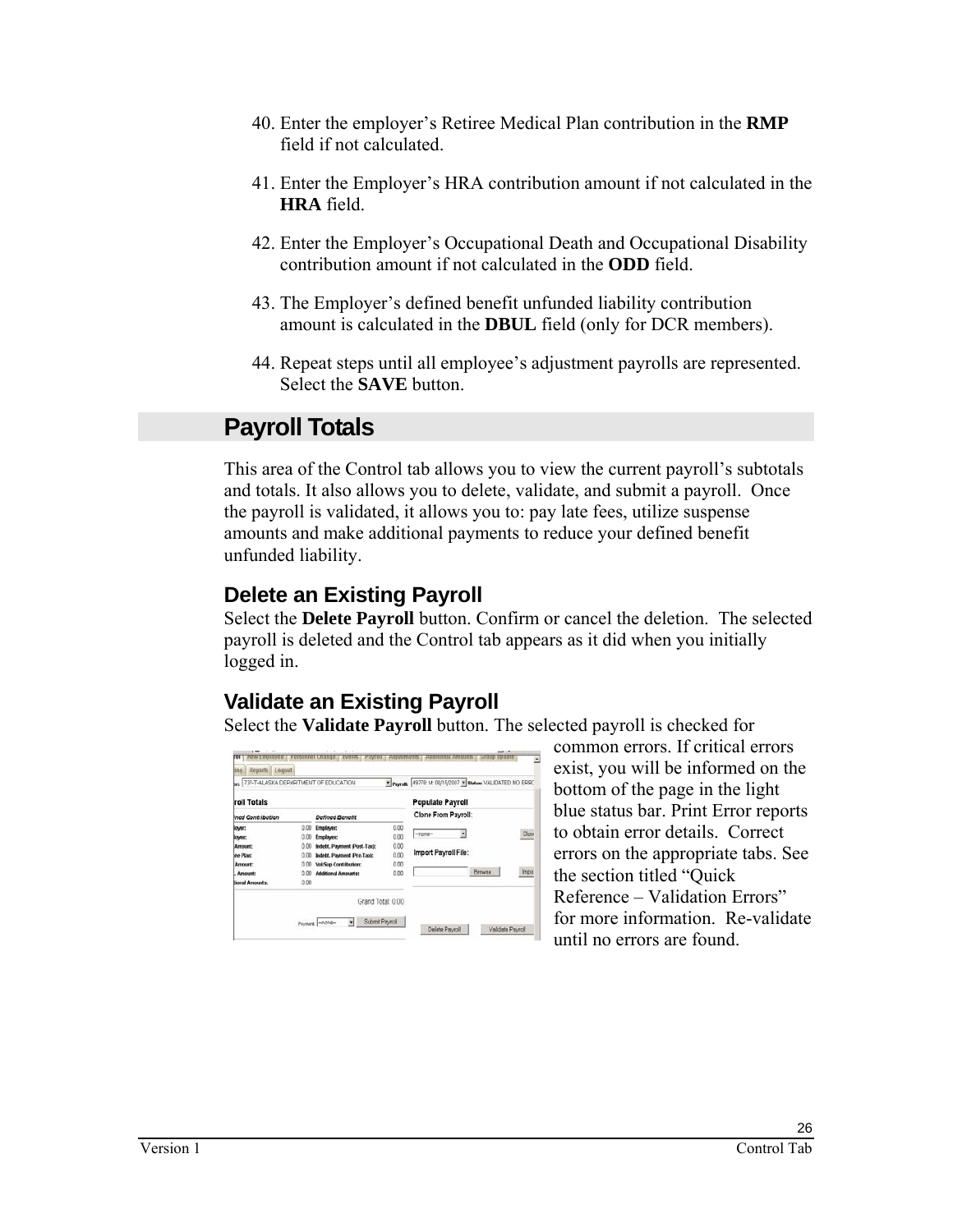### **Submit an Existing Payroll**

*If critical errors exist, the Submit button will not be available.* 

After validating a Payroll, it can be submitted. Enter applicable late fees, suspense amounts and additional DBUL contributions.

Select the **Payment** option:

- $\overline{\phantom{a}}$  No Payment: the grand total of the payroll must equal zero to select this option.
- $\triangleq$  Check: Mailing a check directly to the Division.
- **E** Other ACH: Use an existing ACH payment or wire transfer.
- **→ Select Your Account Friendly Name: Employer eReporting electronic** payment – select the name of the account you want to use form the list to make an eReporting electronic payment. (this option requires an additional password).

*NOTE: The option to 'select your account' (your entered account's 'friendly' name) is not available for an account that has a pending Prenote, or if that account has been deleted (inactivated). See the Banking Tab Section for additional information related to Prenotes.* 

When you select eReporting as your payment option, you will need the banking password to authorize this transaction to occur. This password is set up and maintained by the full access user and the Division does not maintain it in any form.

**Settlement Date:** *Enter a settlement date (date the bank will process the transaction). If the settlement date is greater than 15 days after the pay period end date, the application will warn the user that late fees may be incurred due to a late payment. NOTE: The application will calculate the next valid settlement date!* 

**Additional Email:** If you are paying online (you have selected a bank account from Payment options), enter a secondary email address if you wish a confirmation to be sent to an email account other than the 'default' email specified when the selected account was created.

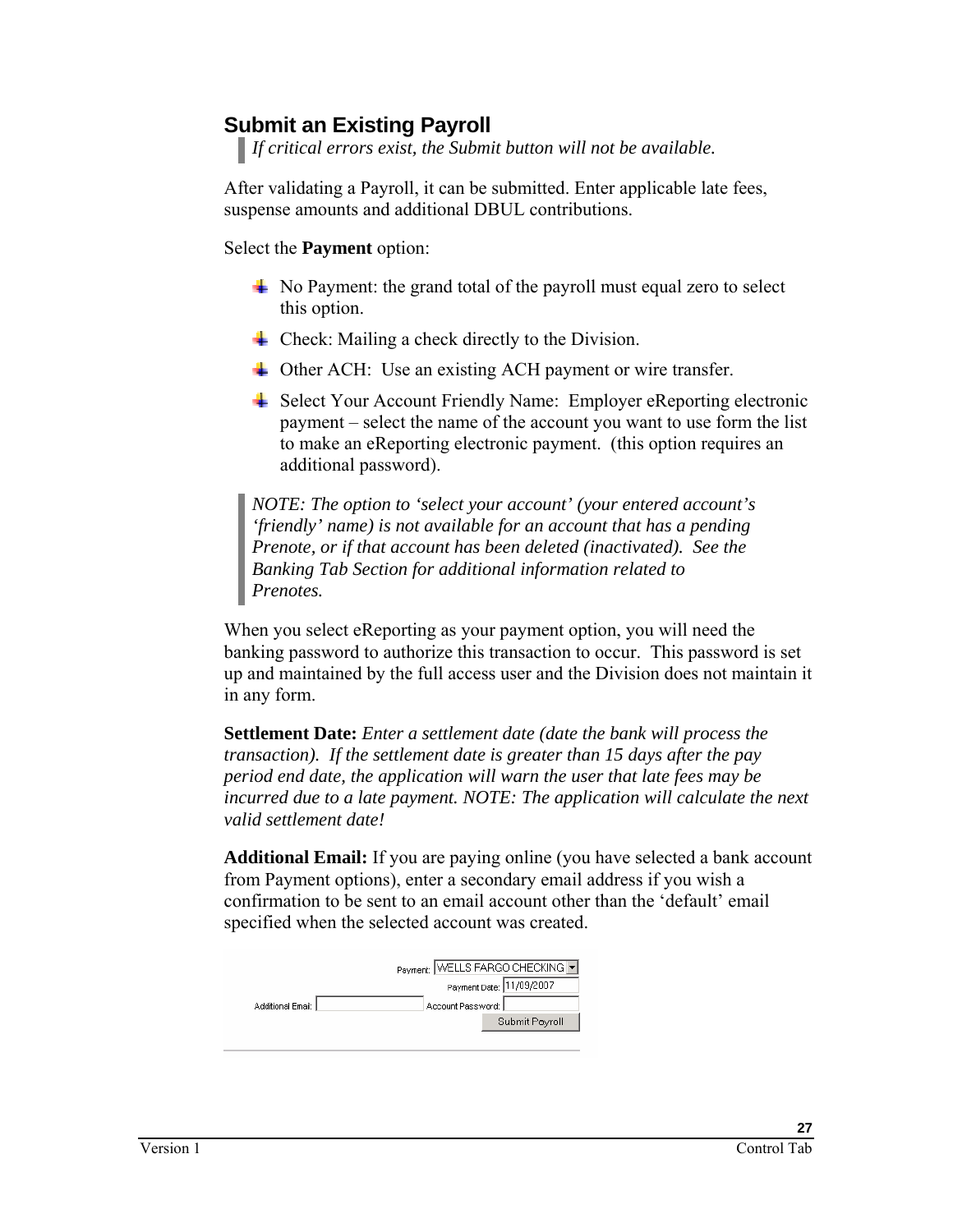Select the **Submit Payroll** button. Confirm the Submit by pressing the "Ok" button, or press "Cancel" if you are not ready to submit your payroll and payment.

*Note: The 'Grand Total' displayed is the amount that will be deducted from the selected bank account.* 

| Paynett: New Paynoll<br>Employer: 116-P-FAFISANICS NORTH STAR BOROUGH<br>$\cdot$<br>×                                  |
|------------------------------------------------------------------------------------------------------------------------|
| Payroll Submitted                                                                                                      |
| Print Symmery                                                                                                          |
| This report must be faxed to the Division after your payroll has been<br>successfully submitted in Employer eReporting |
| Close                                                                                                                  |
|                                                                                                                        |
|                                                                                                                        |
|                                                                                                                        |

**Print Summary Report:** The **Print Summary** button appears on the screen after your payroll is submitted. This report **must** be signed and faxed to the Division.

If you use the Employer eReporting Bank account option, a payment will

be deducted from the selected account on the date you indicated.

The Control tab then reappears as it did when you initially logged in.

*Note: all submitted payrolls must be processed by the Division before the payroll will be considered received and posted to the individual accounts.*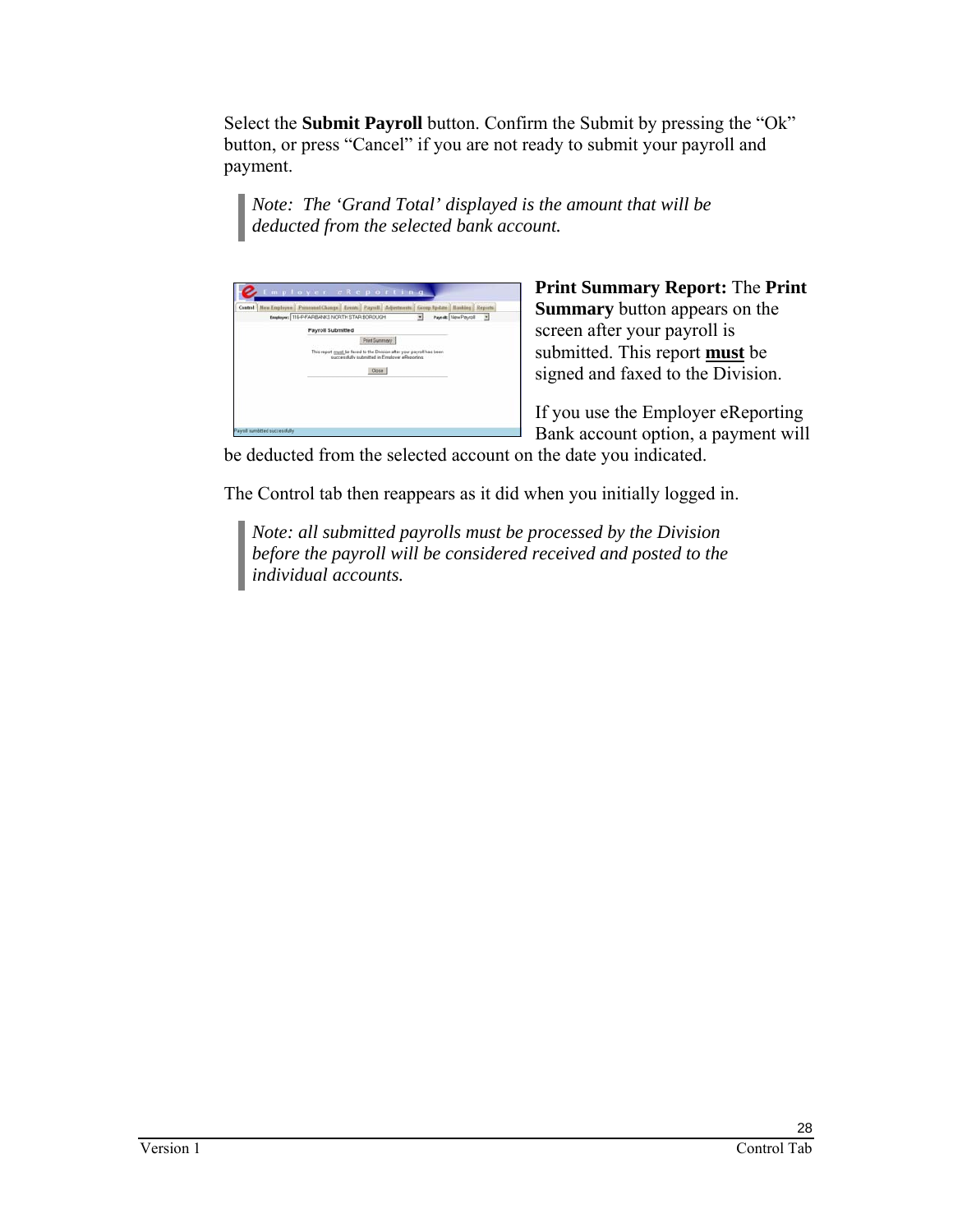# NEW EMPLOYEE TAB

## **Summary**

|                                       | [1001] Rea Engineers   Possessed (Surges)   Postell   Popular   Adamsum   Alexandra   Postella   Popular |                                |                                         |                            |
|---------------------------------------|----------------------------------------------------------------------------------------------------------|--------------------------------|-----------------------------------------|----------------------------|
|                                       | <b>Number 116 F-F HARDAGET HERTH STAR BOROCKIN</b>                                                       |                                |                                         | <b>Have 5 3 (6/2/2008)</b> |
| <b>New Employee</b>                   |                                                                                                          |                                |                                         |                            |
|                                       | <b>Bental Security Number:</b>                                                                           |                                | Link Up transmiss?                      |                            |
| <b>Was Industrialize</b>              |                                                                                                          |                                |                                         |                            |
| <b>Education State</b>                |                                                                                                          |                                |                                         |                            |
|                                       |                                                                                                          |                                | <b>Hake</b> Trend                       |                            |
| <b>Inspired Copy</b><br><b>Global</b> |                                                                                                          | <b>Senior Level (Contract)</b> |                                         |                            |
|                                       |                                                                                                          |                                |                                         |                            |
| <b>Parental Information</b>           |                                                                                                          | Antone                         |                                         |                            |
| First Name:                           |                                                                                                          |                                | <b>Glass Rd</b>                         |                            |
| Middle bottom                         |                                                                                                          |                                | ON                                      | <b>State I</b>             |
| Los Name:                             |                                                                                                          |                                | $\mathcal{D}_{\overline{\mathbb{P}}^2}$ |                            |
| <b>Subject</b>                        |                                                                                                          |                                |                                         |                            |
|                                       |                                                                                                          |                                |                                         |                            |

The New Employee Tab, shown on the right, provides fields to add new eligible employees that have not been reported to the PERS or TRS or one that was previously terminated and now has been rehired.

The New Employee Tab contains fields that are always empty and user editable. When a New Employee record is added, an Event record and a Personnel record are

automatically created.

*If the employee has been on leave, the employee does not have to be added using this tab.* 

## **Fields**

The New Employee Tab displays the following fields:

| <b>Field Name</b>         | Definition                                                                                                                                                             |
|---------------------------|------------------------------------------------------------------------------------------------------------------------------------------------------------------------|
| Social Security<br>Number | A user editable field for the employee's social<br>security number. The information entered in this<br>field is used to track the employee through the<br>application. |
| <b>First Name</b>         | A user editable field for the first name of the<br>employee. It is linked to the Social Security<br>Number.                                                            |
| MI                        | A user editable field for the middle initial of the<br>employee. It is linked to the Social Security<br>Number.                                                        |
| Last Name                 | A user editable field for the last name of the<br>employee. It is linked to the Social Security<br>Number.                                                             |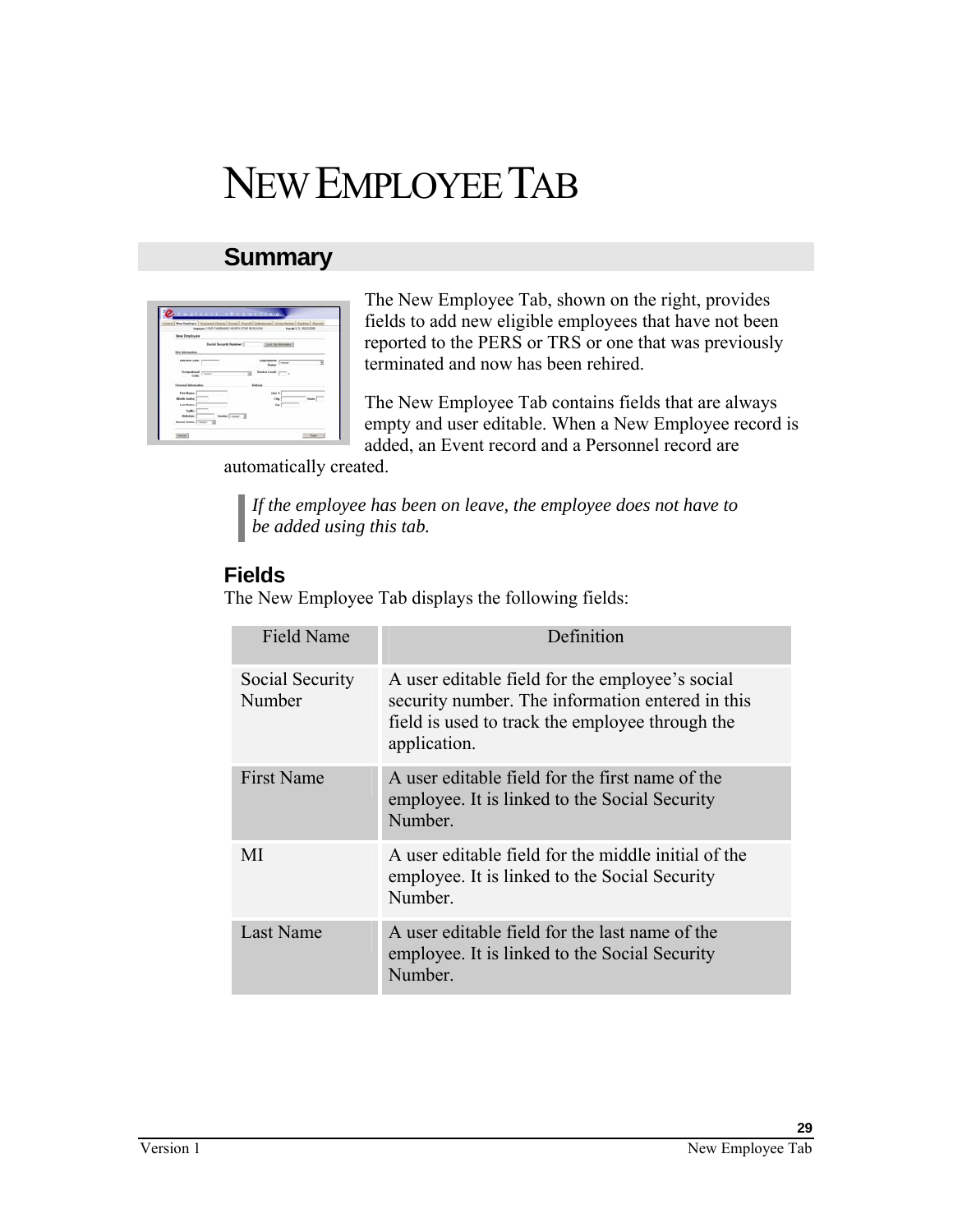| <b>Field Name</b>           | Definition                                                                                                                                                                                          |
|-----------------------------|-----------------------------------------------------------------------------------------------------------------------------------------------------------------------------------------------------|
| Suffix                      | A user editable field for the employee's suffix (such<br>as Jr. or III). It is linked to the Social Security<br>Number.                                                                             |
| <b>Birth Date</b>           | Enter new employee's date of birth<br>(MM/DD/CCYY)                                                                                                                                                  |
| Gender                      | A dropdown list to select the gender of the<br>employee.                                                                                                                                            |
| <b>Marital Status</b>       | A dropdown list to select the marital status of the<br>employee.                                                                                                                                    |
| <b>Address</b>              | A user editable field for the employee's payroll<br>address.                                                                                                                                        |
| City                        | A user editable field for the employee's payroll city.                                                                                                                                              |
| <b>State</b>                | A user editable field for the employee's payroll<br>state.                                                                                                                                          |
| Zip                         | A user editable field for entering the employee's<br>mailing address zip code.                                                                                                                      |
| Employment<br><b>Status</b> | A dropdown list to select the employment status of<br>the employee.                                                                                                                                 |
| <b>Effective Date</b>       | A user editable field for the date the employee was<br>eligible to become a member of PERS/TRS.                                                                                                     |
| Occ. Code                   | A dropdown list to select the occupational code for<br>each employee record. Only occupational codes<br>applicable for the current employer's fund are<br>displayed.                                |
| Service Level %             | This field displays the contractual percent of service<br>for part-time TRS employees. The percentage<br>ranges from 50% to 99%. This field will default to<br>zero or be hidden if not applicable. |

### **Things to Know**

- $\overline{\phantom{A}}$  Dates must be entered in MM/DD/YYYY format.
- $\div$  The Name of the Person is linked to the Social Security Number. If the Social Security Number is not found in the system, the name of the person will appear as UNKNOWN.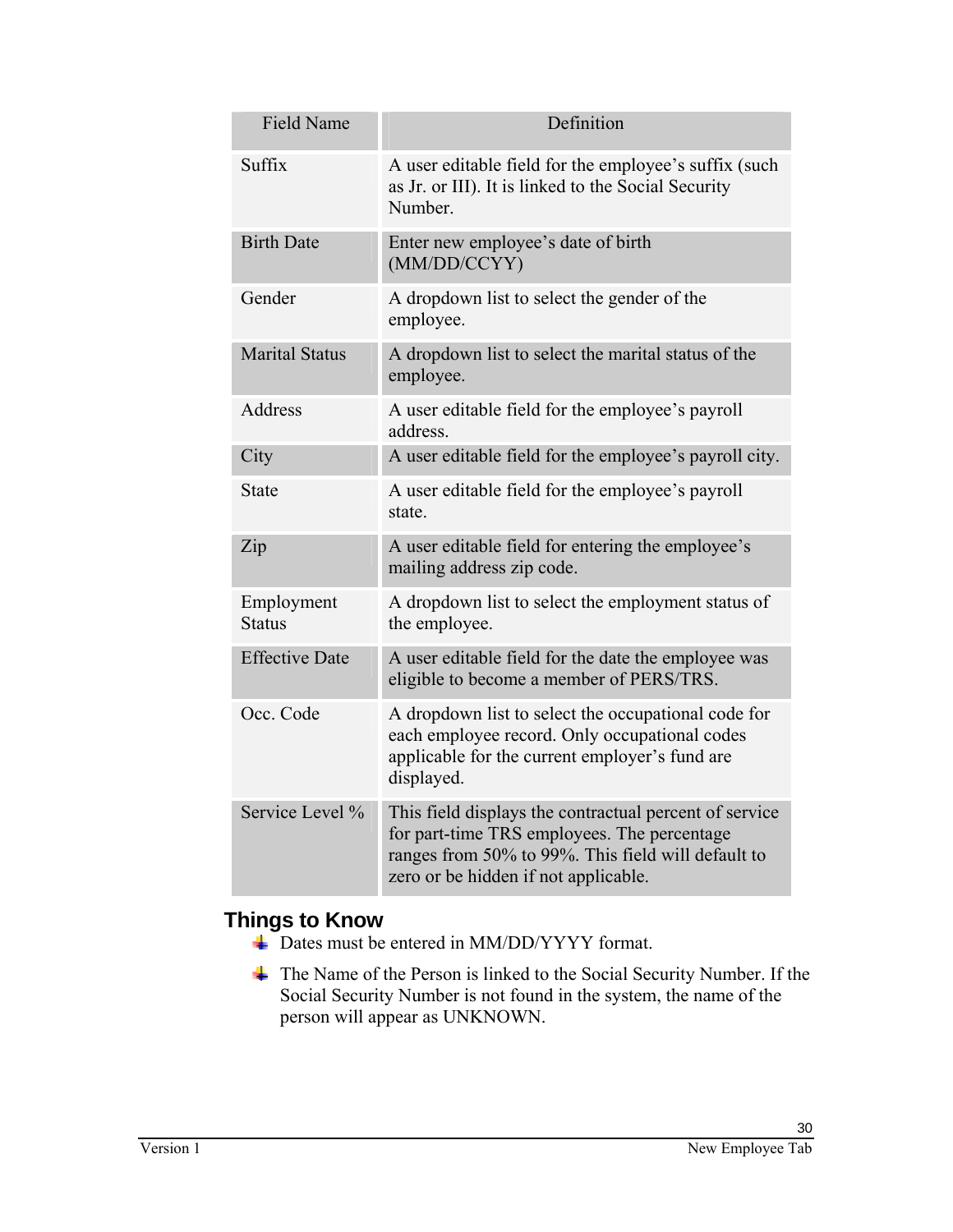## **New Employee Records**

The New Employee tab allows you to create new employee records.

## **Adding a New Employee**

Select the New Employee tab. Enter the social security number of the employee. If you think this person may be a rehire, select the **Look Up Information** button. If the employee is found in an unsubmitted payroll or in the Divisions database, the fields are populated and can be updated.

If the employee is not found, the fields remain empty. If empty, enter all required information. (See field definitions for details). Select the **Save** button to record the employee into the payroll.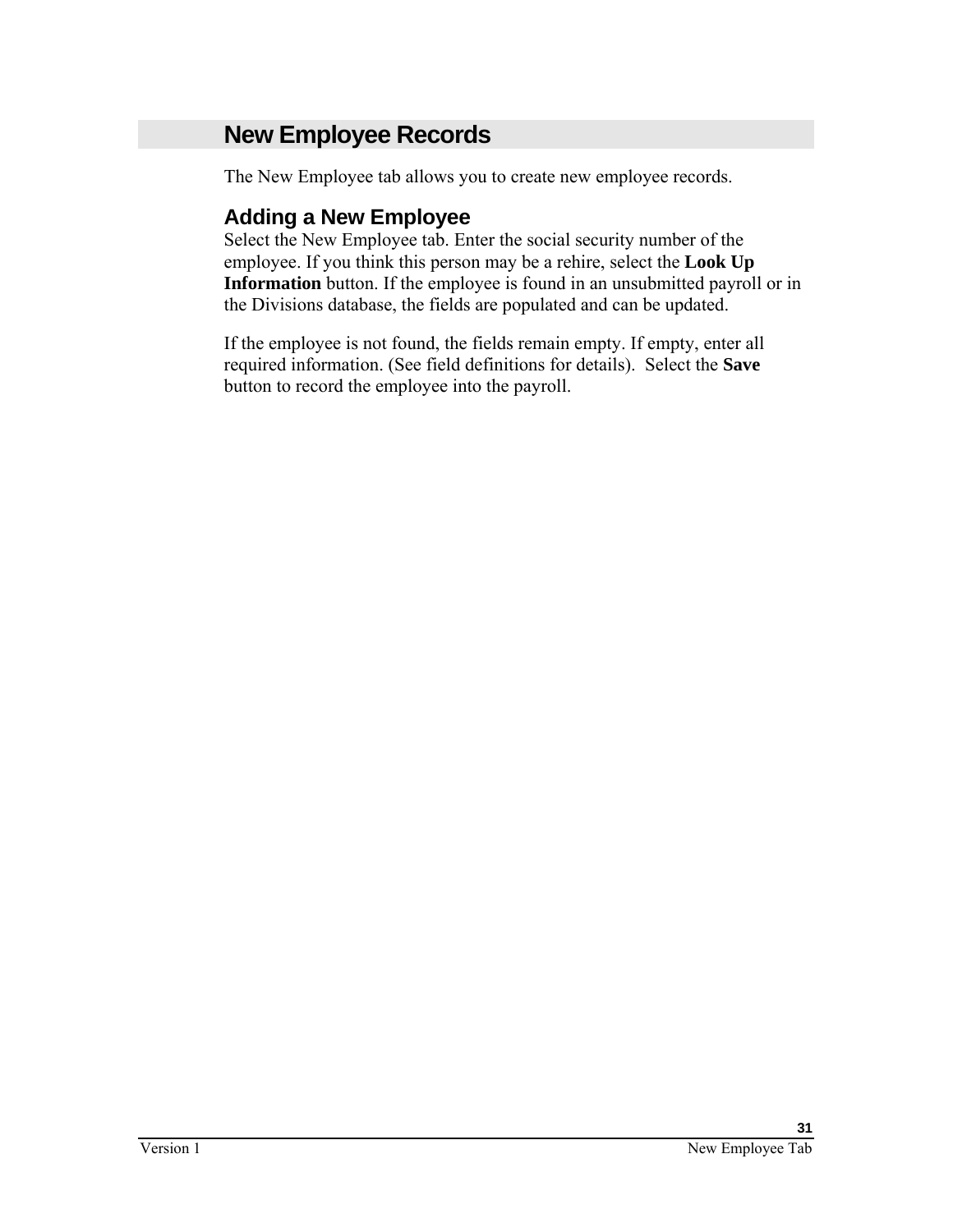# PERSONNEL CHANGE TAB

## **Summary**

|        |                          |          | Comit) Ros Englisher Personnel Change [ Front   Franch] At<br>Ingham 15-P FAIRWAS NOTH STAE BOROCOV |                      | Forum 6 11 INVOCENTS        |  |
|--------|--------------------------|----------|-----------------------------------------------------------------------------------------------------|----------------------|-----------------------------|--|
|        | <b>Personnel Changes</b> |          |                                                                                                     |                      | Create New Personnel Change |  |
| $-558$ | <b>Rams</b>              | * Bobber |                                                                                                     | <b>Market States</b> | Adviced Moss                |  |
|        |                          |          |                                                                                                     |                      |                             |  |
|        |                          |          |                                                                                                     |                      |                             |  |
|        |                          |          |                                                                                                     |                      |                             |  |

After a payroll and employer are selected, the Personnel Change Tab, shown on the right, will become selectable. The Personnel Change tab allows you to report a change record for an existing employee and displays a list of existing changes (such as address, marital status, or

name) already listed on this payroll. If changes have been imported or entered, they can be edited or deleted by selecting the Edit or Delete link provided for each change record. The list shows, for each record, the Social Security Number, Name, birth date, gender, marital status, action code, and address. If there are no imported or existing changes, the tab appears with the Create New Change link only.

*The Name of the employee is linked to the Social Security Number. If the Social Security Number is not found in the application or has not been posted to the Divisions data base, the name of the employee will appear as UNKNOWN.* 

## **Fields**

The **Personnel Change** tab displays the following fields. The fields are editable.

| <b>Field Name</b>                                | <b>Definition</b>                                                                                                  |
|--------------------------------------------------|--------------------------------------------------------------------------------------------------------------------|
| #                                                | A sequential record number displayed for each row.                                                                 |
| Social Security<br>Number                        | This field displays for each record the employee's<br>Social Security Number.                                      |
| Name (first,<br>middle initial,<br>last, suffix) | This field displays for each record the name of the<br>employee as entered into the Employer eReporting<br>system. |
| Birth date                                       | This field displays for each record the date of birth.                                                             |
| Gender                                           | A dropdown list to select Male or Female.                                                                          |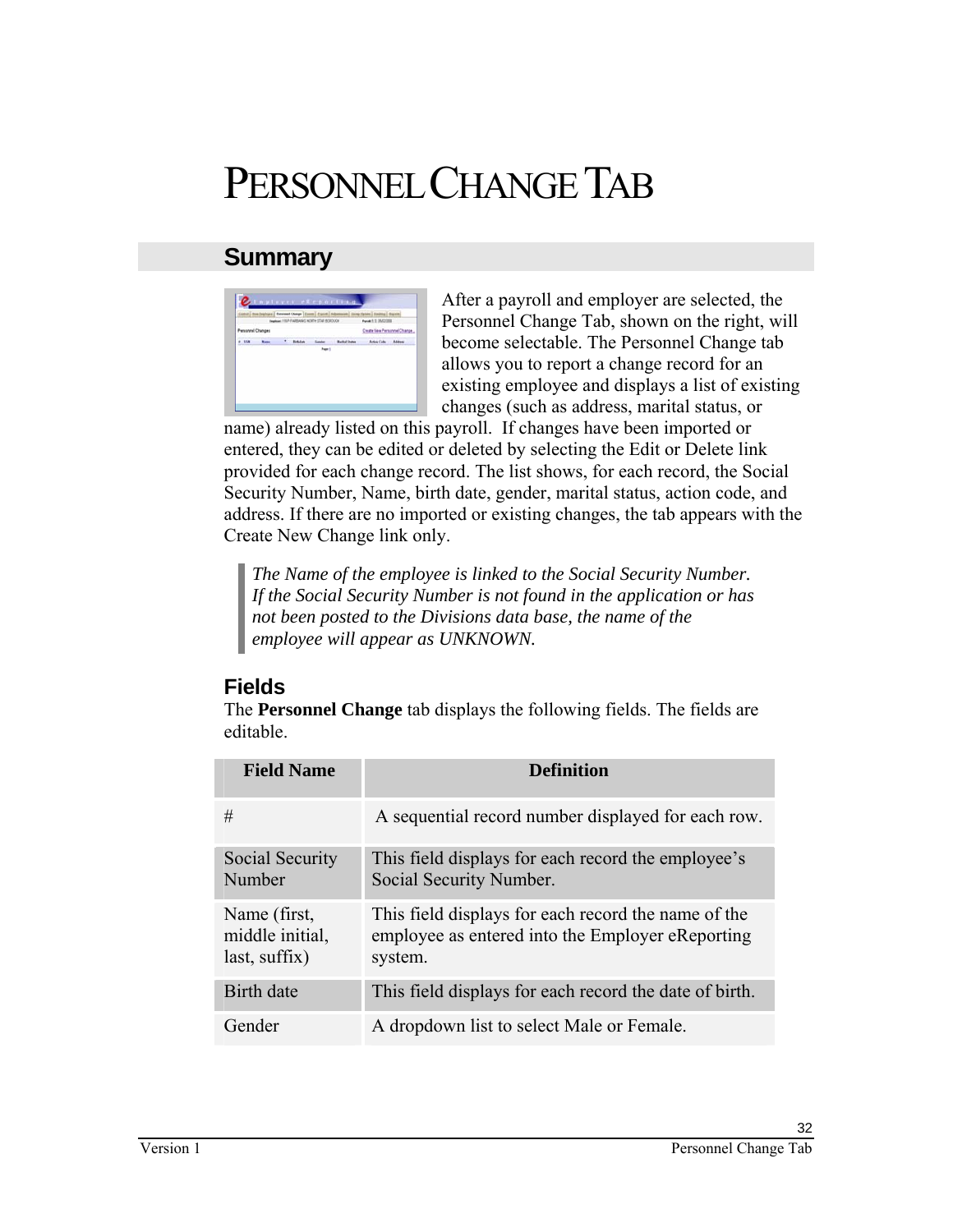| <b>Field Name</b>          | <b>Definition</b>                                                                    |
|----------------------------|--------------------------------------------------------------------------------------|
| <b>Marital Status</b>      | A dropdown list to select Married or Single (that is,<br>single, divorced, widowed). |
| <b>Action Code</b>         | A dropdown list to select the type of change:<br>Change, Name or New                 |
| Line 1<br>City, State, Zip | This field displays for each record the address of the<br>employee.                  |

### **Things to Know**

- $\div$  Dates must be entered in MM/DD/YYYY format.
- $\overline{\phantom{a}}$  The Name of the employee is linked to the Social Security Number. If the Social Security Number is not found in the application or has not been posted to the Division's data base, the name will appear as UNKNOWN.
- $\overline{\phantom{a}}$  If there is more than one page of records, page number links will appear at the bottom of the page to access the pages directly. A **Previous** link to go to the prior page and a **Next** link to go to the following page is also provided.
- The list can be sorted by either Name or Social Security Number. Select the Name label or the SSN label to sort the display on the page by the selected value.

## **Personnel Records**

The Personnel Change tab allows you to add, edit, or delete existing changes to personnel information.

## **Adding a New Change Record**

|                         | Employee: 116 P-FASEBANKS, NORTH STAR BOROUGH | [astest] New Englegen Personnel Change   Events   Payroll   Adjournants   Georg Hydate   Bunking   Reports  <br>Page 4: 5: 05/02/2006 |          |
|-------------------------|-----------------------------------------------|---------------------------------------------------------------------------------------------------------------------------------------|----------|
| Change                  |                                               |                                                                                                                                       |          |
|                         | Social Security Number:                       | Name:                                                                                                                                 |          |
|                         |                                               | Artist: (money W)                                                                                                                     |          |
| Personal Information    |                                               | Address                                                                                                                               |          |
| First Name:             |                                               | Line 1:                                                                                                                               |          |
| Middle bottlet:         |                                               | City:                                                                                                                                 | State: I |
| Last Name:              |                                               | Zipp                                                                                                                                  |          |
| Safford                 |                                               |                                                                                                                                       |          |
| <b>Birthdate:</b>       | Gender: Trong - 1                             |                                                                                                                                       |          |
| Markal States: 192461 3 |                                               |                                                                                                                                       |          |

#### Select the **Create New Personnel Change** link. Then enter the employee's social security number. Only editable fields will be displayed. Make or add changes. You can either: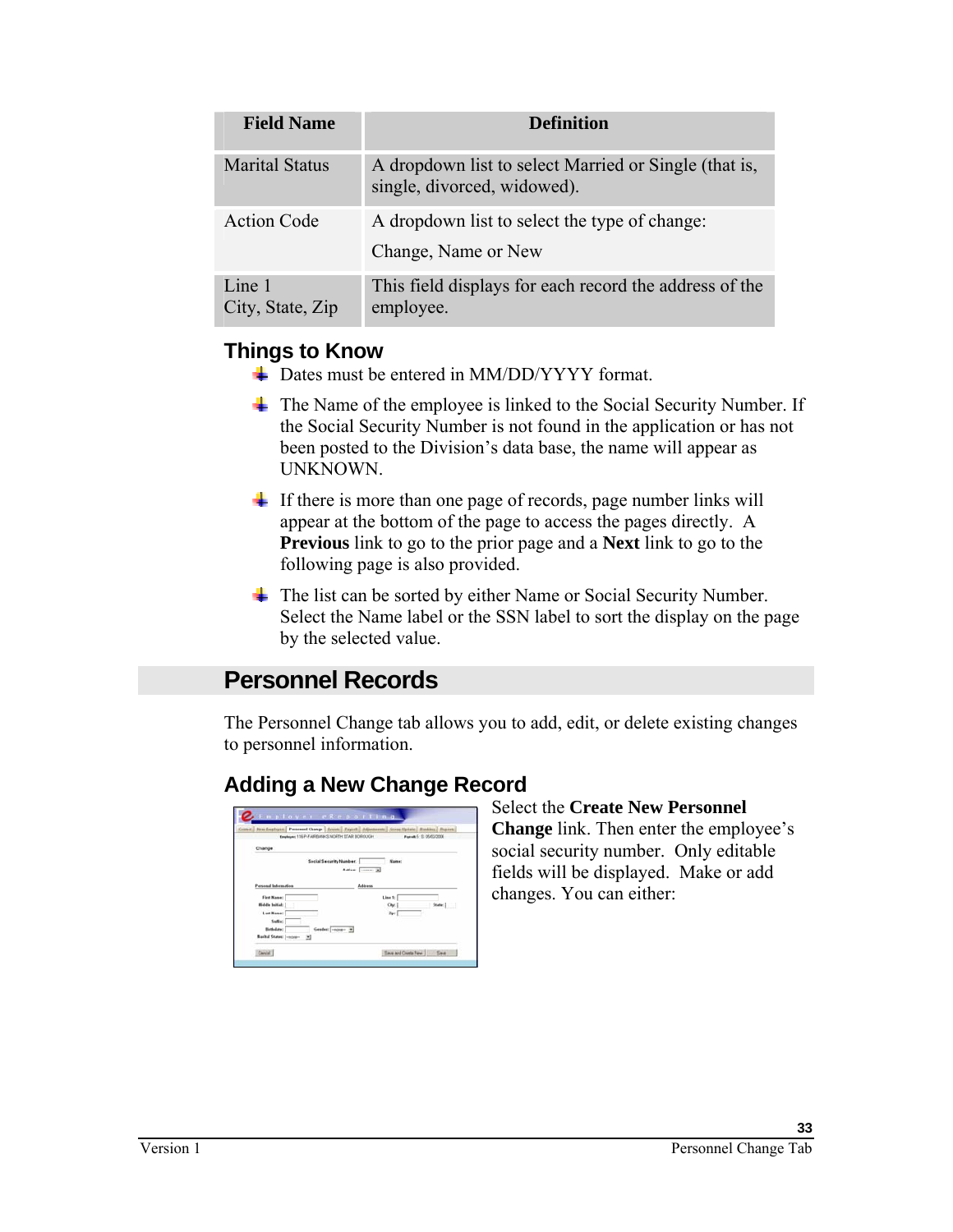- Select the **Save** button to save the change. The Personnel Change tab will display the list with the new record. The record will be highlighted.
- Select the **Save and Create New** button to save this change and add another change. The Personnel Change tab will display a new empty record with editable fields.

## **Editing a Personnel Record**

Select the **Edit** link next to the record you want to edit. The Personnel Change tab display is altered to show editable fields. Make your changes. You can either:

- Select the **Save** button to save the change. The Personnel Change tab will display the list again with the changes to the record. The record will be highlighted.
- Select the **Delete This Change** button to delete the record. The Change tab will display the list again without the record.
- Select the **Save and Create New** button to save the change and display a new empty record with editable fields.

### **Deleting a Personnel Record**

Select the **Delete** link next to the record you want to remove. The Personnel Change tab displays a confirmation screen. You can either:

- $\frac{1}{\sqrt{2}}$  Select the **Confirm** button to proceed with the removal. The Personnel Change tab will redisplay the list without the record.
- $\frac{1}{\sqrt{1}}$  Select the **Cancel** button to return to the Personnel Change tab without removing the record. The Personnel Change tab will redisplay the list with the record.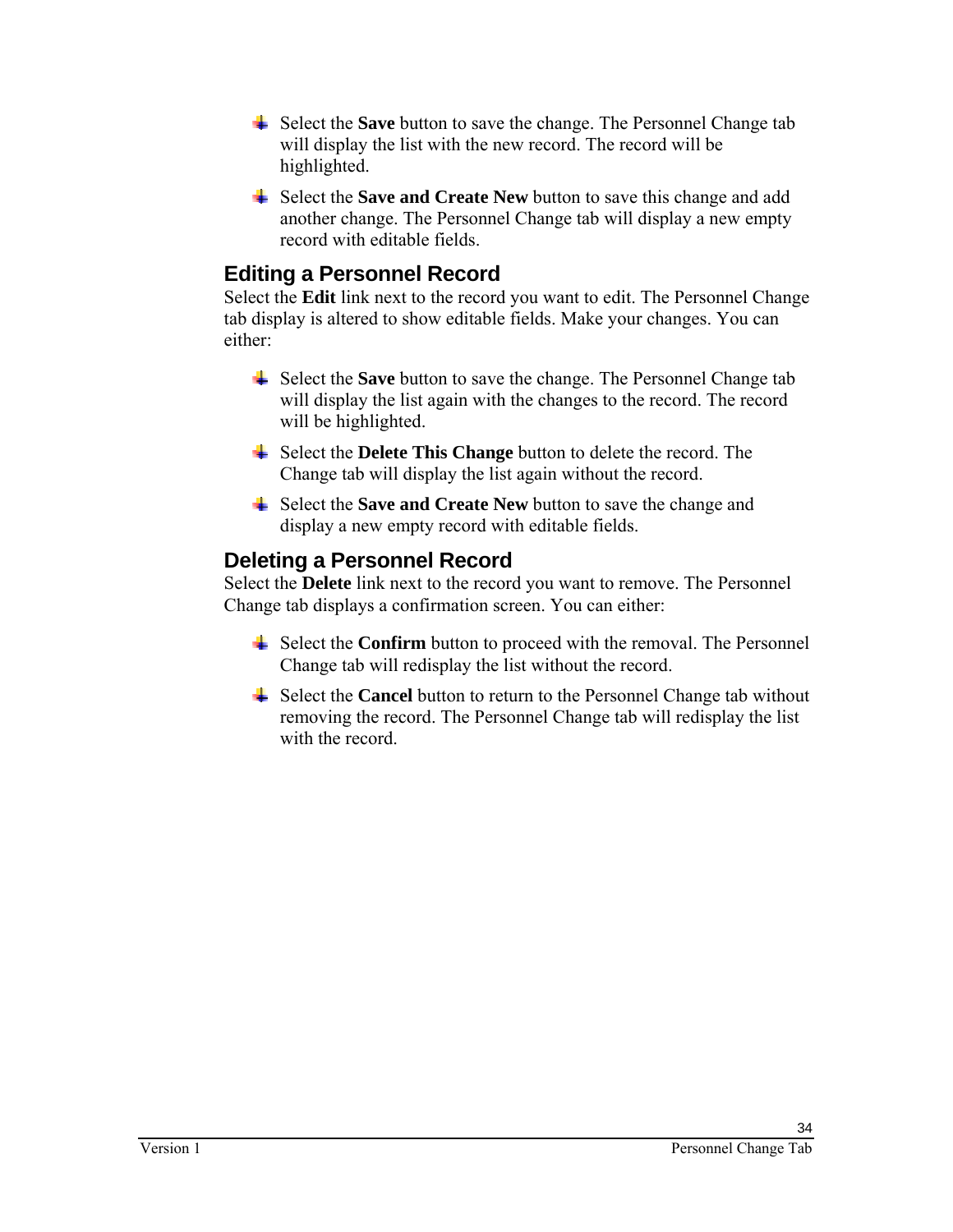# EVENTS TAB

## **Summary**



The Events Tab, shown on the right, contains information on events (such as hire, leave without pay, and terminate) for employees. The information is organized by Social Security Number. From this tab, events can be added, edited, or deleted.

After an employer and payroll are selected, the Events tab will become selectable. The Events tab allows you to report an event record for an employee and displays a list of existing events. If events have been imported or entered they can be edited or deleted by selecting the Edit or Delete link provided for each event record. The list shows for each record the Social Security Number, Name, Type of Event, Effective Date, Employment Status, Occupational Code, and Service Percentage. If there are no imported or existing events, the tab appears with the Create New Event link only.

*The Name of the employee is linked to the Social Security Number. If the Social Security Number is not found in the application for the current employer, or has not been posted to the Division's data base, the name will appear as UNKNOWN.* 

## **Fields**

The Events Tab displays the following fields. The fields appear non-editable unless the **Create New Event** link or the **Edit** link to edit a specific record is selected.

| Field Name                | Definition                                                                                                              |
|---------------------------|-------------------------------------------------------------------------------------------------------------------------|
| #                         | A sequential record number displayed for each row.                                                                      |
| Social Security<br>Number | This field displays for each record the employee's<br>Social Security Number.                                           |
| Name                      | This field displays for each record the name of the<br>employee as entered into the Employer eReporting<br>application. |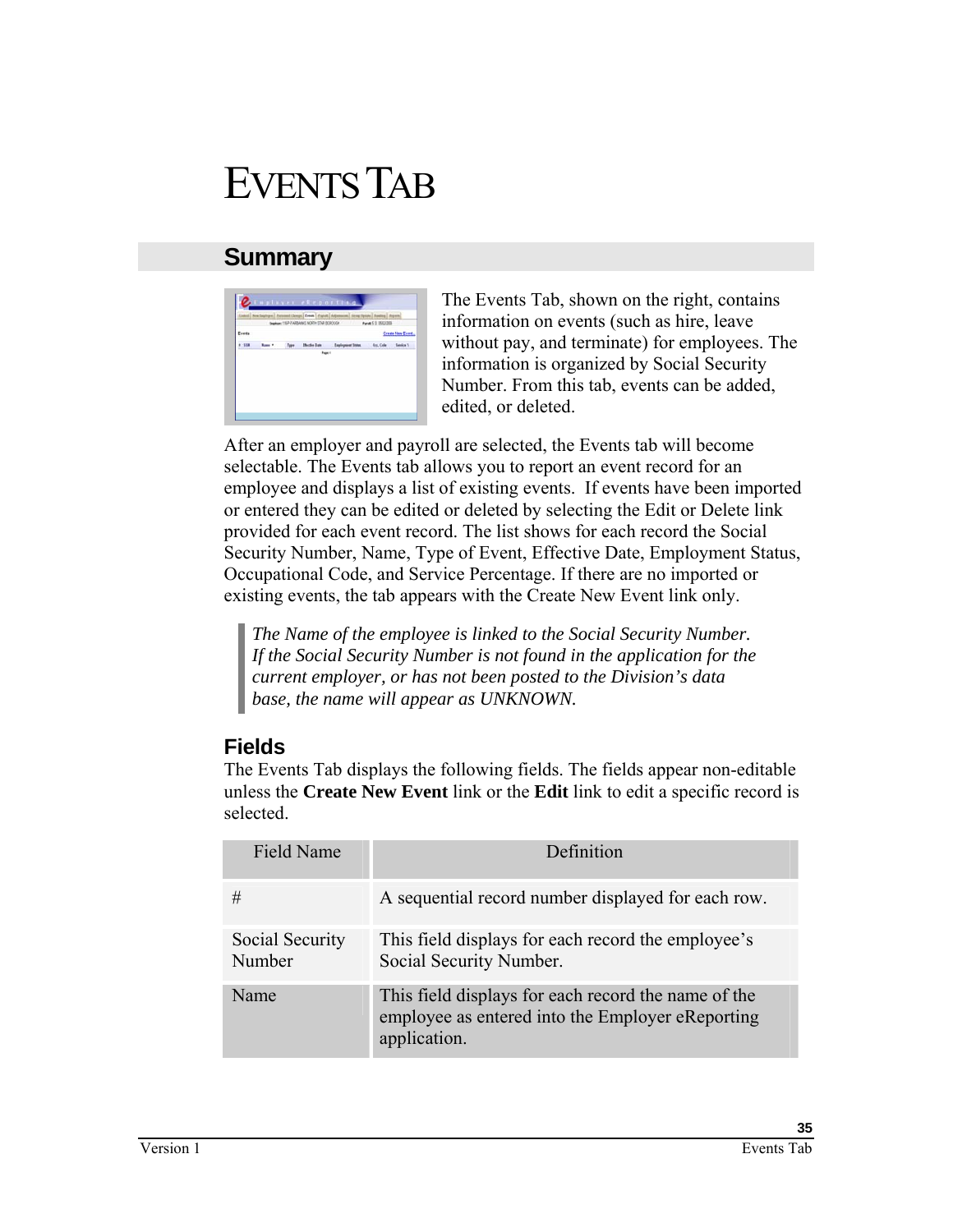| <b>Field Name</b>           | Definition                                                                                                                                                                                          |
|-----------------------------|-----------------------------------------------------------------------------------------------------------------------------------------------------------------------------------------------------|
| Event Type                  | This field indicates or allows you to select the type of<br>event for each record.                                                                                                                  |
| <b>Effective Date</b>       | This field displays or allows you to select the effective<br>date of each event record.                                                                                                             |
| Employment<br><b>Status</b> | This field displays or allows you to select the status of<br>the employee for each event record. The Status can be:                                                                                 |
|                             | "D" for DCR Occupational Death or DCR<br>Occupational Disability only                                                                                                                               |
|                             | "F" for Full Time                                                                                                                                                                                   |
|                             | "P" for Part Time                                                                                                                                                                                   |
|                             | "W" for Workers' Compensation                                                                                                                                                                       |
| Occupational<br>Code        | This field displays or allows you to select the<br>occupational code of the employee for each event<br>record. Only occupational codes applicable for the<br>current employer's fund are displayed. |
| Service Level %             | This field displays the contractual percent of service for<br>part-time TRS employees. The percentage ranges from<br>50% to 99%. This field will be hidden if not applicable.                       |

### **Things to Know**

- Amount fields must be numeric and must not contain letters. (For example: 1000.00 is acceptable but \$Thousand is not.) Dollar signs and commas may be used in the number ( \$10,000).
- Dates must be entered in MM/DD/YYYY format.
- $\overline{\text{I}}$  The Name of the employee is linked to the Social Security Number. If the Social Security Number is not found in the application or has not been posted to the Division's data base, the name of the employee will appear as UNKNOWN.
- $\overline{\phantom{a}}$  If there is more than one page of records, links are available at the bottom of the page to access the pages directly, a **Previous** link to go to the prior page and a **Next** link to go to the following page are also provided.
- The list can be sorted by Name or Social Security Number. Select the Name label or the SSN label to sort the display on the page by the selected value.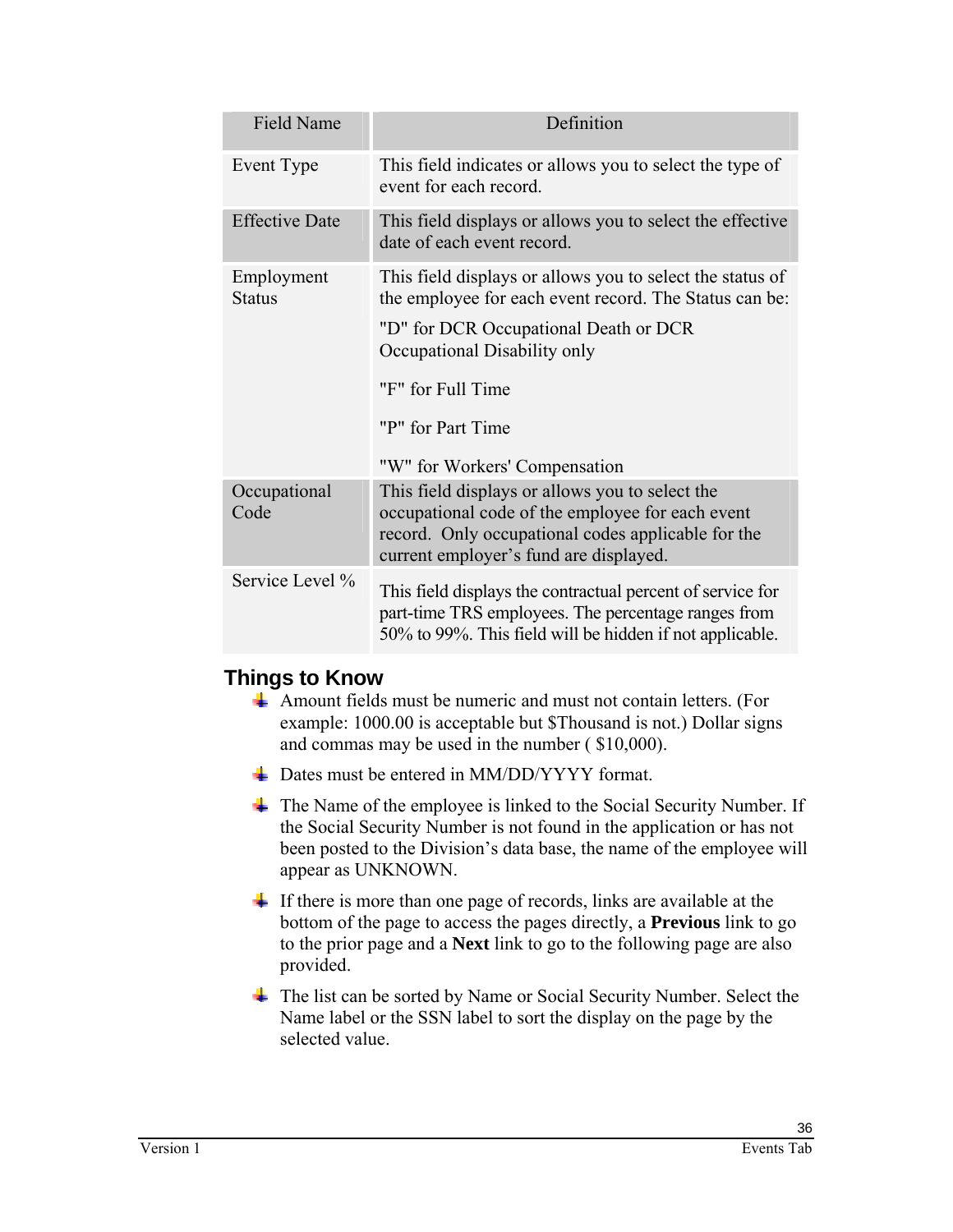## **Events Records**

The Events tab allows you to add, edit, or delete personnel events.

### **Adding a New Event Record**

| Event                          |   |                                                   |                         |   |
|--------------------------------|---|---------------------------------------------------|-------------------------|---|
| <b>Secial Security Number:</b> |   | Name:                                             |                         |   |
| Event Type: [ -- page -        |   | <b>Efective Date:</b>                             |                         |   |
| Engineer State: [ more         | × | Occupational Code: [ recog-<br>FARSTEN TELEVISION |                         | э |
| Smidseleet   N                 |   |                                                   |                         |   |
| Centel ]                       |   |                                                   | Development (1994) Seve |   |

Select the **Create New Event** link. The Event tab display is altered to show editable fields. Enter the event data into the fields.

You can either:

- $\frac{1}{\sqrt{2}}$  Select the **Save** button to save the event. The Event tab will display the list with the new record. The record will be highlighted.
- Select the **Save and Create New** button to save this event and add another event.

### **Editing an Event Record**

Select the **Edit** link next to the record you want to edit. The Event tab display is altered to show editable fields containing the data from the record that was selected. Make required changes. You can either:

- Select the **Save** button to save the event. The Event tab will display the list again with the changes to the record. The record will be highlighted.
- $\triangleq$  Select the **Delete This Event** button to delete the record shown in the editable fields. The Event tab will display the list again without the record.
- Select the **Save and Create New** button to save the event and edit another event.

### **Deleting an Event Record**

Select the **Delete** link next to the record you want to remove. The Event tab displays a confirmation screen. You can either:

- Select the **Confirm** button to proceed with the removal. The Event tab will display the list without the record.
- $\triangleq$  Select the **Cancel** button to return to the Event tab without removing the record. The Event tab will display the list with the record.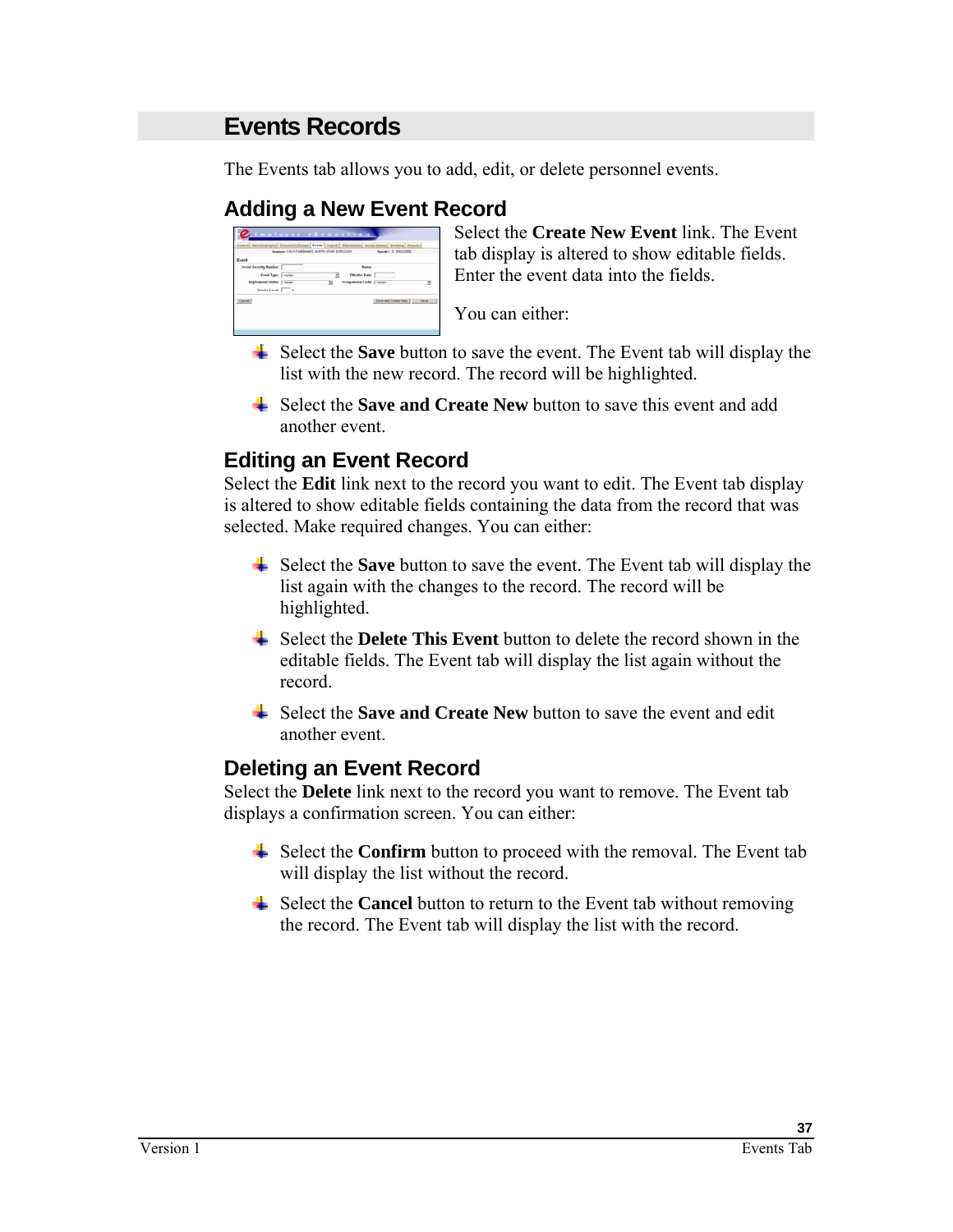# PAYROLL TAB

## **Summary**



The Payroll Tab, shown on the right, allows you to add, edit or delete a normal payroll record.

After a payroll is selected, the Payroll tab will become selectable. If you are creating a new payroll, this tab will appear empty unless you choose to import a payroll file or clone an existing payroll. On initial use of the application, you will need to manually add the normal payroll records if

you have elected not to import a file.

The Payroll tab displays a list of existing payroll records. They can be deleted by selecting the Delete link provided for each. Editable fields can be edited by moving your cursor to the field to be changed and entering the new value. If there are no imported, cloned, or existing payroll records, the tab appears with the Add Rows field and button only.

### **Fields**

The Payroll Tab displays the following fields:

| <b>Field Name</b> | <b>Definition</b>                                                                                                                                                   |
|-------------------|---------------------------------------------------------------------------------------------------------------------------------------------------------------------|
| #                 | A sequential record number displayed for each row.                                                                                                                  |
| <b>SSN</b>        | A user editable field for the employee's social security<br>number. The information entered in this field is used to<br>track the employee through the application. |
| Display Name      | A display field that shows the name of the employee<br>associated with the SSN.                                                                                     |
| OCC Code          | A dropdown list that allows you to select the<br>occupational code for the employee.                                                                                |
| Status            | A dropdown list that allows you to select the employee's<br>status.                                                                                                 |
| Hours Worked      | A user editable field for entering the employee's hours<br>worked (part time or workers compensation hours only).                                                   |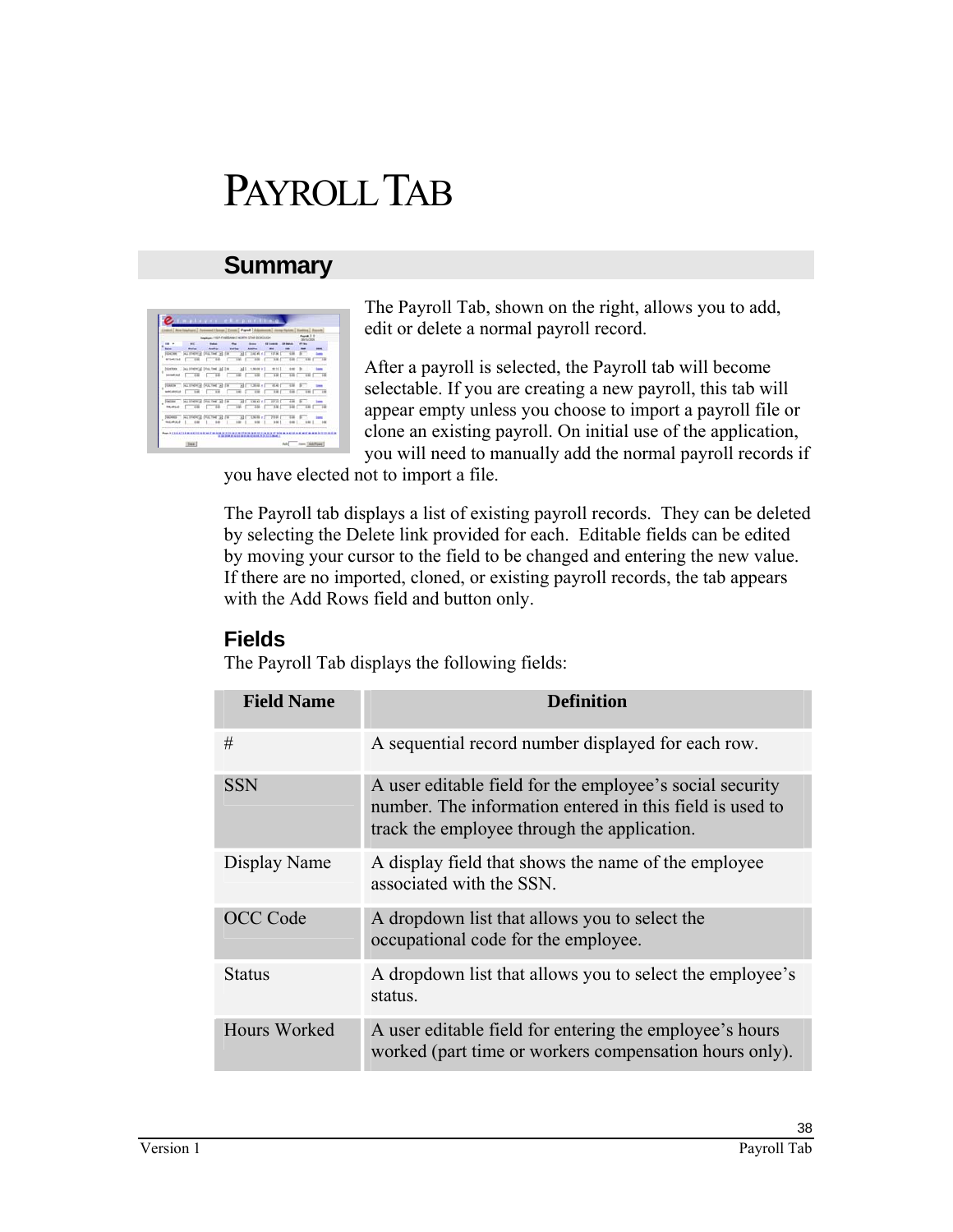| <b>Field Name</b>                          | <b>Definition</b>                                                                                                                                                                                     |
|--------------------------------------------|-------------------------------------------------------------------------------------------------------------------------------------------------------------------------------------------------------|
| Plan                                       | A dropdown list allows you to select the employee's<br>plan.                                                                                                                                          |
| <b>Gross Earnings</b>                      | A user editable field for entering the employee's gross<br>salary.                                                                                                                                    |
| Vol/Sup                                    | A user editable field for any voluntary savings (PERS) or<br>supplemental contributions (TRS).                                                                                                        |
| <b>EE</b> Contribution                     | A calculated/editable field for the employee's mandatory<br>contribution                                                                                                                              |
| <b>ER Contribution</b>                     | A calculated/editable field for the employer's<br>contribution.                                                                                                                                       |
| Post-Tax                                   | A user editable field for entering the employee's post-tax<br>indebtedness payment.                                                                                                                   |
| Pre-Tax                                    | A user editable field for entering the employee's pre-tax<br>indebtedness payment.                                                                                                                    |
| <b>Employer HRA</b>                        | A pre-filled field for the employer's Health<br>Reimbursement Arrangement contribution. (DCR<br>members only)                                                                                         |
| <b>Retiree Medical</b><br>Plan (RMP)       | A calculated/editable field for the employer's<br>contribution to the Retiree Medical Plan. (DCR members<br>only)                                                                                     |
| <b>Employer ODD</b>                        | A calculated/editable field for the employer's<br>Occupational Death & Disability contribution. (DCR<br>members only)                                                                                 |
| Additional<br><b>DBUL</b><br>Contribution: | A user editable field in the Payment Totals section. This<br>field will contain an additional amount the employer<br>wishes to add to their DB employer assets to reduce their<br>unfunded liability. |

## **Things to Know**

- Amount fields must be numeric and must not contain letters. (For example: 1000.00 is acceptable but \$Thousand is not.) Dollar signs and commas may be used in the number ( \$10,000).
- The list can be sorted by either Name or Social Security Number. Select the Name label or the SSN label to sort the display on the page by the selected value.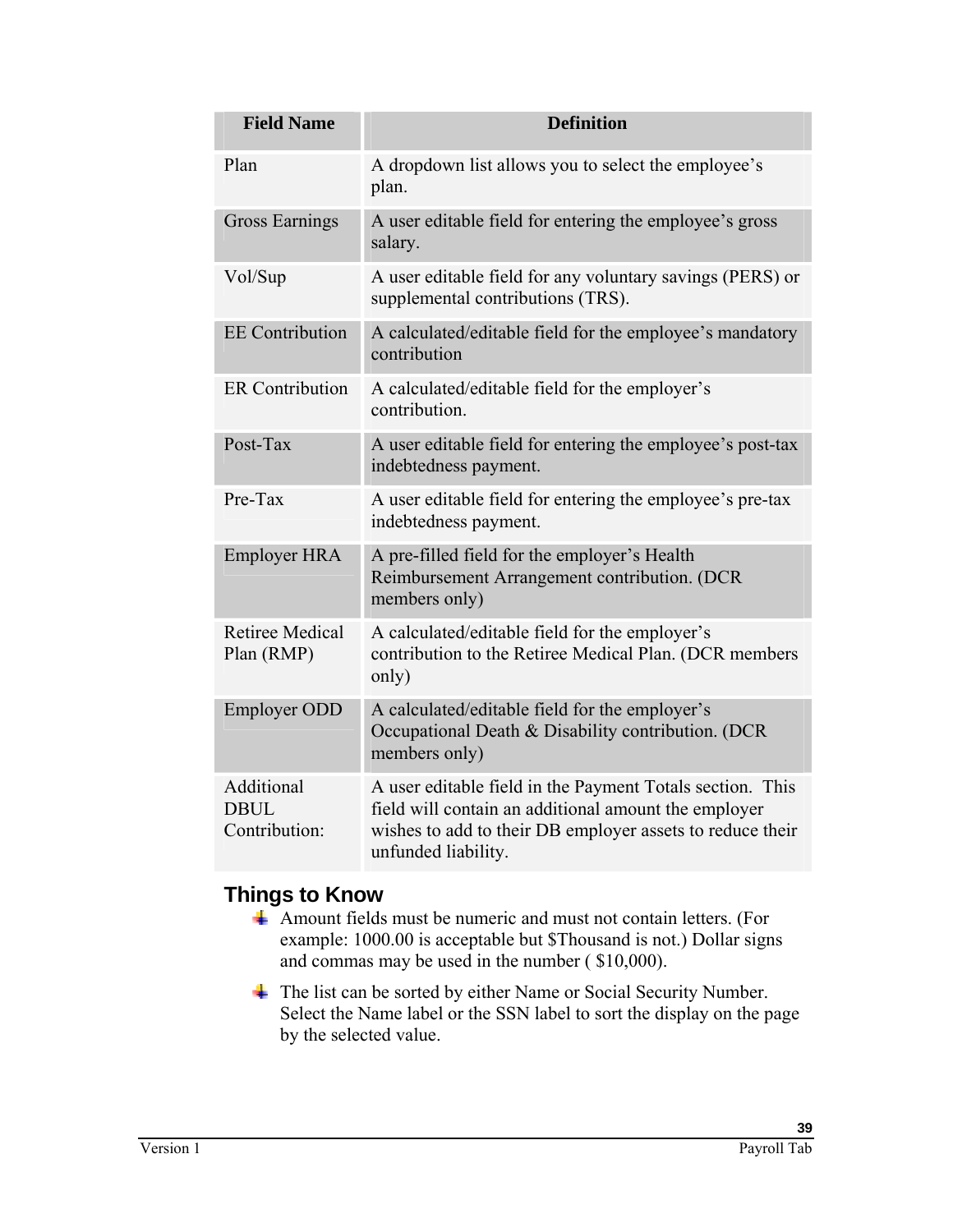## **Payroll Record (Normal)**

The Payroll tab allows you to add, edit, or delete normal payroll records.

## **Adding a New Payroll Record (Normal)**

Select the Payroll tab. Enter the number of new records to be added in the **Add** field near the bottom of the screen and select the **Add Rows** button.

| Add | rows | Add Rows |
|-----|------|----------|
|     |      |          |

In the newly created row, enter the Social Security Number, employee's gross salary and all other applicable editable fields (non calculated fields). Select the calculate link  $(\blacksquare)$  to calculate fields, or enter them manually.

## **Editing a Normal Payroll Record**

Select the normal payroll record to be edited and enter your changes (simply move your cursor to the field to be changed and enter the change). The Payroll tab displays the updated information.

## **Deleting a Payroll Record**

Select the Delete link next to the record that you want to remove. Confirm or cancel the deletion. The record is removed.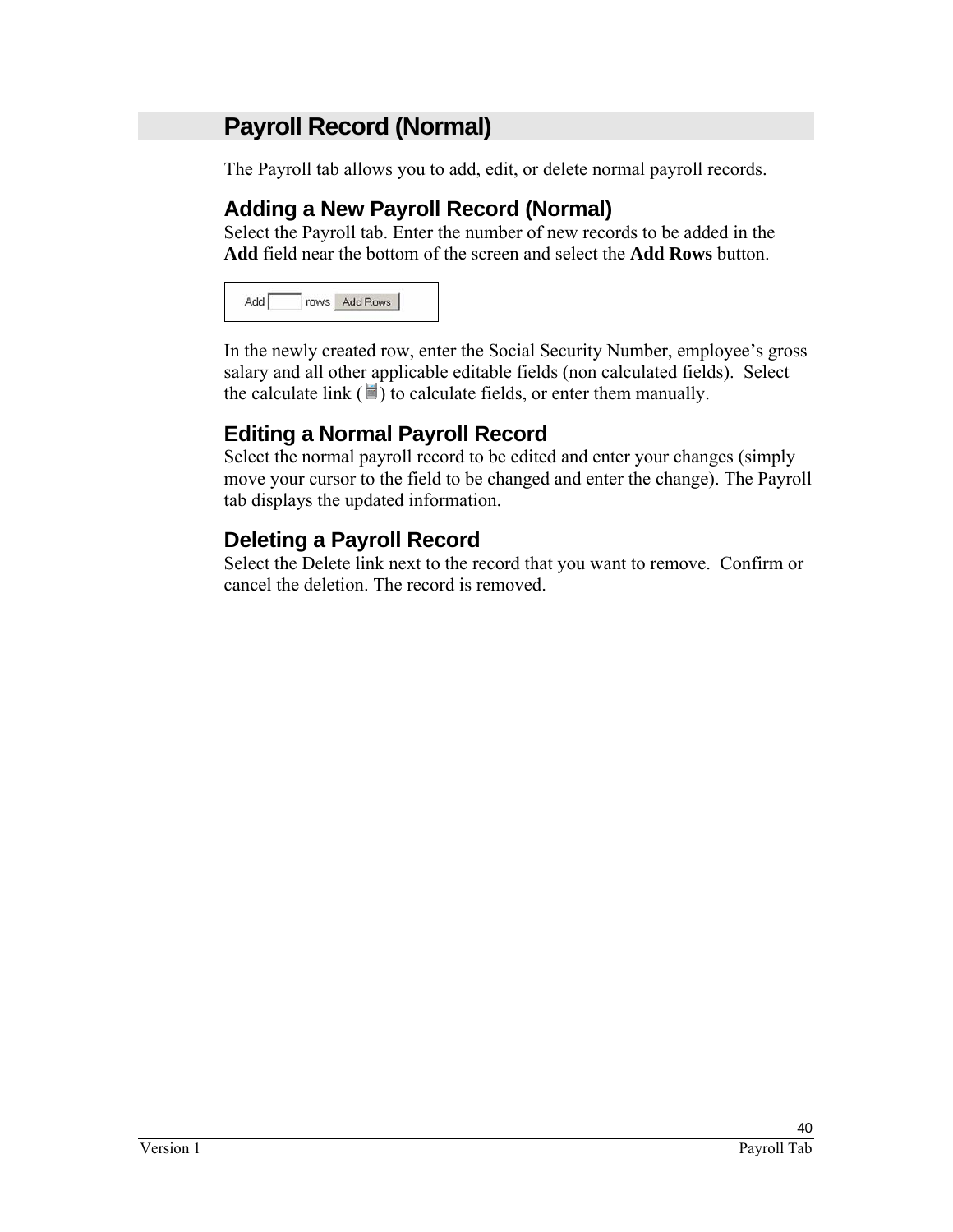# ADJUSTMENTS TAB

## **Summary**

After an employer and payroll is selected, the Adjustments tab will become



selectable. Unless you imported or cloned a payroll, this tab will be empty.

The Adjustments tab displays a list of existing adjustment records if they have been imported or entered. They can be deleted by selecting the Delete link provided for each. Editable fields can

be edited by moving your cursor to the field to be changed and entering your change. If there are no imported or existing payroll records, the tab appears with the Add Rows field and button only.

## **Fields**

The Adjustments Tab displays the following fields.

| <b>Field Name</b> | <b>Definition</b>                                                                                                                                                      |
|-------------------|------------------------------------------------------------------------------------------------------------------------------------------------------------------------|
| #                 | A sequential record number displayed for each row.                                                                                                                     |
| <b>SSN</b>        | A user editable field for the employee's social<br>security number. The information entered in this<br>field is used to track the employee through the<br>application. |
| Name              | A display field that shows the name of the employee<br>associated with the SSN.                                                                                        |
| OCC Code          | A dropdown list that allows you to select the<br>occupational code for the employee.                                                                                   |
| <b>Status</b>     | A dropdown list that allows you to select the<br>employee's status.                                                                                                    |
| Hours Worked      | A user editable field for entering the employee's<br>hours worked (part time or workers compensation<br>hours only).                                                   |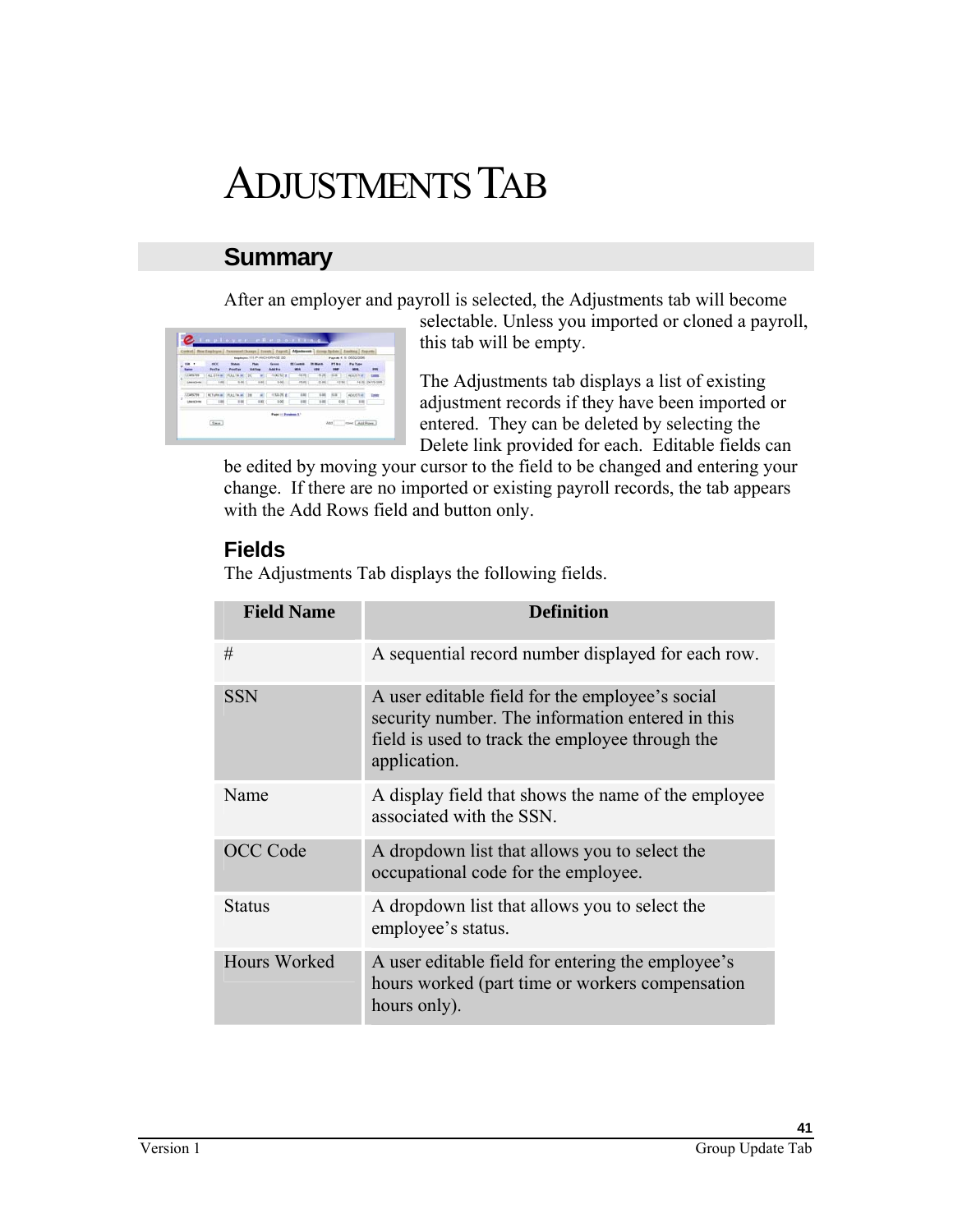| <b>Field Name</b>                    | <b>Definition</b>                                                                                                                                                                                                                                                      |
|--------------------------------------|------------------------------------------------------------------------------------------------------------------------------------------------------------------------------------------------------------------------------------------------------------------------|
| Plan                                 | A dropdown list allows you to select the employee's<br>plan.                                                                                                                                                                                                           |
| Record Type                          | A dropdown list that allows you to select the type of<br>record being submitted. $A =$ adjustment payroll<br>record to add or change a payroll record with a<br>previous date. $C = a$ conversion record to report the<br>Employers conversion match for the employee. |
| PPE date or<br>Conversion date       | A user editable field for entering the pay period<br>ending date that is being adjusted or the effective<br>date of the employee's conversion as provided by<br>the Division.                                                                                          |
| <b>Gross Earnings</b>                | A user editable field for entering the employee's<br>gross salary.                                                                                                                                                                                                     |
| Vol/Sup                              | A user editable field for any voluntary savings<br>(PERS) or supplemental contributions (TRS).                                                                                                                                                                         |
| <b>EE</b> Contribution               | A calculated/editable field for the employee's<br>mandatory contribution.                                                                                                                                                                                              |
| <b>ER Contribution</b>               | A calculated/editable field for the employer's<br>contribution being adjusted or the amount of the<br>employer conversion match for the DB member<br>converting to the DCR plan.                                                                                       |
| Post-Tax                             | A user editable field for entering the employee's<br>post-tax indebtedness payment                                                                                                                                                                                     |
| Pre-Tax                              | A user editable field for entering the employee's<br>pre-tax indebtedness payment.                                                                                                                                                                                     |
| Employer HRA                         | A calculated/editable field for the employer's Health<br>Reimbursement Arrangement contribution. (DCR<br>members only)                                                                                                                                                 |
| <b>Retiree Medical</b><br>Plan (RMP) | A calculated/editable field for the employer's<br>contribution to the Retiree Medical Plan. (DCR<br>members only)                                                                                                                                                      |
| <b>Employer ODD</b>                  | A calculated/editable field for the employer's<br>Occupational Death and Occupational Disability<br>contribution. (DCR members only)                                                                                                                                   |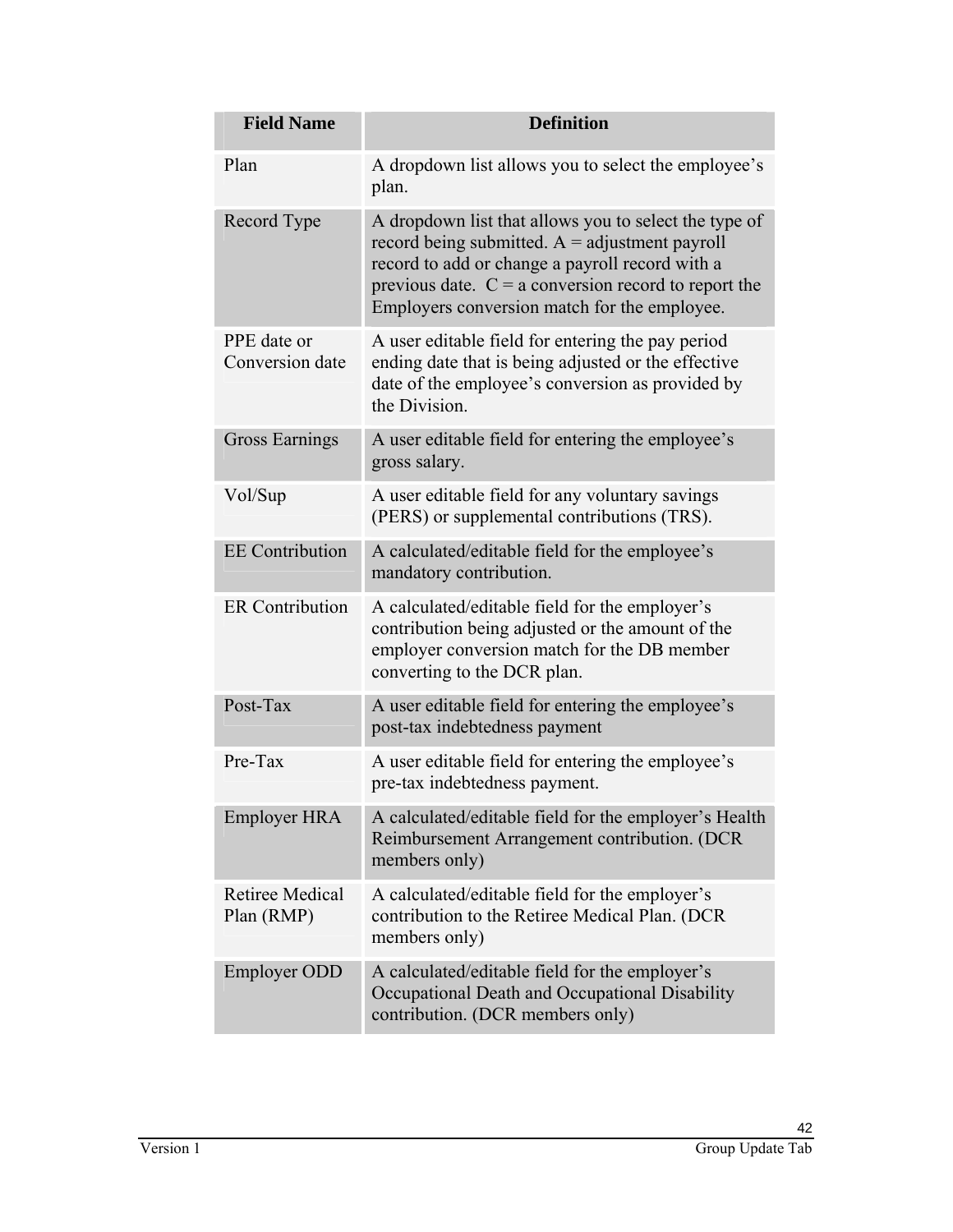| <b>Field Name</b>                          | <b>Definition</b>                                                                                                                                                                                     |
|--------------------------------------------|-------------------------------------------------------------------------------------------------------------------------------------------------------------------------------------------------------|
| Additional<br><b>DBUL</b><br>Contribution: | A user editable field in the Payment Totals section.<br>This field will contain an additional amount the<br>employer wishes to add to their DB employer assets<br>to reduce their unfunded liability. |

#### **Things to Know**

- Amount fields must be numeric and must not contain letters. (For example: 1000.00 is acceptable but \$Thousand is not.) Dollar signs and commas may be used in the number (\$10,000).
- $\overline{\text{I}}$  The list can be sorted by either Name or Social Security Number. Select the Name label or the SSN label to sort the display on the page by the selected value.

## **Adjustment Record**

The Adjustment tab allows you to add, edit, or delete adjustment records for a previous payroll.

### **Adding a New Adjustment Record**

Select the Adjustment tab. Enter the number of new adjustment records to be added in the **Add** field near the bottom of the screen and select the **Add Rows** button.

|  | rows | Add Rows |
|--|------|----------|
|--|------|----------|

For an *Adjustment* record, enter the Social Security Number, select record type *A* from the dropdown list, enter the pay period end date (PPE) being adjusted, and enter the salary being adjusted (can be a negative value to back out a previously reported value or a positive value to report a new value). Then enter all other applicable editable fields. Select the calculate symbol  $(\#)$ if you wish to calculate the values or enter them manually.

For a *Conversion* record, enter the Social Security Number, select record type *C* from the dropdown list, enter the effective date of the as reported to you by the Division. The only other field you should update is the employer contribution field. This is the amount the employer is matching for their employees who have converted from the DB plan to the DCR plan. These employees should have a current "Normal Payroll" DCR record on this payroll as well.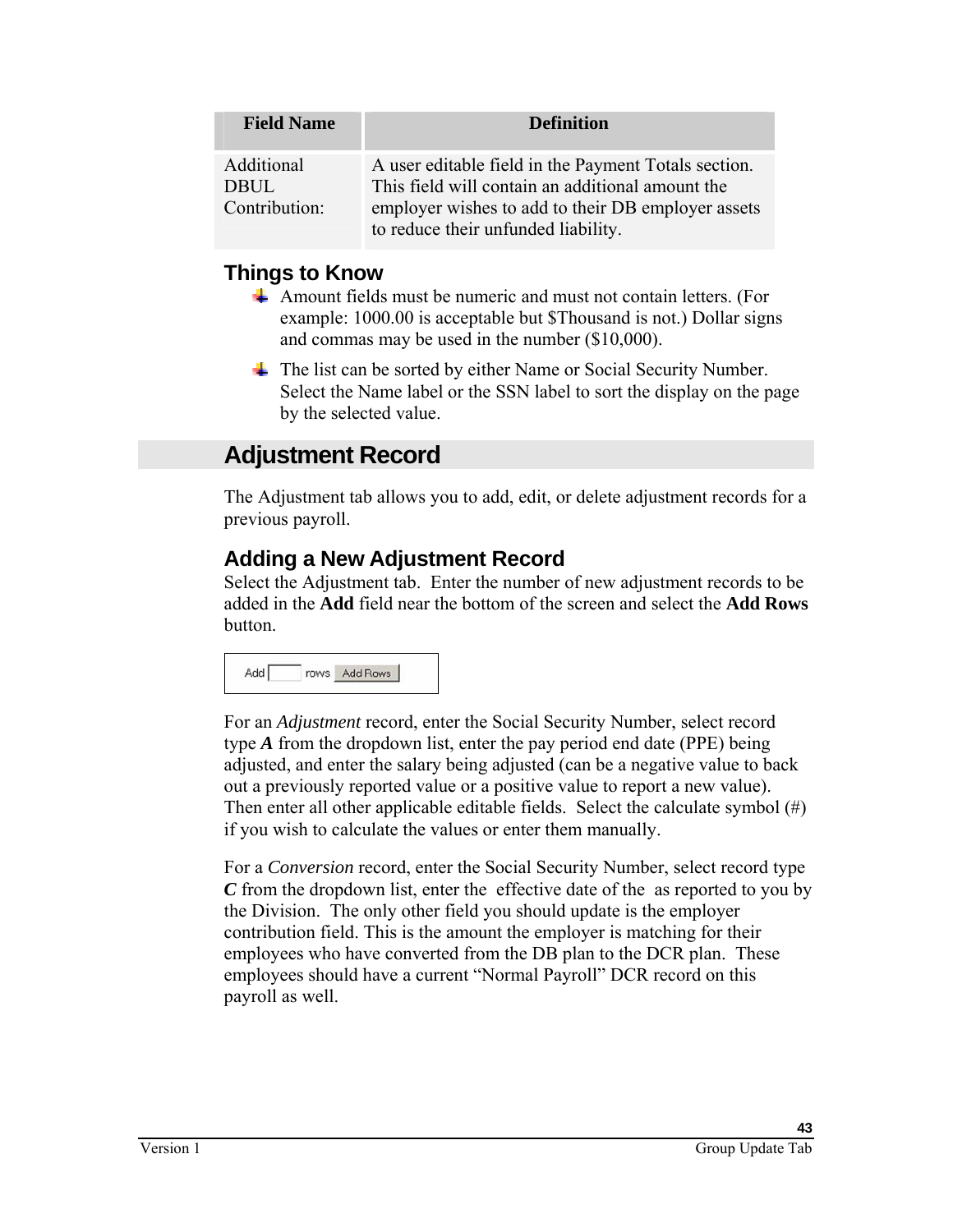## **Editing an Adjustment Record**

Select the adjustment or conversion record to be changed by simply moving your cursor to the field and entering the change. The Adjustment tab displays the updated information.

## **Deleting an Adjustment Record**

Select the Delete link next to the record that you want to remove. Confirm or cancel the deletion. If the deletion is confirmed, the record is removed.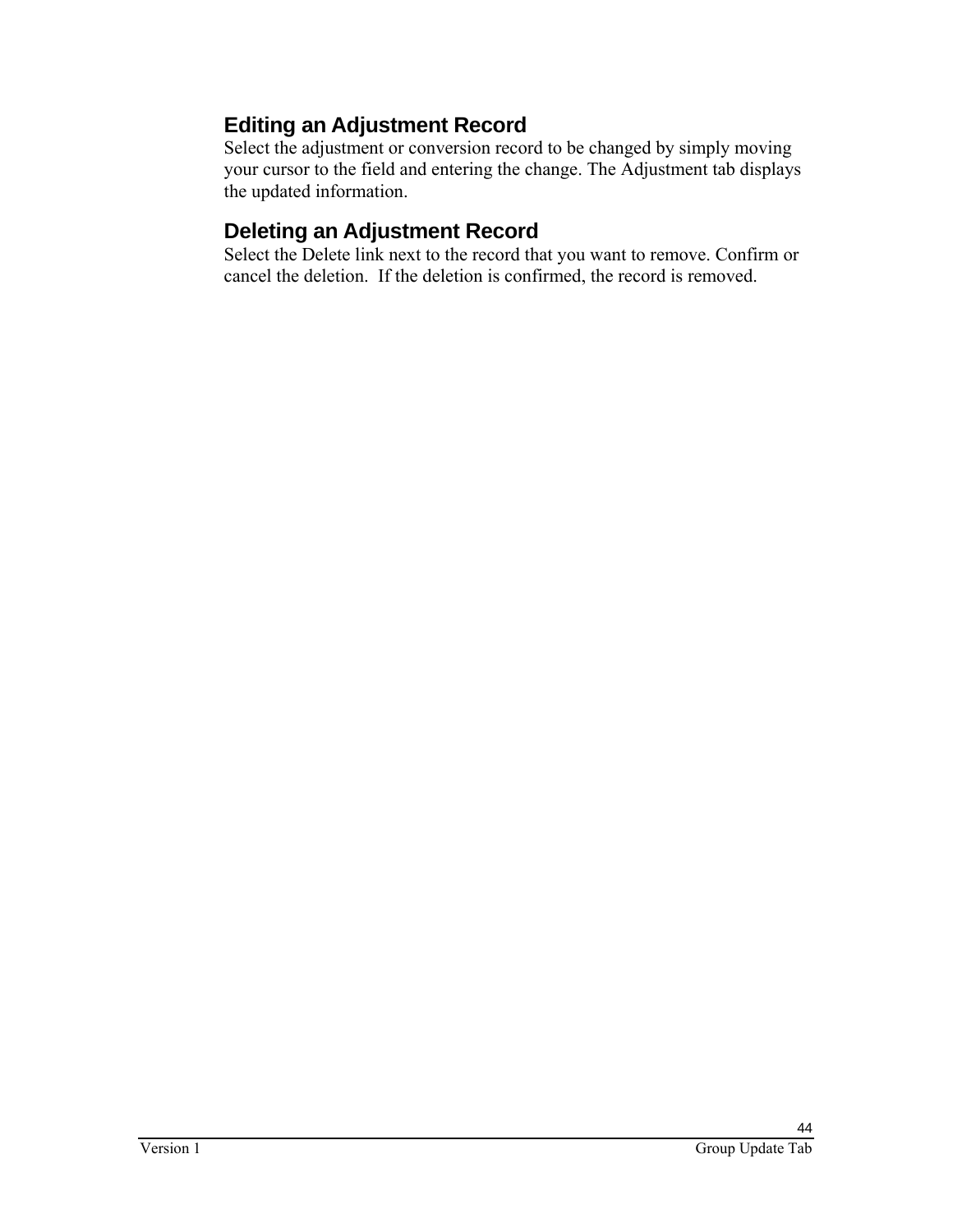# ADDITIONAL AMOUNTS TAB

## **Summary**



The **Additional Amounts** tab, shown on the right, allow you to pay additional amounts due such as late fees or for you to use credits you may have on the payroll you are processing.

The Additional Amounts Tab contains fields if you elect to add a record (s) here.

|                |                                      | $\blacktriangle$<br>Employer eReporting                                                                                                                                                                            |
|----------------|--------------------------------------|--------------------------------------------------------------------------------------------------------------------------------------------------------------------------------------------------------------------|
| Control        | New Employee Personnel Change Events | <b>Additional Amounts   Group Update</b><br><b>Adjustments</b><br>Payroll                                                                                                                                          |
| <b>Banking</b> | <b>Reports</b><br>Logout             |                                                                                                                                                                                                                    |
|                | Employer: 101-P-STATE OF ALASKA      | Payroll: 41353: B: 08/31/2007                                                                                                                                                                                      |
| #              | Amount                               | Type<br><b>Description</b>                                                                                                                                                                                         |
|                |                                      | DB - ADD. ER ASSET CONTRIB. •                                                                                                                                                                                      |
| Save           |                                      | DB - ADD. ER ASSET CONTRIB.<br>DB - LATE FEE<br><b>DB-SUSPENSE</b><br>DC - FORFEITURE - ER<br>DC - FORFEITURE - HRA<br>DC - FORFEITURE - ODD<br>DC - FORFEITURE - ODD-PF<br>DC - FORFEITURE - RMP<br>DC - LATE FEE |
|                |                                      |                                                                                                                                                                                                                    |
|                |                                      |                                                                                                                                                                                                                    |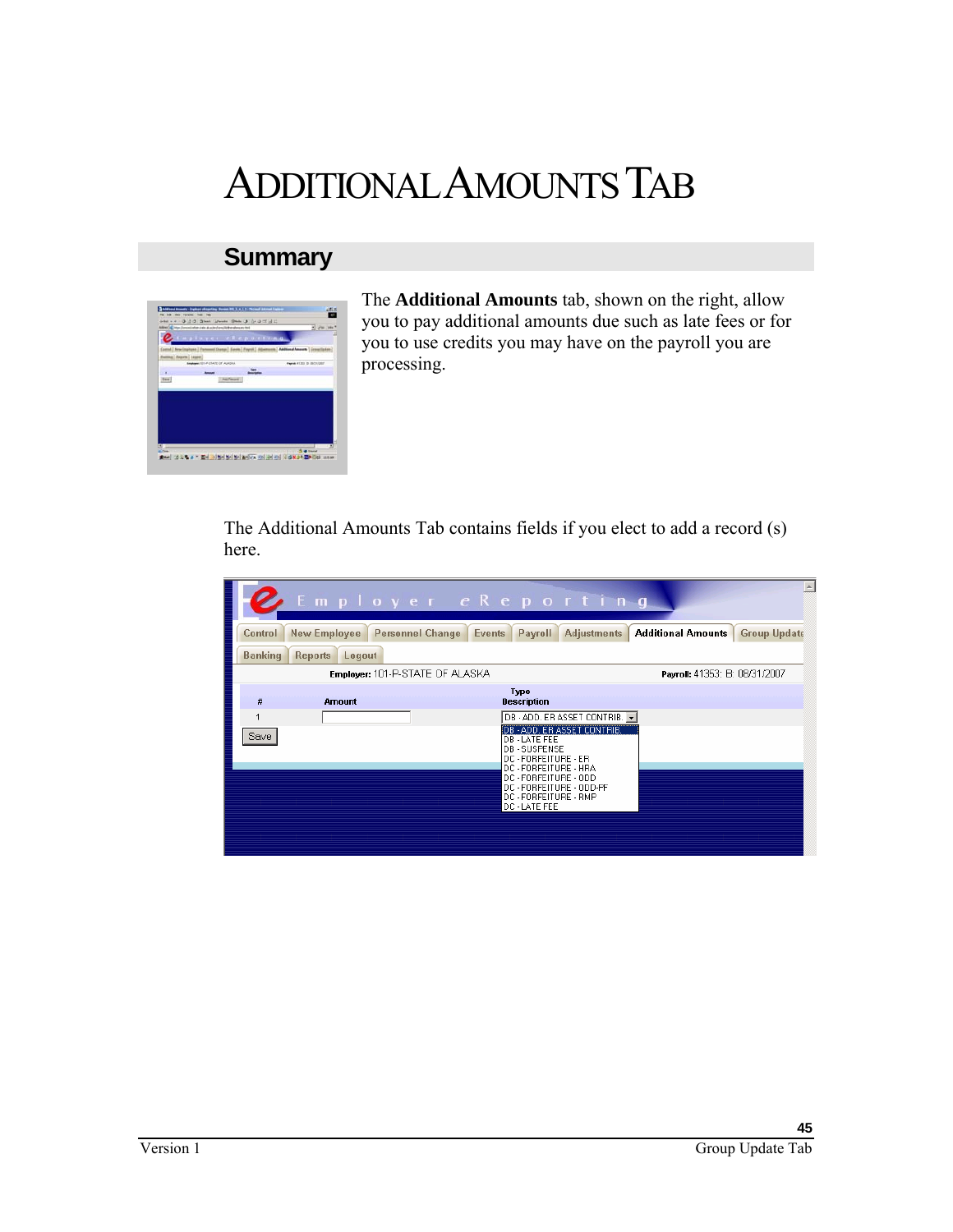#### **Fields**

The Control Tab displays the following fields:

| <b>Field Name</b>       | <b>Definition</b>                                                                                                      |
|-------------------------|------------------------------------------------------------------------------------------------------------------------|
| Amount                  | A user editable field, enter the amount of money,<br>negative when using a credit and positive when<br>paying a debit. |
| <b>Type Description</b> | A dropdown list to select the type of account the<br>payment / credit is being applied to.                             |

## **Things to Know**

Suspense Amount is the only amount that can be a negative or a positive value. If paying a short/debit use a positive number. If taking an over/credit use a negative number. The negative amount can not be more than the amount due on the payroll being submitted.

The Control Tab and the summary report will have one filed listed for this additional amount so you will need to manually write in on the summary page what this amount is for.

Example. "For debit on PPE 8/15/07"

| Payroll Control - Employer eReporting - Version: REL_5_4_2_1 - Microsoft Internet Explorer |      |                                                    |                    |                                                     | $-10x$                    |
|--------------------------------------------------------------------------------------------|------|----------------------------------------------------|--------------------|-----------------------------------------------------|---------------------------|
| Edit<br><b>View</b><br><b>Favorites</b><br>Tools<br>File                                   | Help |                                                    |                    |                                                     | 御                         |
|                                                                                            |      |                                                    |                    |                                                     |                           |
| Address <b>&amp;</b> https://concord.retben.state.ak.us/ers/forms/PayrollControl.html      |      |                                                    |                    |                                                     | $\approx$ Go<br>Links $"$ |
| $\overline{\text{control}}$                                                                |      | New Employee   Personnel Change   Events   Payroll | <b>Adjustments</b> | <b>Additional Amounts</b>                           | Group update .            |
| <b>Banking</b><br><b>Reports</b><br>Logout                                                 |      |                                                    |                    |                                                     |                           |
| Employer: 737-T-ALASKA DEPARTMENT OF EDUCATION                                             |      |                                                    |                    | Payroll: 49778: M: 08/15/2007 - Status: VALIDATED N |                           |
|                                                                                            |      |                                                    |                    |                                                     |                           |
| <b>Payroll Totals</b>                                                                      |      |                                                    |                    | <b>Populate Payroll</b>                             |                           |
| <b>Defined Contribution</b>                                                                |      | <b>Defined Benefit</b>                             |                    | Clone From Payroll:                                 |                           |
| Employer:                                                                                  | 0.00 | Employer:                                          | 0.00               |                                                     |                           |
| Employee:                                                                                  | 0.00 | <b>Employee:</b>                                   | 0.00               | $-$ none $-$                                        |                           |
| <b>HRA Amount:</b>                                                                         | 0.00 | Indebt. Payment (Post-Tax):                        | 0.00               |                                                     |                           |
| <b>Retiree Plan:</b>                                                                       | 0.00 | Indebt. Payment (Pre-Tax):                         | 0.00               | Import Payroll File:                                |                           |
| <b>ODD Amount:</b>                                                                         |      | 0.00 Vol. Say, Continuation.                       | 0.00               |                                                     |                           |
| <b>DRUM Amount</b>                                                                         |      | 000 Additional Amounts:                            | 0.00               | Browse                                              |                           |
| <b>Additional Amounts:</b>                                                                 | 0.00 |                                                    |                    |                                                     |                           |
|                                                                                            |      | Grand Total: 0.00                                  |                    |                                                     |                           |
|                                                                                            |      |                                                    |                    |                                                     |                           |
|                                                                                            |      | Submit Payroll<br>$\overline{\phantom{a}}$         |                    |                                                     |                           |
|                                                                                            |      | Payment:  -none-                                   |                    | Delete Payroll                                      | Validate Pa               |
|                                                                                            |      |                                                    |                    |                                                     |                           |
|                                                                                            |      |                                                    |                    |                                                     |                           |
|                                                                                            |      |                                                    |                    |                                                     |                           |
|                                                                                            |      |                                                    |                    |                                                     | $\mathbf{F}$              |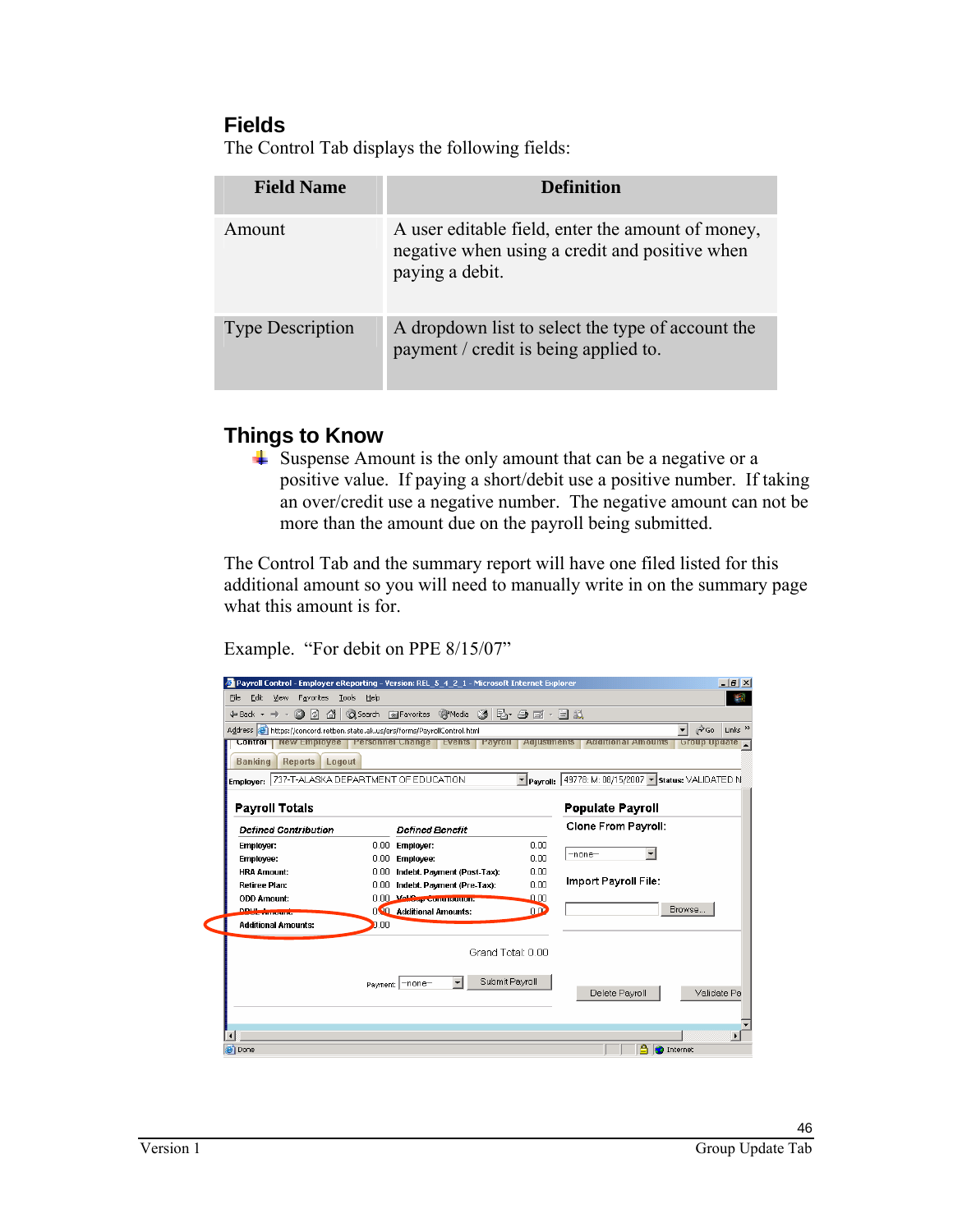# GROUP UPDATE TAB

## **Summary**

|                | <b>Premyer: 116-F-FARBASED NORTH STAR BOROUGH</b> | anni Bachatore   Fannel Louis   Frank   Face   Abonnot   Gray Tyden   Battis   Frank<br>Payme 3 to controllers.              |
|----------------|---------------------------------------------------|------------------------------------------------------------------------------------------------------------------------------|
| Immap Lipslate |                                                   |                                                                                                                              |
|                |                                                   | the a new least prest for several angelesmes at abus. Cleanus several employees, and the data their busin started in problet |
|                | <b>Business</b>                                   | <b>ASK</b>                                                                                                                   |
|                | IT  INCITEANS FISLE                               | <b>HOATMAN</b>                                                                                                               |
|                | P. SAMERE                                         | <b>Including Corp.</b>                                                                                                       |
|                | IT MARCHRISCLE                                    | streamed                                                                                                                     |
|                | C. PHURLLE                                        | <b>SOUTHERN</b>                                                                                                              |
|                | <b>C. PALLARISLE</b>                              | stellatetra                                                                                                                  |
|                | <b>C. KARARALE</b>                                | 111206304                                                                                                                    |
|                | <b>T. MUMILIP</b>                                 | <b><i>LESSING</i></b>                                                                                                        |
|                | IT JENNAMER                                       | 12720012                                                                                                                     |
|                | <b>T. DAMAGAKA</b>                                | 10022904                                                                                                                     |
|                | IT: 4816647,096.2                                 | 10 MINUTE                                                                                                                    |
|                | <b>AB LONG</b>                                    | 14                                                                                                                           |

The **Group Update** tab, shown on the right, provides fields for updating group leave information. This tab is normally used by school districts.

The tab shows all the employees in the selected payroll. If the employee is not in the current payroll, they must be added through the **Events** tab. You may need to select the Refresh button first if you or another user has entered new

payroll records.

### **Fields**

The Group Update Tab displays the following fields:

| <b>Field Name</b>           | <b>Definition</b>                                                                                                                                   |
|-----------------------------|-----------------------------------------------------------------------------------------------------------------------------------------------------|
| Social Security<br>Number   | This field displays for each record the employee's<br>Social Security Number.                                                                       |
| Name                        | This field displays for each record the name of the<br>employee as entered into the Employer eReporting<br>system.                                  |
| <b>Select Event</b><br>Type | This dropdown list allows you to select the starting<br>or ending a leave without pay (LWP) for PERS or<br>Teachers Service End (TSE) for TRS date. |
| On (Date)                   | This user editable field allows you to enter the date<br>at which the LWP or TSE is beginning or ending.                                            |

### **Things to Know**

- Dates must be entered in MM/DD/YYYY format.
- $\overline{\phantom{a}}$  The Name of the employee is linked to the Social Security Number. If the Social Security Number is not found in the application or has not been posted to the Divisions data base, the name will appear as UNKONWN.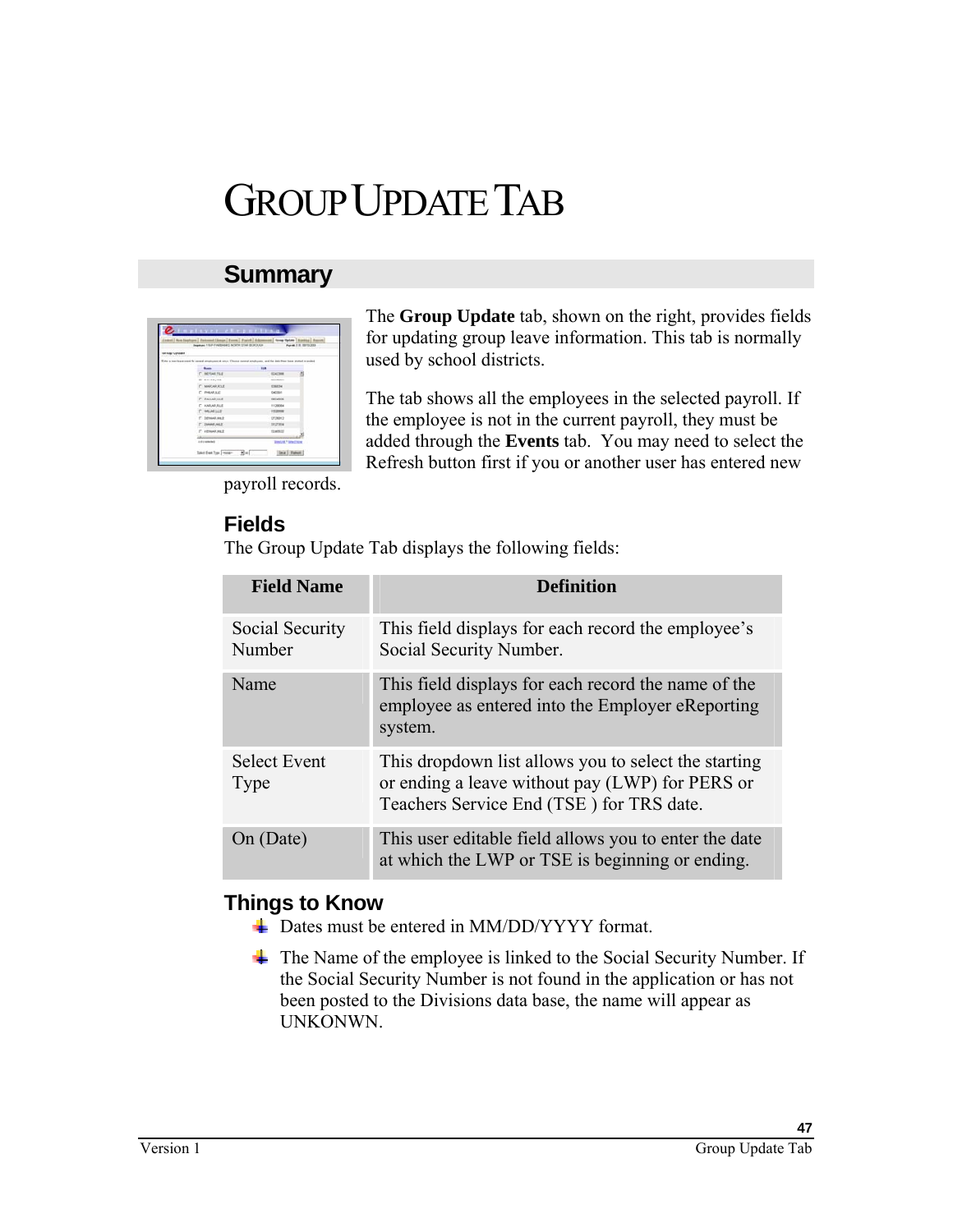The list can be sorted by either Name or Social Security Number. Select the Name label or the SSN label to sort the display on the page by the selected value.

## **Group Leave Records**

The Group Leave tab allows you to indicate employee's starting or ending LWP period for PERS or TSE period for TRS.

## **Starting or Ending Leave**

Select the Group Leave Tab. Select the Refresh button to make sure any newly added payroll records appear in the list. Check the box next to the employees you want to start or end leave. Alternatively, you can select all the employees in the list by selecting the **Select All** link.

From the dropdown list at the bottom of the screen, select start or end. Then enter the date the leave started or ended. Select the **Save** button.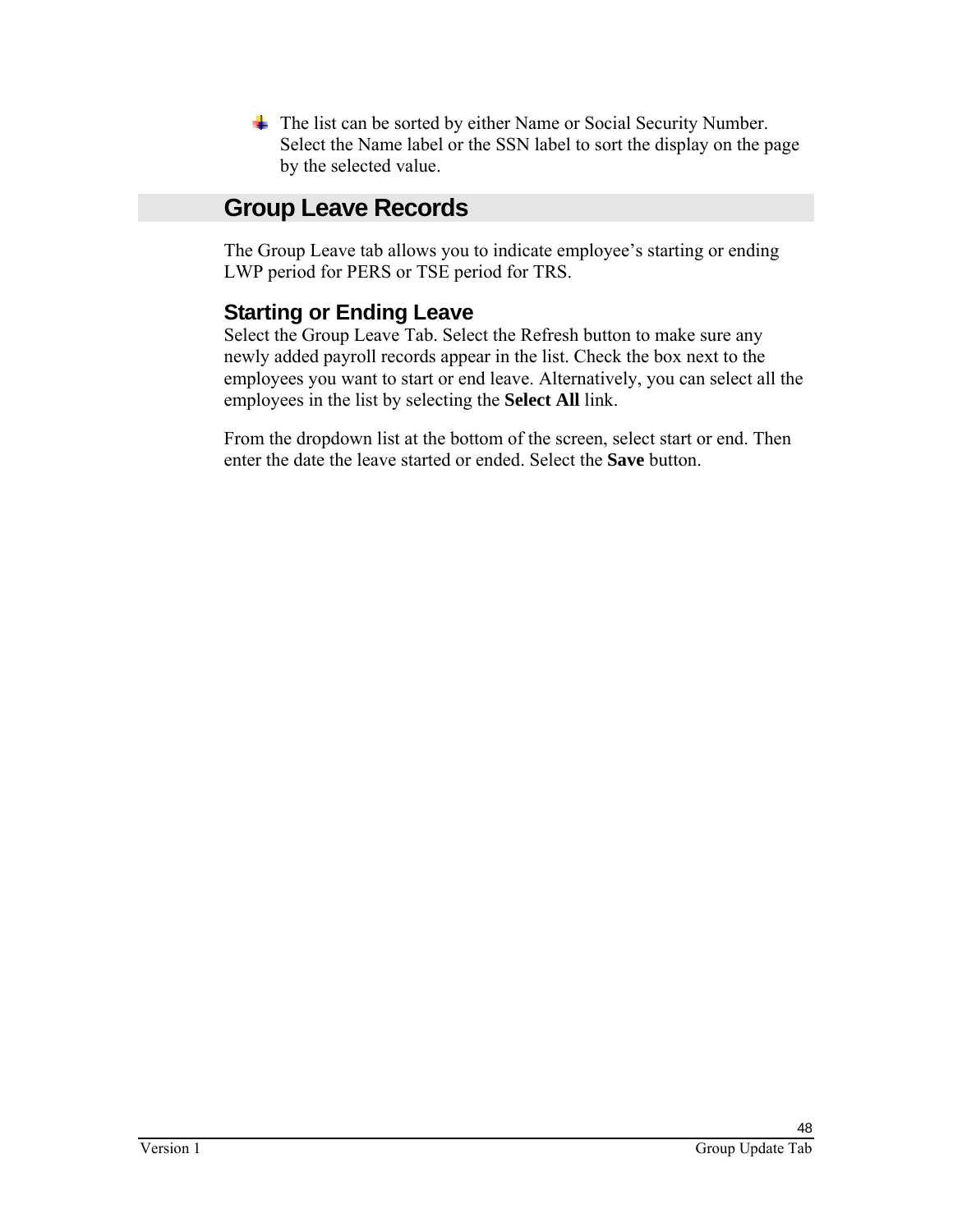# BANKING TAB

## **Summary**

|                          | [ Social Social Promotions   Zoon   Panil   Aleman   Issue Islan   Balley   Reach<br>Beginsen 116-F-FARISANCE INDETTY STAR BOROUGH |                      |                  |
|--------------------------|------------------------------------------------------------------------------------------------------------------------------------|----------------------|------------------|
| <b>ACH Bank Accounts</b> |                                                                                                                                    |                      | Addition Account |
| <b>Account Name</b>      | <b>East Name</b>                                                                                                                   | <b>Account State</b> |                  |
| MY DECKRG                | ALASKA LISA FOJ                                                                                                                    | ACTM.                | EM  CHAN         |
| MY DEWY ACCT             | DENY CHEESING HOW BANK                                                                                                             | PENDING              | <b>EALL</b> DOM  |
|                          |                                                                                                                                    |                      |                  |
|                          |                                                                                                                                    |                      |                  |
|                          |                                                                                                                                    |                      |                  |
|                          |                                                                                                                                    |                      |                  |

The Banking Tab, shown on the right, provides fields for bank information to be used for electronic payment to the Division. This tab is available for users with full access rights.

*See page 10 for information related to access rights.* 

The Banking Tab allows the user to set up and edit bank account information. This function utilizes the Automated Clearing House (ACH) network to process electronic payments. Commonly known as ACH or EFT payments, these electronic payments deduct the amount that you request directly from the bank account you select.

#### **Fields**

The Banking Tab displays the following fields:

| <b>Field Name</b>     | <b>Definition</b>                                                       |
|-----------------------|-------------------------------------------------------------------------|
| <b>Account Name</b>   | A field that displays the Friendly Name for the bank<br>account.        |
| <b>Bank Name</b>      | A field that displays the name of the bank.                             |
| <b>Account Status</b> | A field that displays the status of the account (active<br>or pending). |

The following fields are displayed when the Add New Account link is selected or when the Edit link is selected for an existing account and the password is entered.

| <b>Field Name</b> | <b>Definition</b>                                     |
|-------------------|-------------------------------------------------------|
| Routing           | A user editable field for entering the bank's 9-digit |
| Number            | routing or transit number.                            |
| Account           | A user editable field for entering the bank account   |
| Number            | number.                                               |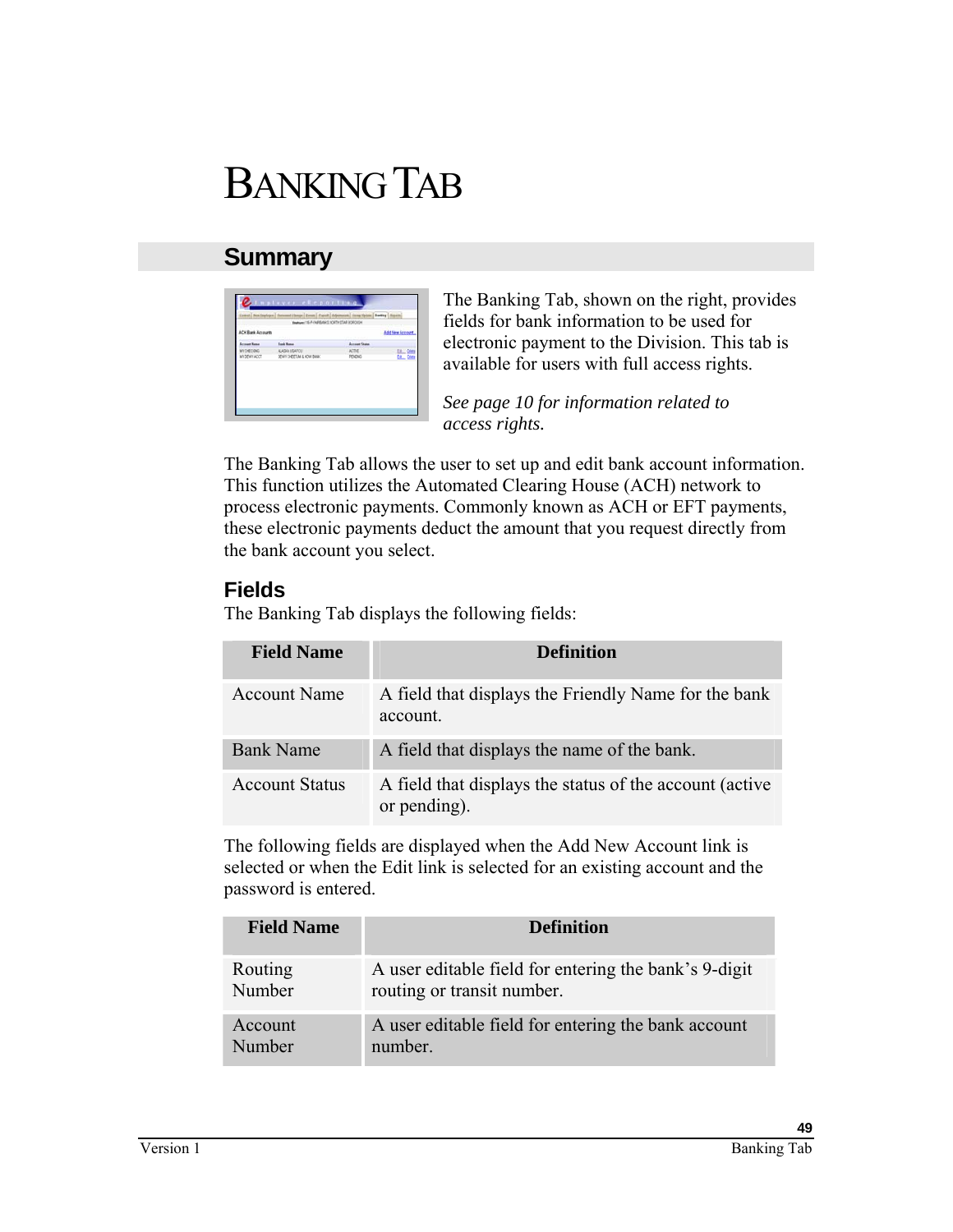| <b>Field Name</b>             | <b>Definition</b>                                                                                                                                             |
|-------------------------------|---------------------------------------------------------------------------------------------------------------------------------------------------------------|
| Account Type                  | A dropdown field for selecting the type of bank<br>account (Checking or Savings).                                                                             |
| <b>Friendly Name</b>          | A user editable field for entering a nickname for the<br>bank account so it is easily distinguishable for any<br>other bank account.                          |
| <b>Account Holder</b><br>Name | A user editable field for entering the Account<br>Holder Name the bank will recognize.                                                                        |
| Default Email                 | A user editable field for entering an email address<br>for receiving communications from the application.                                                     |
| Change<br>Password            | A user editable field for entering a security<br>password to control access to the bank account<br>information.                                               |
| Confirm<br>Password           | A user editable field for confirming the security<br>password entered in the Change Password field.                                                           |
| Status                        | This section appears when the user selects the edit<br>link on an existing account. This is the status of the<br>Prenote (unprocessed, failed, or processed). |

## **Adding a Bank Account**

|                                              |                                                                                                                                                                                       | Control   New Employee   Possonnel Change   Events   Payroll   Adjustments   Group Update   Banking   Reports |  |
|----------------------------------------------|---------------------------------------------------------------------------------------------------------------------------------------------------------------------------------------|---------------------------------------------------------------------------------------------------------------|--|
|                                              | fingtowe: 116-P-FAIRBANKS NORTH STAR BOROUGH                                                                                                                                          |                                                                                                               |  |
| Account                                      |                                                                                                                                                                                       |                                                                                                               |  |
| Routing Number:                              | <b>Bank Name</b>                                                                                                                                                                      |                                                                                                               |  |
| <b>Account Number</b>                        | Account Type: - none- M                                                                                                                                                               |                                                                                                               |  |
| <b>Account Information</b><br>Felondly Name: |                                                                                                                                                                                       |                                                                                                               |  |
| <b>Account Holder Name:</b>                  |                                                                                                                                                                                       |                                                                                                               |  |
| <b>Default Email:</b>                        |                                                                                                                                                                                       |                                                                                                               |  |
| account to submit your payrolls.             | To ensure the security of your financial information, we use a<br>password to encrypt sensitive account information. If you<br>forget this password, you will not be able to use this |                                                                                                               |  |
| Change Password:                             |                                                                                                                                                                                       |                                                                                                               |  |
| Confirm Password:                            |                                                                                                                                                                                       |                                                                                                               |  |

For details related to adding a bank account see page 12.

A password is required when creating a bank account in the Employer eReporting application. This password is also required to later edit the bank account information. The password is not stored and the bank account number is encrypted in the Employer eReporting application. Therefore, it is

important to remember the password. Because the password is not stored in the application, the Division will not be able to remind you of your password or reset it for you.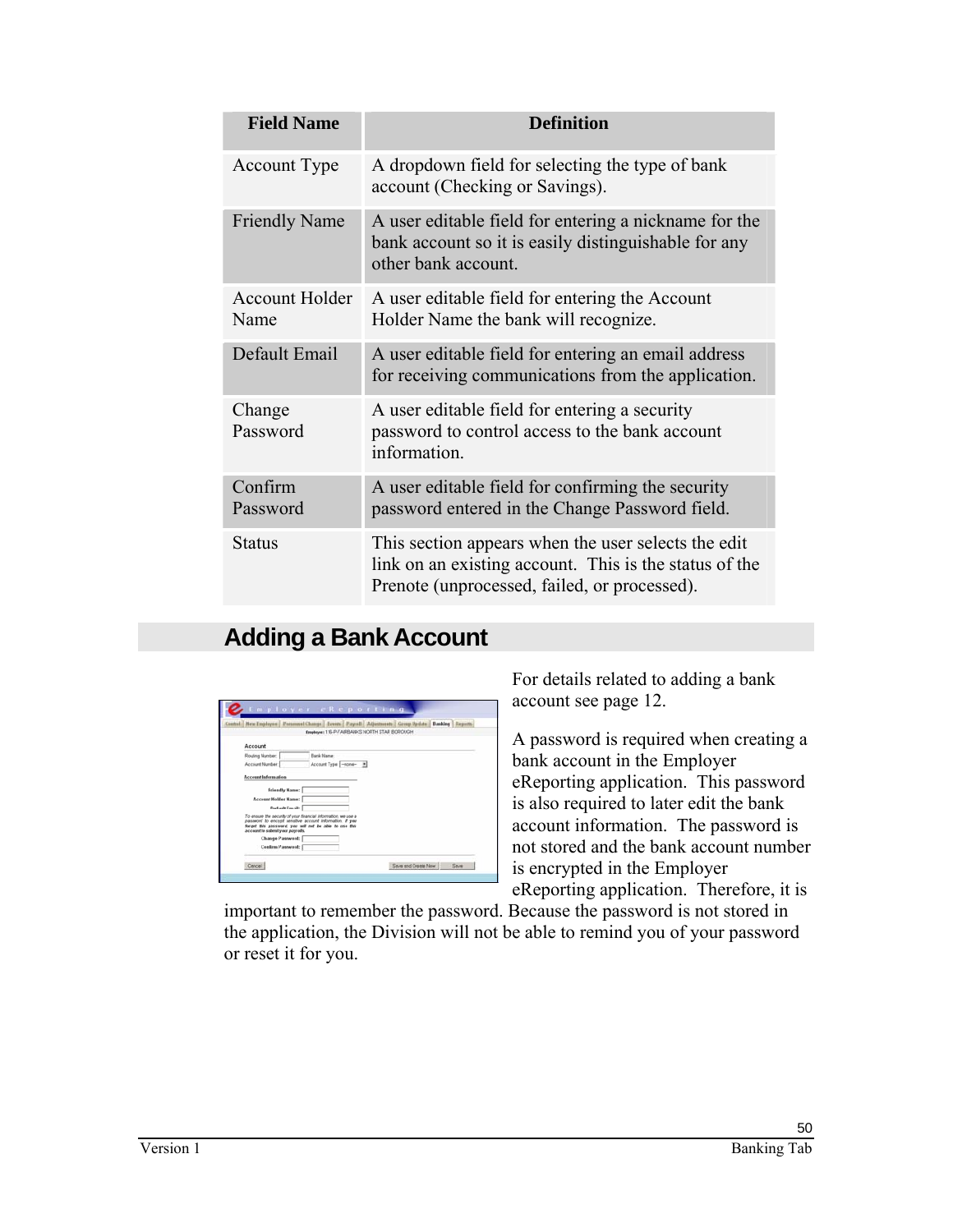When you are creating the bank account password, please note the following guidelines:

- $\frac{1}{\sqrt{1}}$  Minimum of 7 characters, Maximum of 10
- $\leftarrow$  One character must be a number.
- **►** Do not use any part of your name or SSN.
- $\overline{\text{I}}$  The only special characters allowed are: ) ! # ( and \$.
- **►** No spaces are allowed.

If the password is forgotten, you will have to deleted and re-created. A password is not needed to delete a bank account. This password is used to submit your payrolls.

There is no limit to the number of accounts an employer can create in the Banking Tab. Each account will need a password. You are allowed to use the same password for multiple accounts.

When creating a new account, a "test" or "preauthorization" payment, called a "Prenote", will automatically process by the application. The test is a zero dollar transaction created and sent through the ACH network to test the validity of the bank routing r and account number. This process can take up to six business days to complete. No electronic payments can be submitted until the Prenote status is "processed". This lag between creation of the account and ability to use the account provides your bank with the opportunity to respond to the Prenote.

Each time a new bank account is created, the Prenote transaction process must be complete before the account can be used to make an electronic payment.

The email address you enter on the Banking Tab will be used to send communications from the application.

The status of an Account is reflected on the Banking Tab. To see the status of a prenote, you must select "edit" for the specific account the prenote relates to. Once in the account, you will see the prenote status on the right side of the screen.

## **Editing a Bank Account**

|                                                                                                                                                                                                                           | Control: New Engleswe   Passessel Chappel   Pagesti   Adjaminate   Group Update   Bankhea   Region |  |
|---------------------------------------------------------------------------------------------------------------------------------------------------------------------------------------------------------------------------|----------------------------------------------------------------------------------------------------|--|
|                                                                                                                                                                                                                           | <b>Regisses: 116.P-FARISANKS NORTH STAR BOROUGH</b>                                                |  |
| Accourd                                                                                                                                                                                                                   |                                                                                                    |  |
| Routing Number 12/5608794<br><b>Bank Name ALABOLUSATCU</b>                                                                                                                                                                |                                                                                                    |  |
| Account Number 1234587<br>Account Type: Checking #                                                                                                                                                                        |                                                                                                    |  |
| Access beloves of an                                                                                                                                                                                                      | <b>Status</b>                                                                                      |  |
| Friendly Name: NV (2-EC124).                                                                                                                                                                                              | APPROVED as at July 3, 2005 12:00:00 AM AKDT                                                       |  |
| Access Holder Name: ANCHORAGE SD                                                                                                                                                                                          | Your prenute for this account has been approved. You may                                           |  |
| Defends Email: Imprinciply great cor-                                                                                                                                                                                     | now use this account for payments.                                                                 |  |
| To ensure the security of your financial information, we use a<br>passeord to encrypt sensitive account information. If your<br>forget this password, you will not be able to use this<br>account to submit your aggroßy. | ACH Transaction ID: 12345209                                                                       |  |
| Change Password:                                                                                                                                                                                                          |                                                                                                    |  |
| Craftes Password:                                                                                                                                                                                                         |                                                                                                    |  |

To edit a bank account, select the **Edit** link next to the account you want to edit. Enter the password specific to the account. The Banking tab displays editable fields containing the banking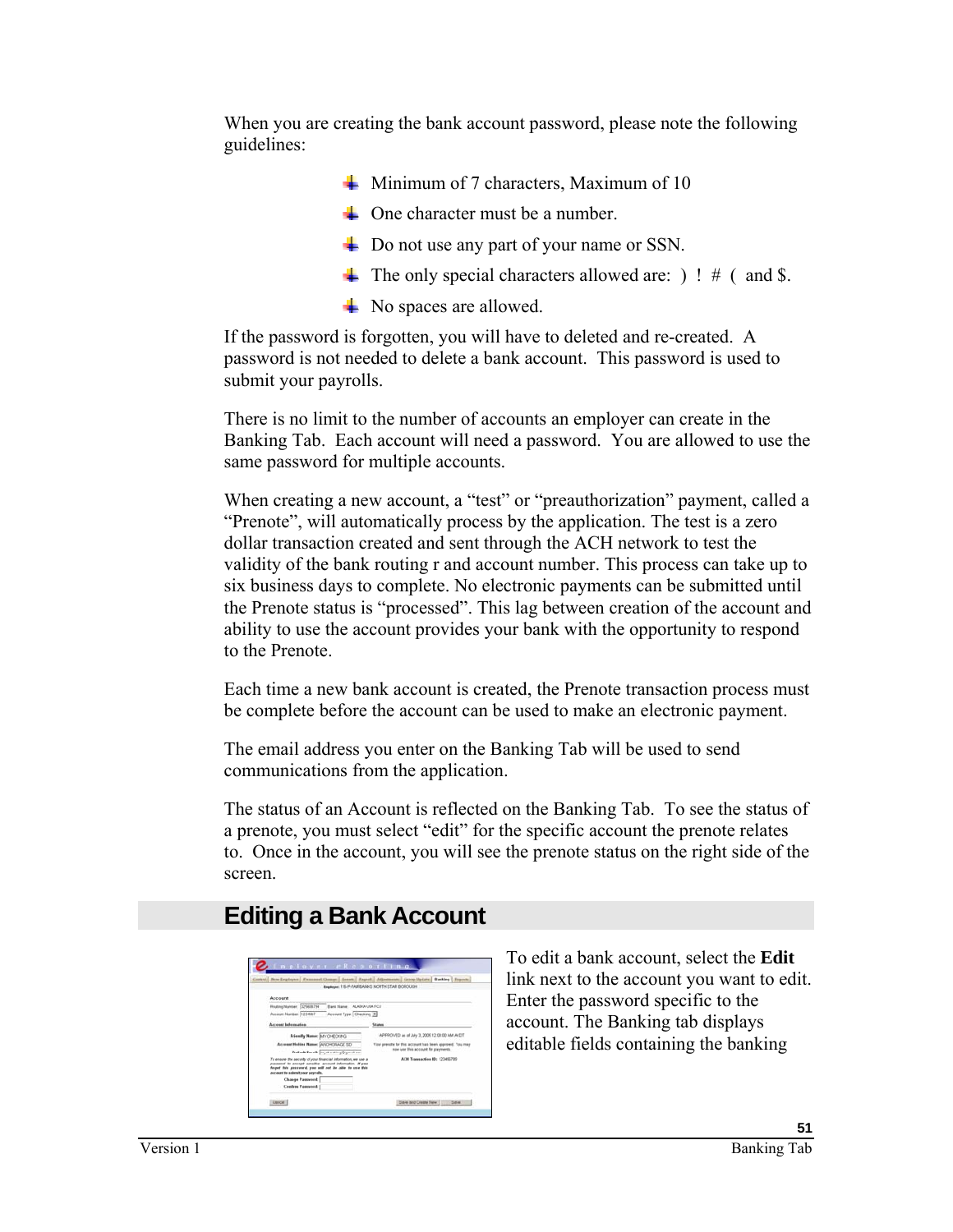account information previously entered.

Update the fields as needed and:

- Select the **Save** button. The Banking Tab displays with the account listed.
- Select the **Save and Create New** button to save this account and add another. The Banking tab will display the editable fields containing the banking account information needed to create another account.
- Select the **Cancel** button to exit without saving.

*If the account type, account number, routing number or the account holder name is edited, a new prenote transaction will be required. See Adding a Bank Account section for information related to the processing of the prenote transaction.* 

## **Deleting a Bank Account**

To delete a bank account select the **Delete** link next to the account that you want to delete. You will be prompted to confirm or cancel the Delete command.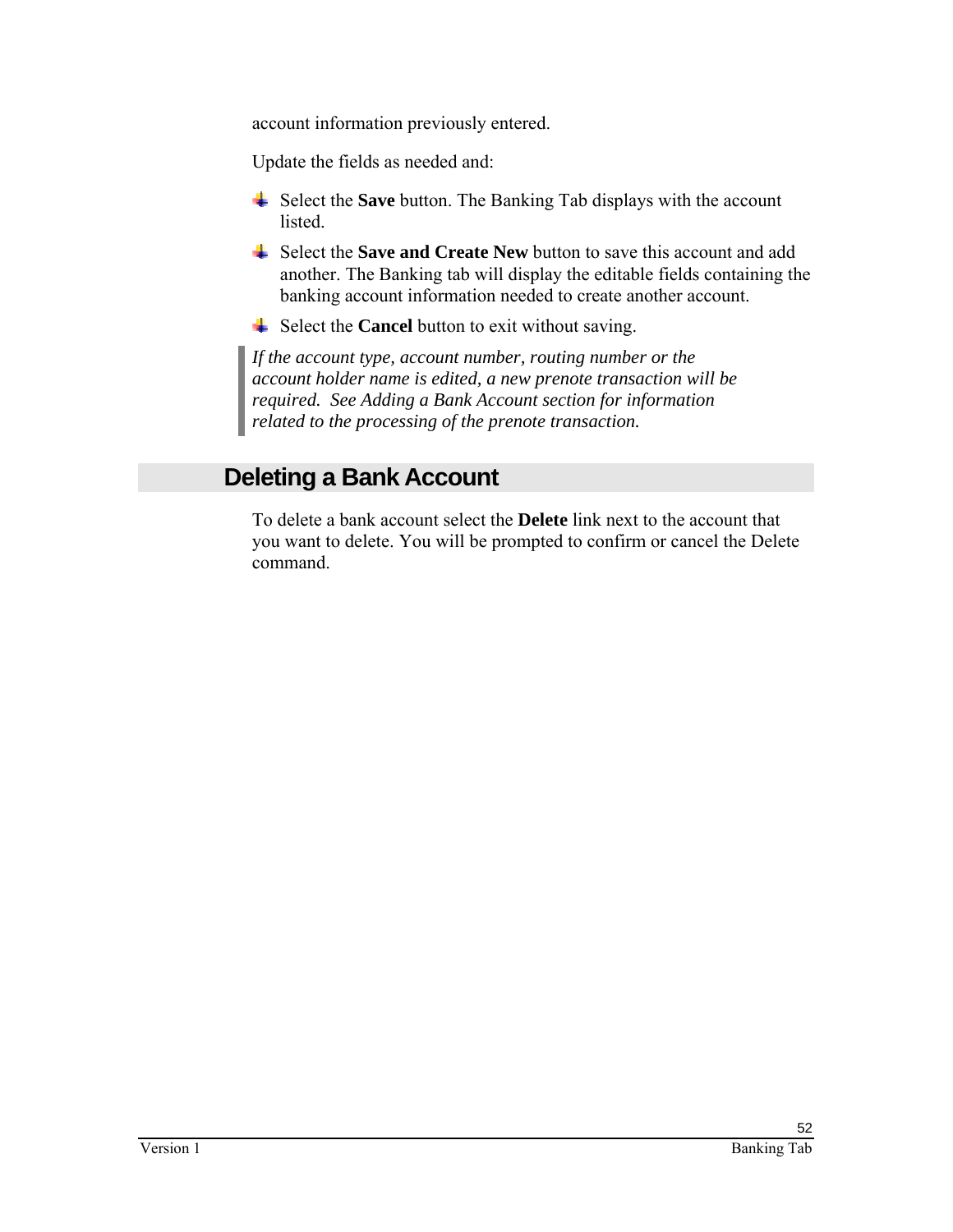# **REPORTS**

## **Summary**

|                                            | And I additional Present Classic (Road   Additional Lista National Reserves) |
|--------------------------------------------|------------------------------------------------------------------------------|
| <b>Negromen</b>                            | <b>Report Enverignment</b>                                                   |
| <b>Input Raps</b>                          | Faced Touch by the interior Paced and Engineer, builde                       |
| ames front                                 | ingrature area for forms your pound information to framework                 |
| <b><i>Call Antonio Pressure</i></b>        | <b>Banchy</b>                                                                |
| <b>Edal Patental Daney</b>                 | <b>Report Sydney</b>                                                         |
| <b>Died, Faund</b>                         | Regisser: (116.4-Forebook Licenter Class business)                           |
| <b>Court Advisorers</b>                    |                                                                              |
| Debit, Facult Jost Advisorments            | $\frac{2\pi}{2}$ and $\frac{2\pi}{2}$                                        |
| <b>Catal Easts</b>                         |                                                                              |
| Come Passeng Chesse                        | Seem herf (Ore)                                                              |
| <b>Dani, Paud</b>                          |                                                                              |
| <b>Cres Adustrats</b><br><b>Dona Sweet</b> |                                                                              |
| ADI Terratives                             |                                                                              |
| <b>Chevrolet State 14</b>                  |                                                                              |
| <b>Crainet Fax Hotes</b>                   |                                                                              |
| <b>Craining Ties Nitted</b>                |                                                                              |

The Reports Tab, shown on the right, provides available reports. For each report, the fields on the tab change to provide criteria appropriate to the report.

The following list provides a list and definition of each report.

| <b>Report Name</b>           | <b>Definition</b>                                                                                                                                                                                                             |
|------------------------------|-------------------------------------------------------------------------------------------------------------------------------------------------------------------------------------------------------------------------------|
| <b>Summary Report</b>        | Provides Payroll Totals for the selected payroll and<br>employer, including a signature area. This report <b>must</b> be<br>signed and faxed to the Division after your payroll has been<br>submitted in Employer eReporting. |
| <b>Turn-Around Report</b>    | Provides detail related to a selected payroll for a selected<br>employer submitted via Employer eReporting after the<br>posting by the Division.                                                                              |
| Detail: Personnel<br>Changes | Provides detail for Personnel Changes contained in the<br>selected payroll for the selected employer. Also, provides an<br>error report.                                                                                      |
| Detail: Payroll              | Provides detail of Normal Payroll records contained in the<br>selected payroll for the selected employer. Also, provides an<br>error report.                                                                                  |
| Detail: Adjustments          | Provides detail of Adjustment records contained in the<br>selected payroll for the selected employer. Also, provides an<br>error report.                                                                                      |
| Detail: Events               | Provides detail of Event records contained in the selected<br>payroll for the selected employer. Also, provides an error<br>report.                                                                                           |
| Errors: Personnel<br>Changes | Provides a list of all validation errors related to Personnel<br>Changes for the selected payroll and employer.                                                                                                               |
| Errors: Payroll              | Provides a list of all validation errors related to Normal<br>Payroll records for the selected payroll and employer.                                                                                                          |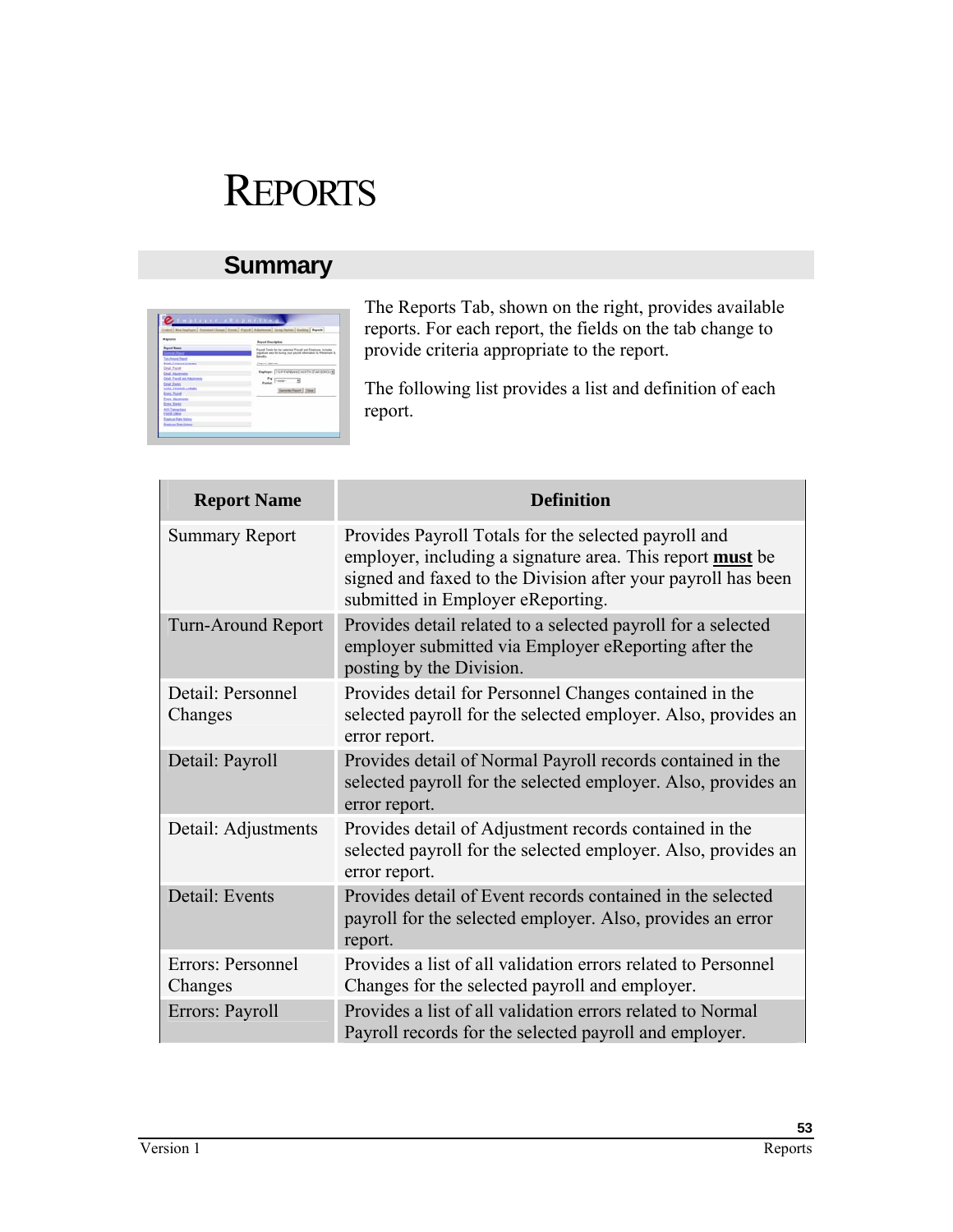| Errors: Adjustments                    | Provides a list of all validation errors related to Adjustment<br>records for the selected payroll and employer.                                                                             |
|----------------------------------------|----------------------------------------------------------------------------------------------------------------------------------------------------------------------------------------------|
| Errors: Events                         | Provides a list of all validation errors related to Event<br>records for the selected payroll and employer.                                                                                  |
| Detail: Payroll and<br>Adjustments     | Provides detail of Normal Payroll and Adjustment records<br>contained in the selected payroll for the selected employer.<br>Also, provides an error report.                                  |
| <b>ACH</b> Transactions                | Provides a list of all ACH payments and their status (as of 9<br>a.m. on the day the report is created) for ACH payments<br>submitted in Employer eReporting for the provided date<br>range. |
| <b>Payroll Status</b>                  | Provides a list of Payrolls received via Employer<br>eReporting and their status for the selected employer and<br>date range.                                                                |
| <b>Employer Rate</b><br><b>History</b> | Provides a list of employer contribution rates for the<br>selected employer and date range.                                                                                                  |
| <b>Employee Rate</b><br><b>History</b> | Provides a list of employee contribution rates for the<br>selected employer and provided date range.                                                                                         |

## **Fields**

The Report Tab displays the following fields. The displayed fields vary by report.

| <b>Field Name</b> | <b>Definition</b>                                                                                                                                                                                                    |
|-------------------|----------------------------------------------------------------------------------------------------------------------------------------------------------------------------------------------------------------------|
| Employer          | This dropdown list allows you to select which<br>employer to create the report for. If only one<br>employer is available, it is selected by default. If<br>multiple employers are available, you must select<br>one. |
| Payroll           | This dropdown list allows you to select the payroll<br>to use for the report data.                                                                                                                                   |
| Date Range        | This user editable field allows you to enter the start<br>and end dates for the report.                                                                                                                              |
| Sort Order        | This dropdown list allows you to sort by SSN or<br>Name.                                                                                                                                                             |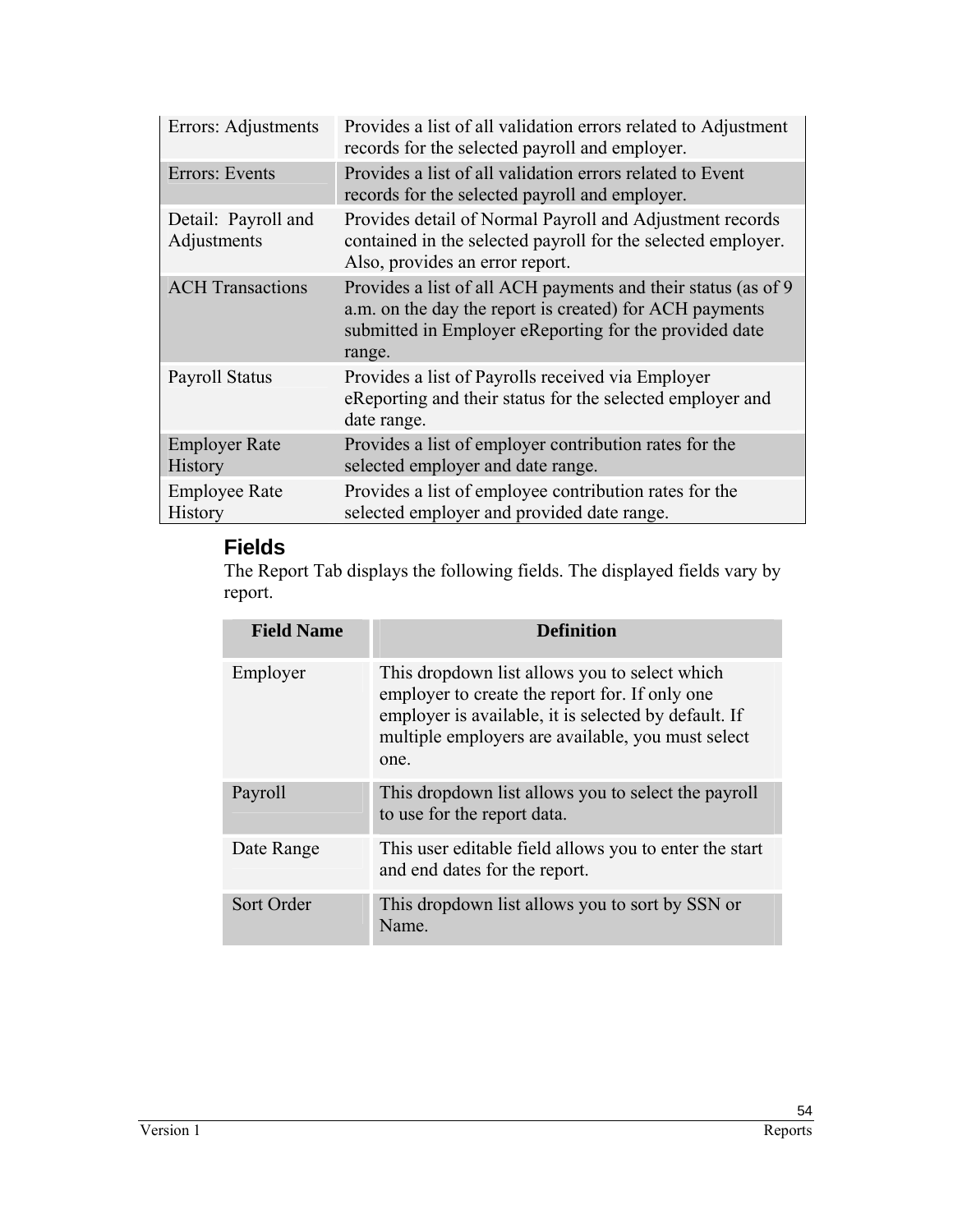## **Report Generation**

|                                     | Control: New Englope: Personnel Change: Events: Pagnill: Adjustments: Secon Update: Banking   Reports |
|-------------------------------------|-------------------------------------------------------------------------------------------------------|
| Reports                             | <b>Report Description</b>                                                                             |
| <b>Report Name</b>                  | Detail of Personnel Changes contained in the selected payroll                                         |
| <b>Dummary Report</b>               | and employer. Includes the Error Report.                                                              |
| <b>Turn Around Report</b>           | <b>Report Options</b>                                                                                 |
| <b>Entert Fernand Charges</b>       |                                                                                                       |
| Detail Payed                        | Employer: 115-P-FARISAULS NORTH STAR BOROU IN                                                         |
| <b>Ortal: Adjustments</b>           | Pay                                                                                                   |
| <b>Cetal Payrol and Adjustments</b> | э<br>vesteler-<br>Period                                                                              |
| Detail Events                       | Sent Order: - none- W                                                                                 |
| Ernes, Fernestel Changes            |                                                                                                       |
| Emery Payroll                       | Generate Report   Clear                                                                               |
| Eron: Abutmets                      |                                                                                                       |
| <b>Eron: Events</b>                 |                                                                                                       |
| <b>ACH Transactions</b>             |                                                                                                       |
| <b>Parroll Shahan</b>               |                                                                                                       |
| <b>Employer Rate Matters</b>        |                                                                                                       |
| Employee Rate Hotory                |                                                                                                       |

The Reports tab allows you to create reports using the payroll data within Employer eReporting. This tab is available after you have logged into the Employer eReporting System.

#### **Creating a Report**

Select the Reports tab. On the left side of the tab, select the report you want to create. The

fields on the right side of the tab may change. Enter the criteria in the fields. Select the **Generate Report** button. The report is displayed in a separate window in the PDF format to preview or print. Note: You must have Adobe Reader installed to preview and print reports!

| <b>STATE OF ALASKA</b><br><b>Employer eReporting</b><br><b>Personnel Changes Detail</b><br><b>FAIRBANKS NORTH STAR BOROUGH</b><br>116 | Payroll ID:<br>Pay Period Ending:<br>Issue Date:<br>Payroll Cycle:<br>Pavroll Status: | 3<br>08/15/2006<br>08/17/2006<br>B<br><b>SUBMITTED</b> |         |
|---------------------------------------------------------------------------------------------------------------------------------------|---------------------------------------------------------------------------------------|--------------------------------------------------------|---------|
|                                                                                                                                       |                                                                                       |                                                        |         |
|                                                                                                                                       |                                                                                       |                                                        |         |
|                                                                                                                                       |                                                                                       |                                                        |         |
|                                                                                                                                       |                                                                                       |                                                        |         |
|                                                                                                                                       |                                                                                       |                                                        |         |
|                                                                                                                                       | Status As of:                                                                         | 08/20/2006                                             |         |
|                                                                                                                                       | Last Status By:                                                                       | myLoginName                                            |         |
| Name/Address<br>Fund<br>SSN<br>Action<br>Code                                                                                         | Birthdate                                                                             | Sex.                                                   | Marital |
| P<br>517521530<br>CHG<br>ANLEAR.LELE J<br>410 TOVEY STREET                                                                            | 12/10/1949                                                                            | F                                                      | м       |
| FAIRBANKS, AK 99709                                                                                                                   |                                                                                       |                                                        |         |
| P<br>574541143<br>CHG<br><b>EJLEAR LELE W</b><br>P.O.BOX 74448                                                                        | 06/09/1979                                                                            | F                                                      | S       |
| FAIRBANKS, AK 99707                                                                                                                   |                                                                                       |                                                        |         |
| P<br>518562979<br>CHG<br>RRLEAR LELE R<br>P.O. BOX 10769                                                                              | 12/26/1950                                                                            | F                                                      | M       |
| FAIRBANKS, AK 99710                                                                                                                   |                                                                                       |                                                        |         |

## **Printing a Report**

After making a report and pushing the **Generate Report** button, you can print the report by selecting the Print icon from the toolbar.

5

## **Saving a Report**

After creating a report and selecting the **Generate Report** button, you can choose to save the report by selecting the **Save** button from the toolbar.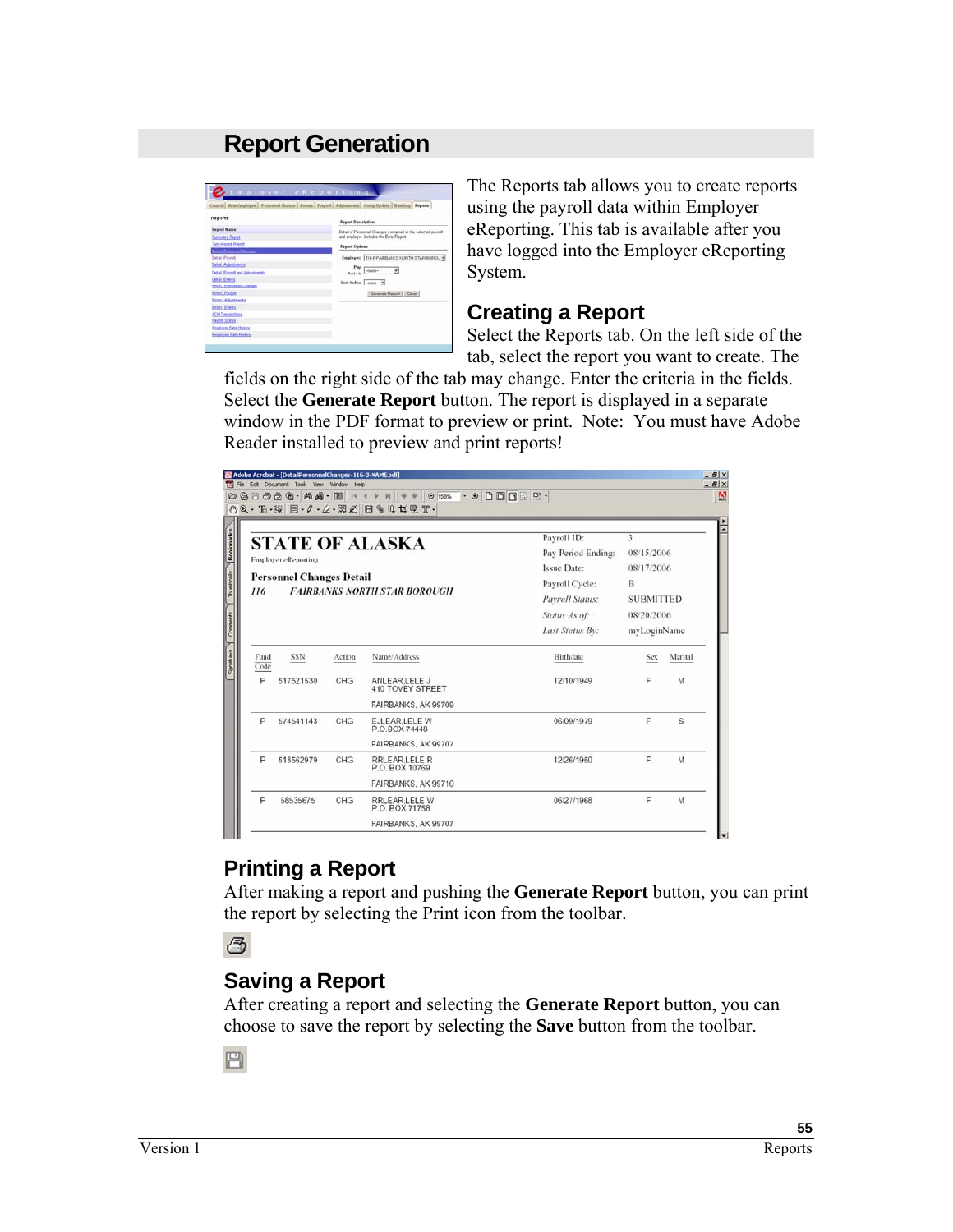# QUICK REFERENCE - VALIDATION ERRORS

## *Validation Errors*

## *(Critical errors will not allow you to submit the payroll)*

#### *ADJUSTMENT ERRORS (Correction and/or submission of past payroll records) Critical Error*

| Additional Contribution is Greater than Gross Earnings                | N |
|-----------------------------------------------------------------------|---|
| Employee Contribution differs from calculated amount                  | N |
| Employee's Name differs from the Division                             | N |
| Employee's Name is UNKNOWN                                            | N |
| Employer Contribution differs from calculated amount                  | N |
| <b>Employer Contribution is zero</b>                                  | N |
| <b>Employee Contribution is zero</b>                                  | N |
| Employment Status Code is Missing: Required Value                     | Υ |
| Gross Earnings are Missing                                            | N |
| Hours Missing: Required for Part Time TRS Employee                    | N |
| HRA differs from calculated amount                                    | N |
| HRA is zero: Required for DC Employee                                 | N |
| Occupation Code is Missing: Required Value                            | Y |
| ODD differs from calculated amount                                    | N |
| ODD is zero: Required for DC Employee                                 | N |
| Pay Period Ending Date is Invalid: Cannot be a Future Date            | Υ |
| Pay Period Ending Date is Missing: Required Value                     | Υ |
| Payroll Type is Missing: Required Value                               | Y |
| Plan Is Missing: Required Value                                       | Y |
| Retiree Medical differs from calculated amount                        | N |
| Retiree Medical is zero: Required for DC Employee                     | N |
| SSN is Missing: Required Value                                        | Υ |
| Voluntary Contribution is Invalid: Cannot be greater than 5% of Gross | N |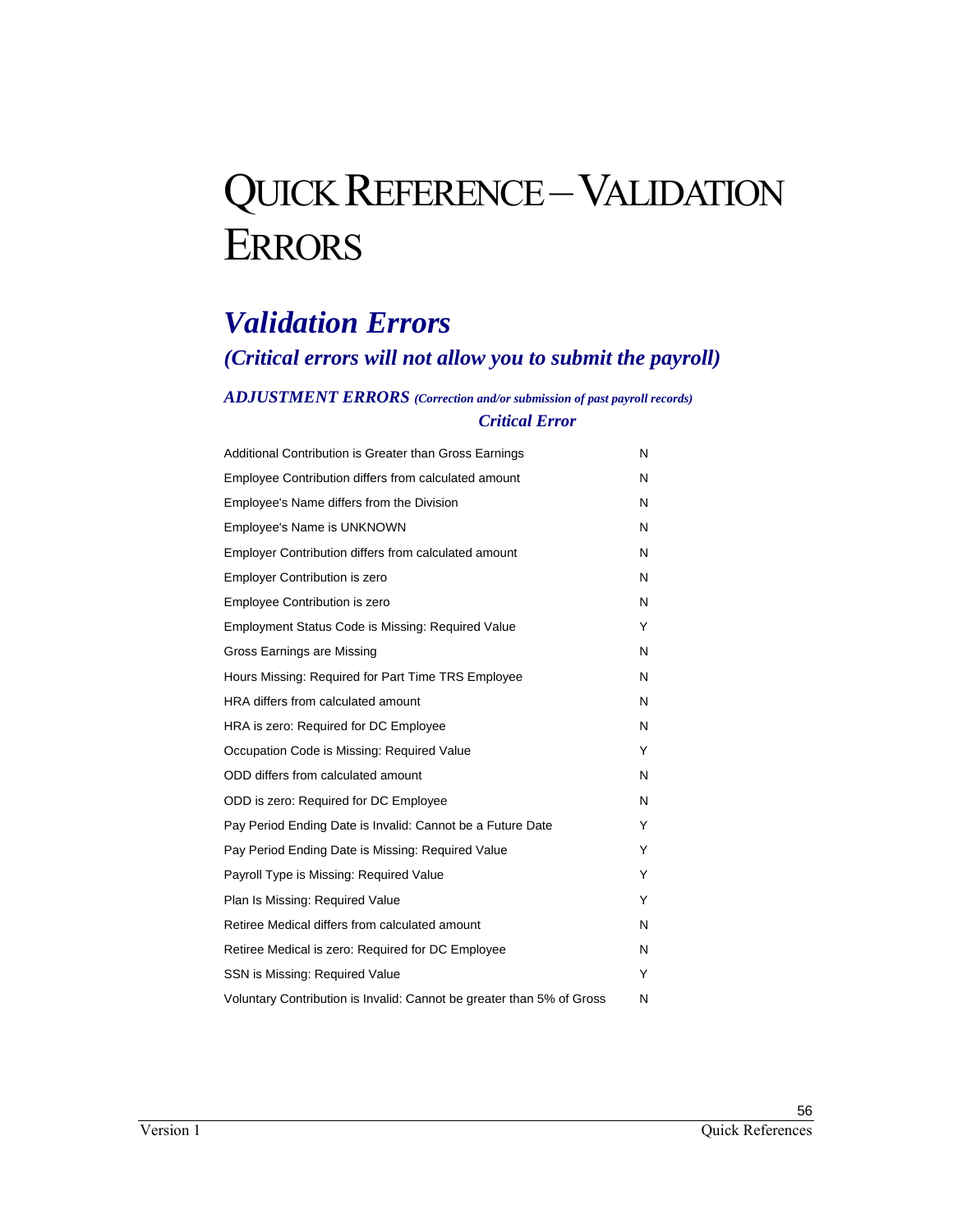#### *EVENT ERRORS (Employee's employment information)*

| Effective Date is Missing: Required Value                      |   |  |  |  |  |  |
|----------------------------------------------------------------|---|--|--|--|--|--|
| Employee's Name differs from the Division                      | N |  |  |  |  |  |
| Employee's Name is UNKNOWN                                     | N |  |  |  |  |  |
| Employment Status Code is Missing: Required Value              | Y |  |  |  |  |  |
| Event Type is Missing: Required Value                          | Y |  |  |  |  |  |
| Hire Event received without a 'New' Personnel record.          |   |  |  |  |  |  |
| Occupation Code is Missing: Required Value                     | Y |  |  |  |  |  |
| Service Level is Missing: Required for Part-time TRS Employees |   |  |  |  |  |  |
| SSN is Missing: Required Value                                 | Y |  |  |  |  |  |

#### *NORMAL PAYROLL ERRORS (Current payroll records)*

| Additional Contribution is Greater than Gross Earnings | Y |
|--------------------------------------------------------|---|
| Employee Contribution differs from calculated amount   | N |
| Employee's Name differs from the Division              | N |
| <b>Employee's Name is UNKNOWN</b>                      | N |
| Employer Contribution differs from calculated amount   | N |
| <b>Employer Contribution is zero: Required Amount</b>  | Y |
| Employee Contribution is zero: Required Amount         | Y |
| Employment Status Code is Missing: Required Value      | Υ |
| Gross Earnings are Missing                             | Y |
| Hours Missing: Required for Part Time TRS Employee     | Y |
| HRA differs from calculated amount                     | N |
| HRA is zero: Required for DC Employee                  | Y |
| Occupation Code is Missing: Required Value             | Y |
| ODD differs from calculated amount                     | N |
| ODD is zero: Required for DC Employee                  | Y |
| Plan Is Missing: Required Value                        | Y |
| Retiree Medical differs from calculated amount         | N |
| Retiree Medical is zero: Required for DC Employee      | Y |
| SSN is Missing: Required Value                         | Y |
| Voluntary Contribution is greater than 5% of Gross     | N |
|                                                        |   |

#### *PERSONNEL ERRORS (Employee personal information)*

| Address is Missing: Required for new Employees                 | Υ |
|----------------------------------------------------------------|---|
| Birth date Invalid: Employee is less than 12 or > 90 years old | Υ |
| City is invalid for the given Zip Code                         | N |
| City is Missing: Required for new Employees                    | Υ |
| Employee's Name differs from the Division                      | N |
| Employee's Name is UNKNOWN                                     | N |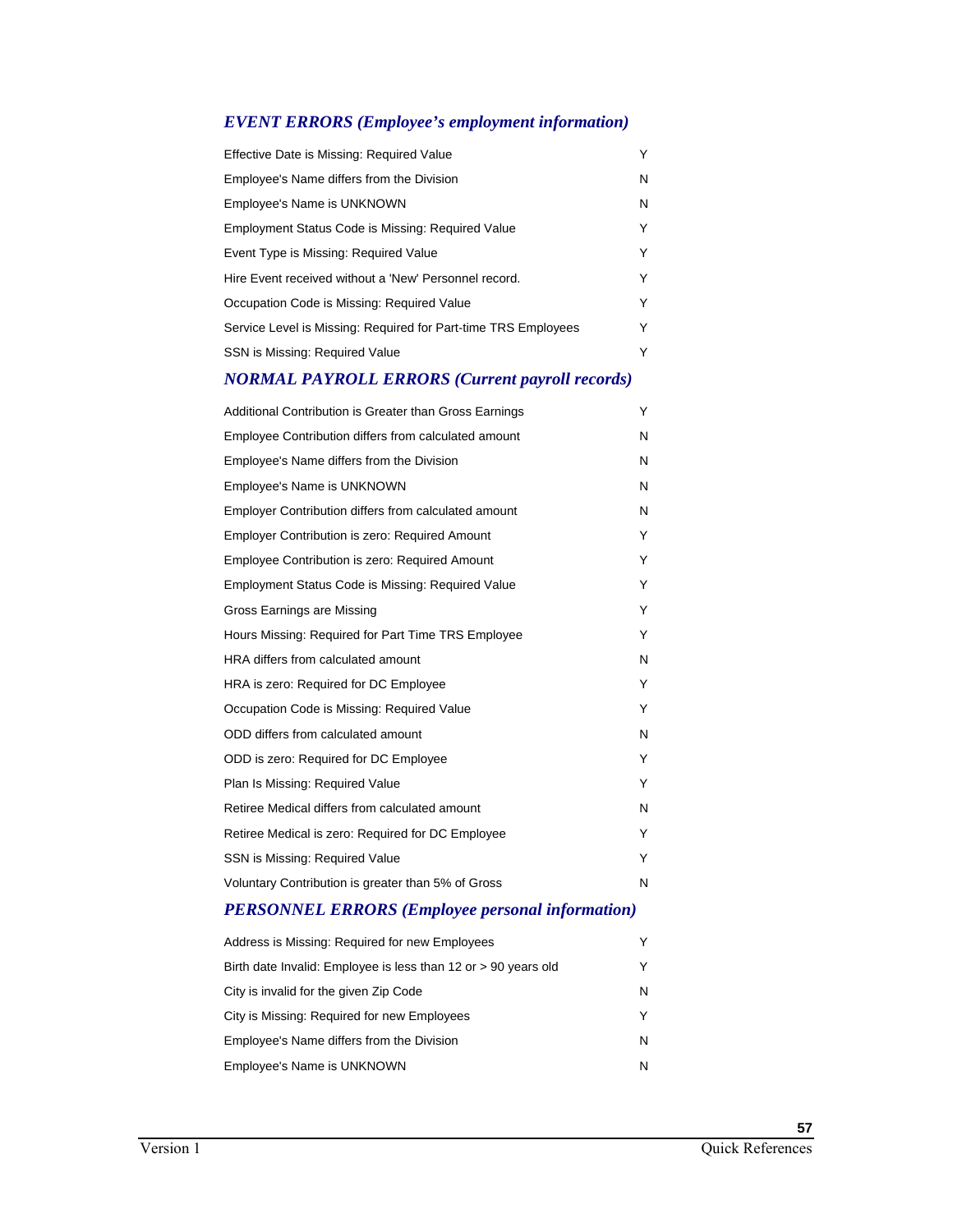| Gender is Missing: Required for new Employees         | Y |
|-------------------------------------------------------|---|
| Marital Status is Missing: Required for new Employees | Y |
| New Personnel entered without a 'Hire' Event record.  | Y |
| SSN is Missing: Required Value                        | Y |
| State is Missing: Required for new Employees          | Y |
| Zip is missing: Required for new Employees            | Y |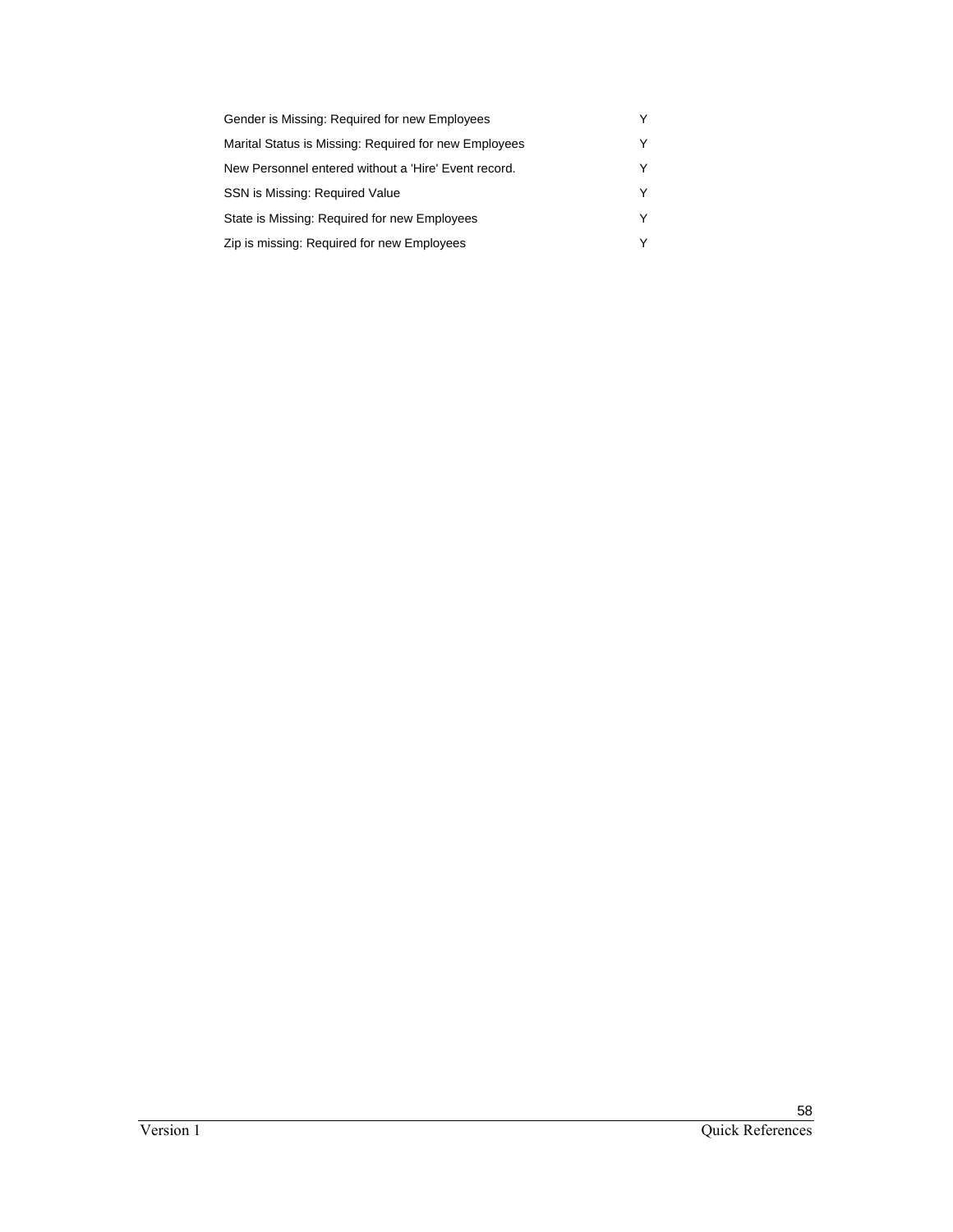# APPENDIX A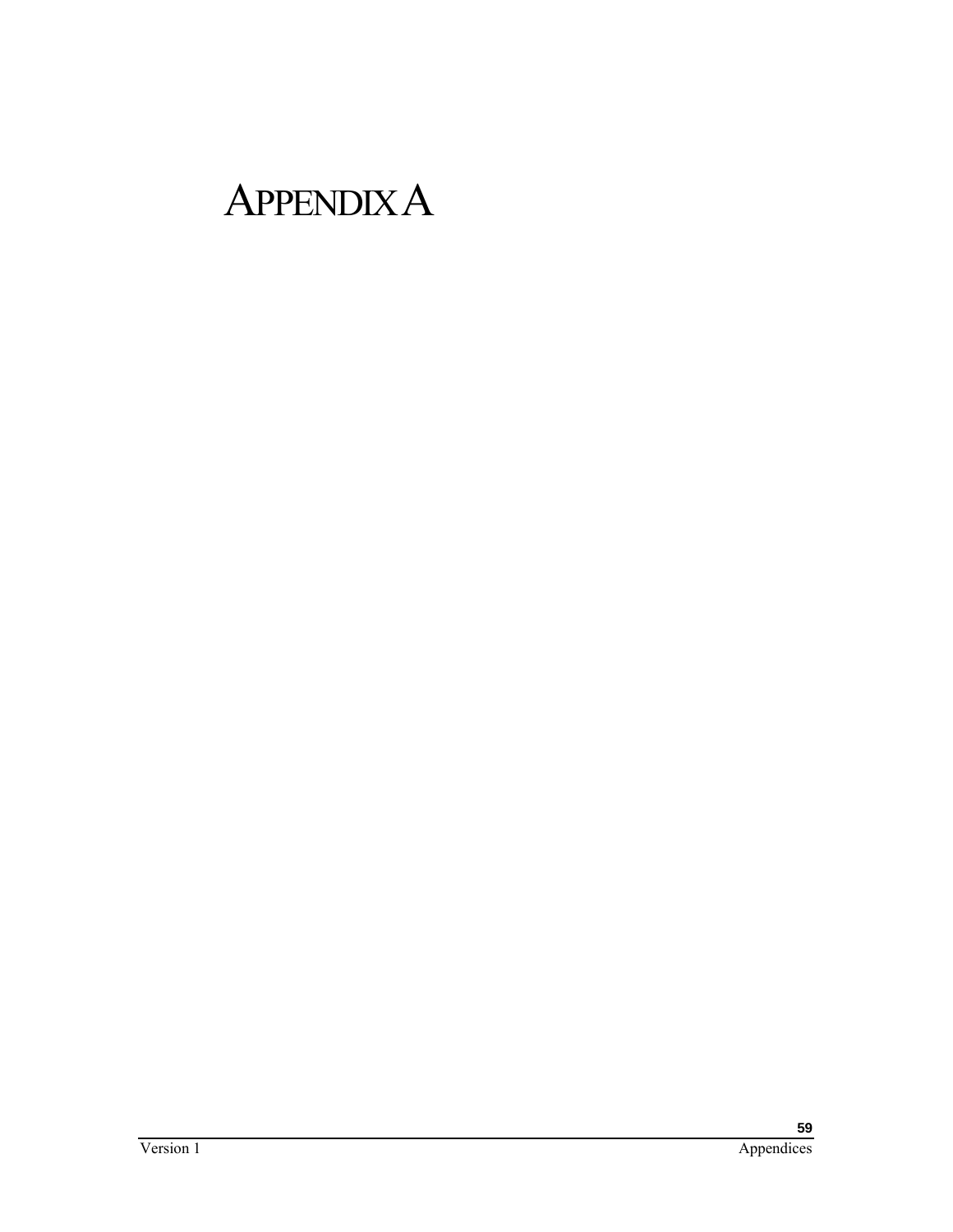## **Personnel Record Layout**

| #   | <b>Field Name</b>      | <b>Start</b> | End | Size | <b>Type</b> | <b>Status</b> | <b>Comments</b>                                             |  |
|-----|------------------------|--------------|-----|------|-------------|---------------|-------------------------------------------------------------|--|
| 1.  | Record Type            | 001          | 001 |      | Α           | Required      | Always "D"                                                  |  |
| 2.  | <b>Fund Code</b>       | 002          | 002 | 1    | A           | Required      | "P" for PERS                                                |  |
|     |                        |              |     |      |             |               | "T" for TRS                                                 |  |
|     |                        |              |     |      |             |               | "E" for EPORS                                               |  |
|     |                        |              |     |      |             |               | "J" for JRS                                                 |  |
| 3.  | <b>Employer Number</b> | 003          | 005 | 3    | N           | Required      | Your 3 digit employer number                                |  |
| 4.  | Filler                 | 006          | 006 | 1    |             |               | Not Used - leave blank, imported data will be ignored       |  |
| 5.  | <b>SSN</b>             | 007          | 015 | 9    | N           | Required      | <b>Employee Social Security Number</b>                      |  |
| 6.  | <b>Action Code</b>     | 016          | 019 | 4    | А           | Required      | "NEW" for New Hire                                          |  |
|     |                        |              |     |      |             |               | "CHG" for Change                                            |  |
|     |                        |              |     |      |             |               | "NAME" for Name change                                      |  |
| 7.  | Filler                 | 020          | 027 | 8    |             |               | Not Used - leave blank, imported data will be ignored       |  |
| 8.  | Name                   | 028          | 057 | 30   | A           | Optional      | Format: LAST, FIRST MI Comma must be between last and first |  |
|     |                        |              |     |      |             |               | names, no spaces. Jr, Sr, etc. go before the ",".           |  |
| 9.  | Filler                 | 058          | 058 | 1    |             |               | Not Used - leave blank, imported data will be ignored       |  |
|     | 10. Birth Date         | 059          | 066 | 8    | N           | Optional      | Format: MMDDCCYY.                                           |  |
|     |                        |              |     |      |             |               |                                                             |  |
| 11. | <b>Gender Code</b>     | 067          | 067 | 1    | Α           | Optional      | "F" for Female                                              |  |
|     |                        |              |     |      |             |               | "M" for Male                                                |  |
|     | 12. Marital Status     | 068          | 068 | 1    | Α           | Optional      | "M" for Married                                             |  |
|     |                        |              |     |      |             |               | "S" for Single, divorced or widowed                         |  |
|     | 13. Address            | 069          | 098 | 30   | Α           | Optional      | Mailing street address or post office box of employee       |  |
|     | 14. City               | 099          | 114 | 16   | Α           | Optional      | Mailing city of employee                                    |  |
|     | 15. State Code         | 115          | 116 | 2    | A           | Optional      | Mailing state of employee                                   |  |
|     | 16. Zip Code           | 117          | 126 | 10   | A           | Optional      | Format: NNNNN or NNNNN-NNNN - the dash must be entered      |  |
|     |                        |              |     |      |             |               | if the second format is used.                               |  |
|     | 17. Filler             | 127          | 172 | 46   |             |               | Not Used - leave blank, imported data will be ignored       |  |

Total record length is 172 characters.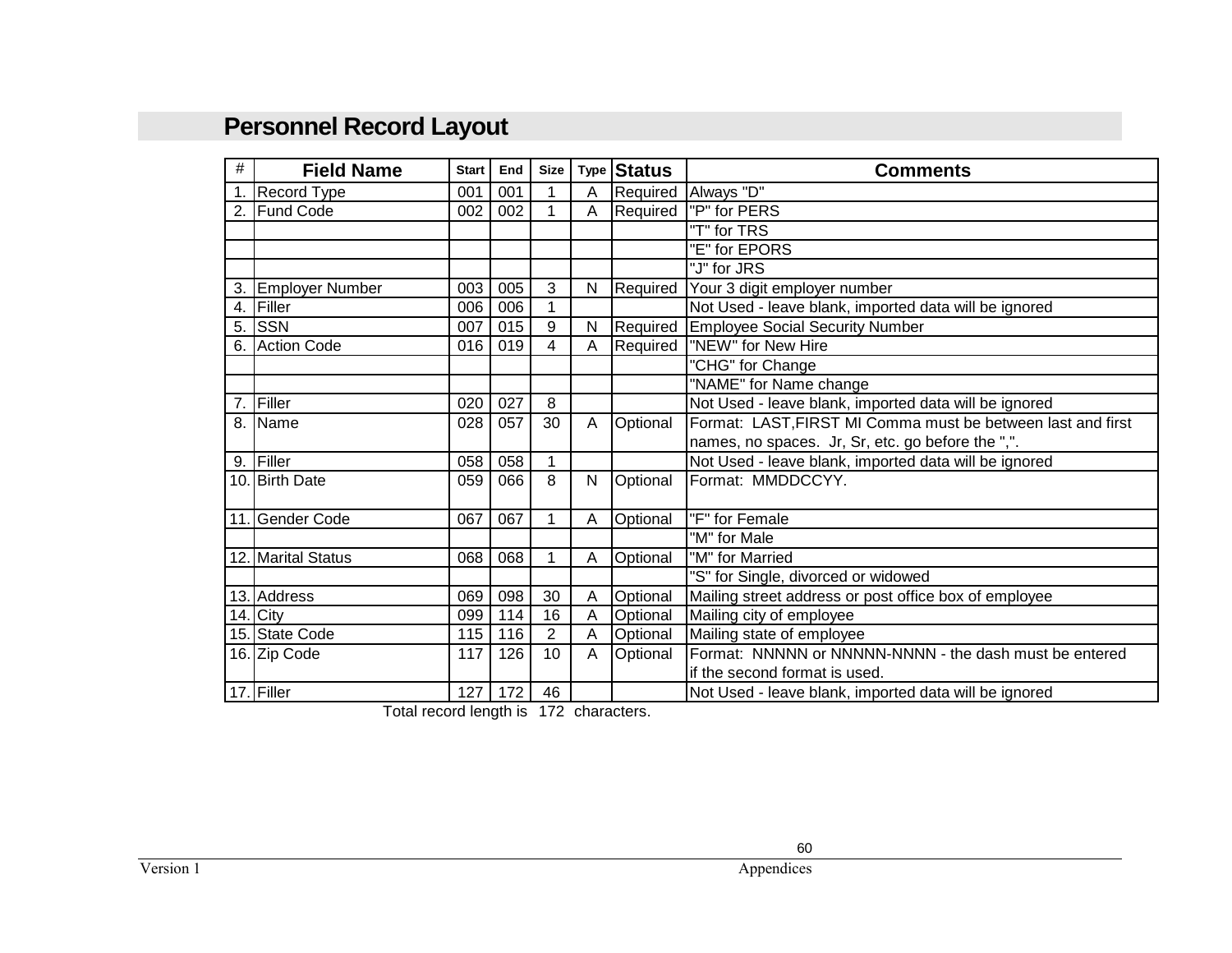## **Event Record Layout**

| #  | <b>Field Name</b>            | Start I | End     | <b>Size</b>    | <b>Type</b> | <b>Status</b>    | <b>Comments</b>                                                |  |
|----|------------------------------|---------|---------|----------------|-------------|------------------|----------------------------------------------------------------|--|
| 1. | Record Type                  | 001     | 001     | 1              | Α           | Required         | Always "E"                                                     |  |
|    | 2. Fund Code                 | 002     | 002     | 1              | A           | Required         | "P" for PERS                                                   |  |
|    |                              |         |         |                |             |                  | "T" for TRS                                                    |  |
|    |                              |         |         |                |             |                  | "E" for EPORS                                                  |  |
|    |                              |         |         |                |             |                  | "J" for JRS                                                    |  |
|    | 3. Employer Number           | 003     | 005     | 3              | N           | Required         | Your 3 digit employer number                                   |  |
|    | 4. Filler                    | 006     | 006     | $\mathbf{1}$   |             |                  | Not used, leave blank, imported data will be ignored           |  |
| 5. | <b>SSN</b>                   | 007     | 015     | 9              | N           | Required         | <b>Employee Social Security Number</b>                         |  |
| 6. | <b>Event Type</b>            | 016 I   | 019     | $\overline{4}$ | A           | Required         | "HIRE" = Employee hire                                         |  |
|    |                              |         |         |                |             |                  | "STAT" = Status or Occ code change                             |  |
|    |                              |         |         |                |             |                  | "LWP" = PERS LWOP                                              |  |
|    |                              |         |         |                |             |                  | "ALWP" = TRS active LWOP                                       |  |
|    |                              |         |         |                |             |                  | "ILWP" = TRS inactive LWOP                                     |  |
|    |                              |         |         |                |             |                  | "SAB" = TRS sabbatical leave                                   |  |
|    |                              |         |         |                |             |                  | "TSE" = TRS service end                                        |  |
|    |                              |         |         |                |             |                  | "TERM" = Employee termination                                  |  |
|    | 7. Event Effective Date      | 020     | 027     | 8              | N           | Required         | Format: MMDDCCYY. Effective date of this change.               |  |
|    | 8. Name                      | 028     | 057     | 30             |             |                  | Format: LAST, FIRST MI Comma must be between last and first    |  |
|    |                              |         |         |                | A           | Required         | names, no spaces. Jr, Sr, etc. go before the ",".              |  |
|    | 9. Filler                    | 058     | 063     | 6              |             |                  | Not used, leave blank, imported data will be ignored           |  |
|    | 10. Personnel Status Code    | 064     | 064     | $\mathbf{1}$   | Α           | Required         | "F" for Full Time                                              |  |
|    |                              |         |         |                |             |                  | "P" for Part Time                                              |  |
|    |                              |         |         |                |             |                  | "W" for Workers' Compensation                                  |  |
|    | 11. Filler                   | 065     | 065     | $\mathbf{1}$   |             |                  | Not used, leave blank, imported data will be ignored           |  |
|    | 12. Occupation Code          | 066     | 066     | $\mathbf{1}$   | Α           | Required         | "A" for All Others PERS in PERS                                |  |
|    |                              |         |         |                |             |                  | "C" for Marine, Mates, Pilots in PERS                          |  |
|    |                              |         |         |                |             |                  | "D" = Special School District - PERS                           |  |
|    |                              |         |         |                |             |                  | "E" for Elected Official in PERS and EPORS                     |  |
|    |                              |         |         |                |             |                  | "F" for Firemen in PERS                                        |  |
|    |                              |         |         |                |             |                  | "J" for Non-Contributing Judges in JRS                         |  |
|    |                              |         |         |                |             |                  | "L" for TRS Legislator in TRS                                  |  |
|    |                              |         |         |                |             |                  | "M" for Inland Boatman Union in PERS                           |  |
|    |                              |         |         |                |             |                  | "P" for Peace Officer in PERS                                  |  |
|    |                              |         |         |                |             |                  | "R" for Contributing Judges in JRS                             |  |
|    |                              |         |         |                |             |                  | "T" for Teachers' in TRS                                       |  |
|    |                              |         |         |                |             |                  | "W" for Rehire Retiree under a HB161/SB242                     |  |
|    |                              |         |         |                |             |                  | "Y" for Rehire Retiree(P/F) under a HB161/SB242                |  |
|    | 13. Contract Service Percent | 067     | 068     | 2              | N           |                  | Required for Contract service percentage for part-time teacher |  |
|    |                              |         |         |                |             | TRS P/T on       | Required for TRS P/T HIRE or STAT otherwise leave blank        |  |
|    |                              |         |         |                |             | <b>HIRE/STAT</b> |                                                                |  |
|    | 14. Filler                   |         | 069 172 | 104            |             |                  | Not Used - leave blank, imported data will be ignored          |  |

Total record length is 172 characters.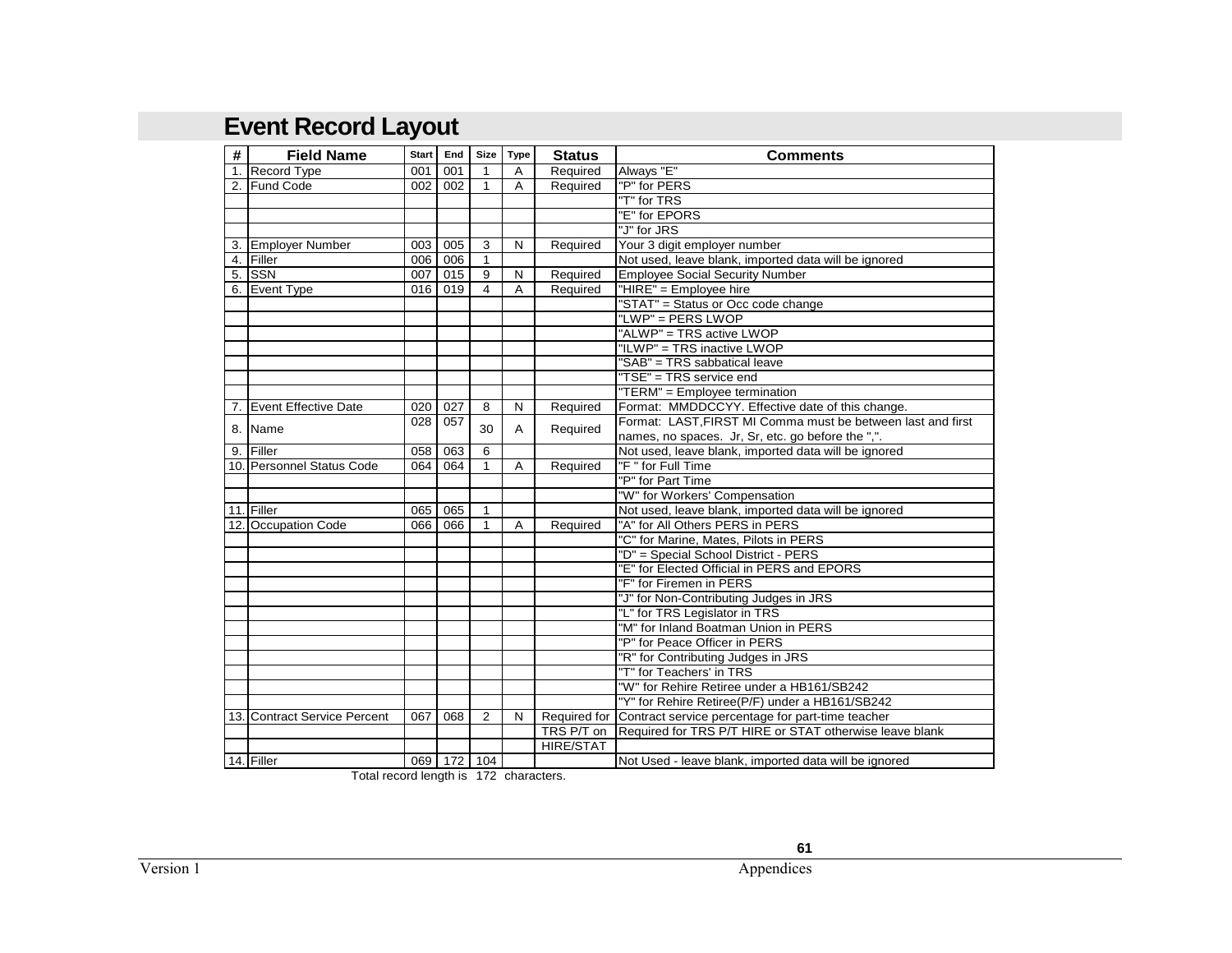## **Payroll Record Layout**

| #   | <b>Field Name</b>        | <b>Start</b> | <b>End</b> | <b>Size</b>    | <b>Type</b>  | <b>Status</b> | <b>Comments</b>                                                             |
|-----|--------------------------|--------------|------------|----------------|--------------|---------------|-----------------------------------------------------------------------------|
| 1.  | Record Type              | 001          | 001        | 1              | Α            | Required      | Always "P"                                                                  |
| 2.  | Fund Code                | 002          | 002        | 1              | Α            | Required      | "P" for PERS                                                                |
|     |                          |              |            |                |              |               | "T" for TRS                                                                 |
|     |                          |              |            |                |              |               | "E" for EPORS                                                               |
|     |                          |              |            |                |              |               | "J" for JRS                                                                 |
| 3.  | <b>Employer Number</b>   | 003          | 005        | 3              | N            | Required      | Your 3 digit employer number                                                |
| 4.  | <b>Payroll Cycle</b>     | 006          | 006        | 1              | Α            | Required      | "B" for bi-weekly                                                           |
|     |                          |              |            |                |              |               | "M" for monthly                                                             |
|     |                          |              |            |                |              |               | "S" for semi-monthly                                                        |
|     |                          |              |            |                |              |               | "Q" for Quarterly                                                           |
|     |                          |              |            |                |              |               | "Y" for Yearly                                                              |
| 5.  | <b>SSN</b>               | 007          | 015        | 9              | N            | Required      | <b>Employee Social Security Number</b>                                      |
| 6.  | Payroll Type             | 016          | 016        | 1              | A            | Required      | "N" for normal current payroll                                              |
|     |                          |              |            |                |              |               | "A" for prior payroll adjustment                                            |
|     |                          |              |            |                |              |               | "C" for DC conversion employer match                                        |
| 7.  | Plan                     | 017          | 018        | $\overline{2}$ | Α            | Required      | $Plan Code = DB or DC$                                                      |
| 8.  | Filler                   | 019          | 019        | 1              |              |               | Not used, leave blank, imported data will be<br>ignored                     |
| 9.  | Payroll Ending           | 020          | 027        | 8              | ${\sf N}$    | Required      | Format: MMDDCCYY                                                            |
| 10. | Date<br>Name             | 028          | 057        | 30             | Α            | Required      | Format: LAST, FIRST MI Comma must be                                        |
|     |                          |              |            |                |              |               | between last and first names, no spaces. Jr,<br>Sr, etc. go before the ",". |
| 11. | Department               | 058          | 059        | $\overline{2}$ | $\mathsf{N}$ | Required      | Used by State of Alaska PERS; blank for all                                 |
|     |                          |              |            |                |              |               | other employers.                                                            |
| 12. | Division                 | 060          | 061        | $\overline{2}$ | N            | Required      | Used by State of Alaska PERS; blank for all<br>other employers.             |
| 13. | Region                   | 062          | 063        | $\overline{2}$ | $\mathsf{N}$ | Required      | Used by State of Alaska PERS; blank for all<br>other employers.             |
| 14. | Personnel Status<br>Code | 064          | 064        | $\mathbf{1}$   | Α            | Required      | "F" for Full Time                                                           |
|     |                          |              |            |                |              |               | "P" for Part Time                                                           |
|     |                          |              |            |                |              |               | "W" for Workers' Compensation Time                                          |
|     |                          |              |            |                |              |               | "D" for ODD recipients                                                      |
| 15. | Filler                   | 065          | 065        | 1              |              |               | Not used, leave blank, imported data will be<br>ignored                     |
| 16. | Occupation Code          | 066          | 066        | $\mathbf{1}$   | A            | Required      | "A" for All Others PERS in PERS                                             |
|     |                          |              |            |                |              |               | "C" for Marine, Mates, Pilots in PERS                                       |
|     |                          |              |            |                |              |               | "D" = Special School District - PERS                                        |
|     |                          |              |            |                |              |               | "E" for Elected Official in PERS and EPORS                                  |
|     |                          |              |            |                |              |               | "F" for Firemen in PERS                                                     |
|     |                          |              |            |                |              |               | "J" for Non-Contributing Judges in JRS                                      |
|     |                          |              |            |                |              |               | "L" for TRS Legislator in TRS                                               |
|     |                          |              |            |                |              |               | "M" for Inland Boatman Union in PERS                                        |